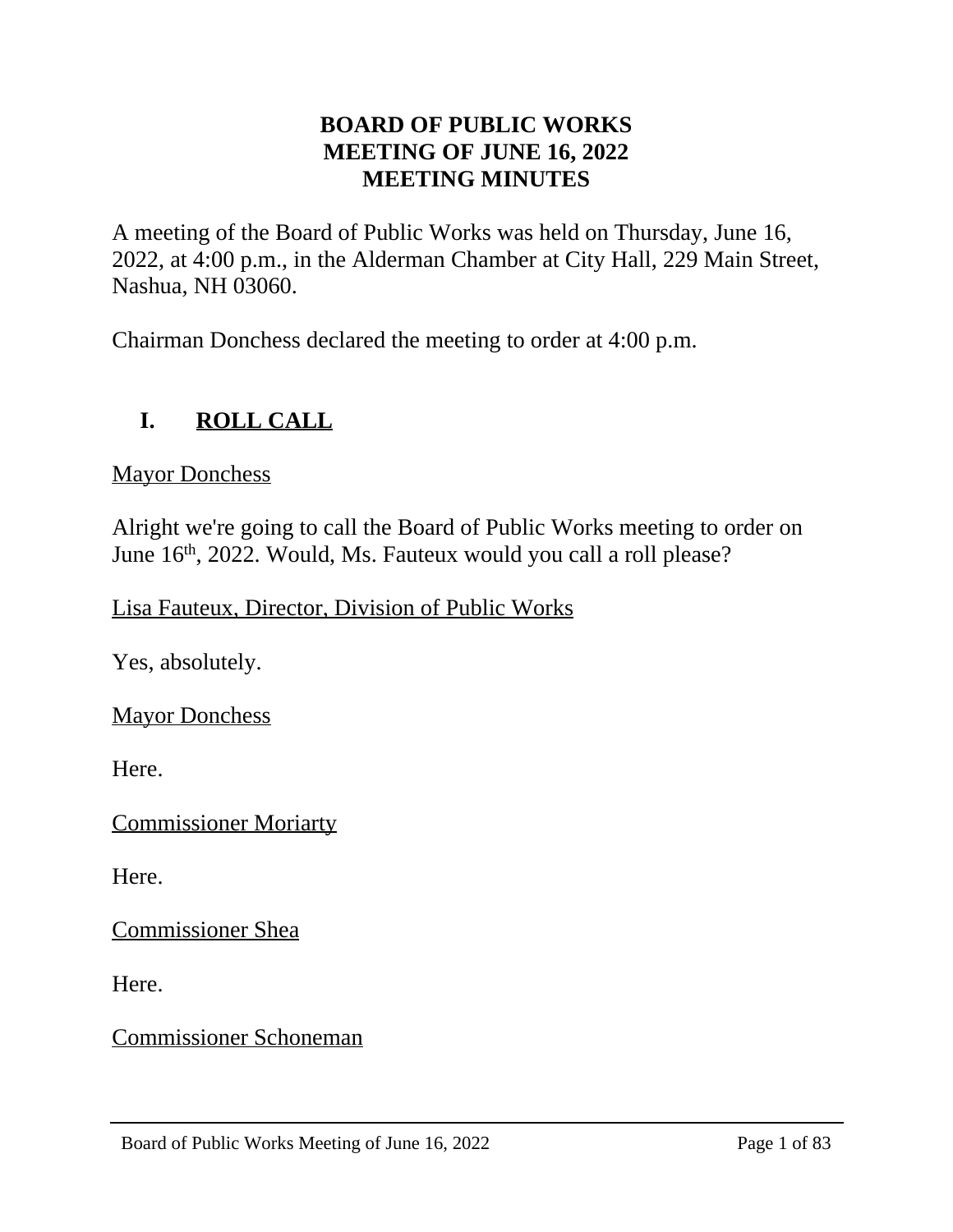Here.

Commissioner Lemen

Here.

Also Present:

Michael B. O'Brien, Sr., Aldermanic Liaison Lisa Fauteux, Director, Division of Public Works Tim Cummings, Director of Economic Development Dan Hudson, P.E., City Engineer David Boucher, Superintendent Wastewater Jeffrey Lafleur, Superintendent, Solid Waste Bryan Conant, Superintendent, Parks and Recreation

**Mayor Donchess** 

Great, thank you. So, we have a, and we have Alderman O'Brien our liaison. I don't see any other members of the Board of Aldermen here.

### **II. MOTION: TO APPROVE THE AGENDA AS PRESENTED**

First motion of course is to approve the agenda. Commissioner Moriarty.

**Motion by Commissioner Moriarty:** To approve the agenda as presented.

**MOTION CARRIED: Unanimously.**

# **III. MOTION: TO APPROVE THE MINUTES OF THE BOARD OF PUBLIC WORKS MEETING OF MAY 25, 2022**

**Mayor Donchess**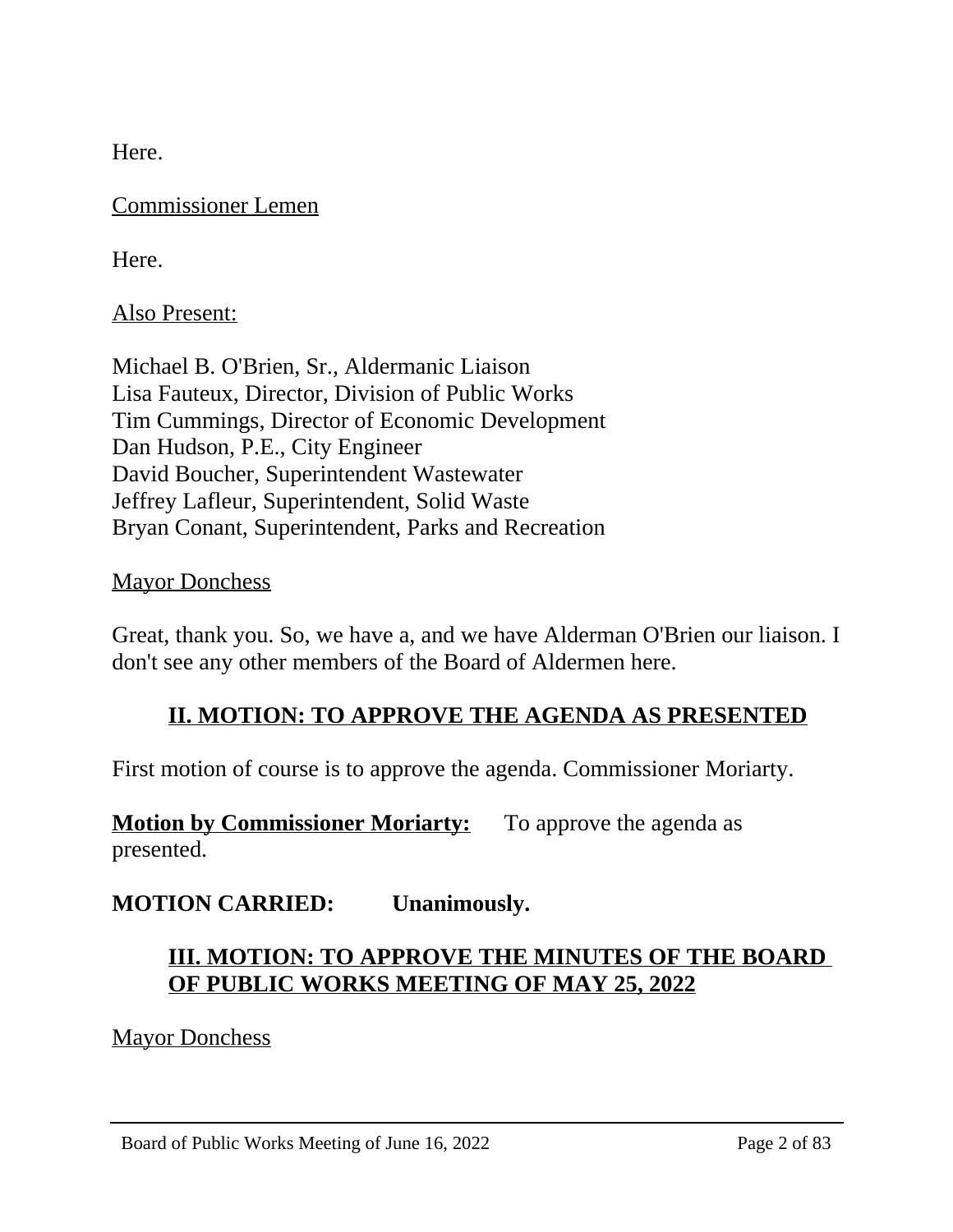Next, we have the approval of the minutes. Commissioner Shea.

**Motion by Commissioner Shea:** To Approve the Minutes of the Board of Public Works Meeting of May 25, 2022.

# **MOTION CARRIED: Unanimously.**

# **IV. PUBLIC COMMENT**

### **Mayor Donchess**

And next have public comment. Is there any member of the public who wishes to address the Board of Public Works? Please come up to the microphone up here, where the podium is.

### Denise Muccioli, City of Nashua Resident

Right now?

### **Mayor Donchess**

Yeah, right now. And give your name and address and you have three minutes. Each person.

# Thomas O'Brien, City of Nashua Resident

Hello, my name is Thomas O'Brien. We live at 6 Midhurst Road, and I'd like to ask for accommodations. Because of a medical procedure there's no way I can get through this note.

**Mayor Donchess** 

Pardon?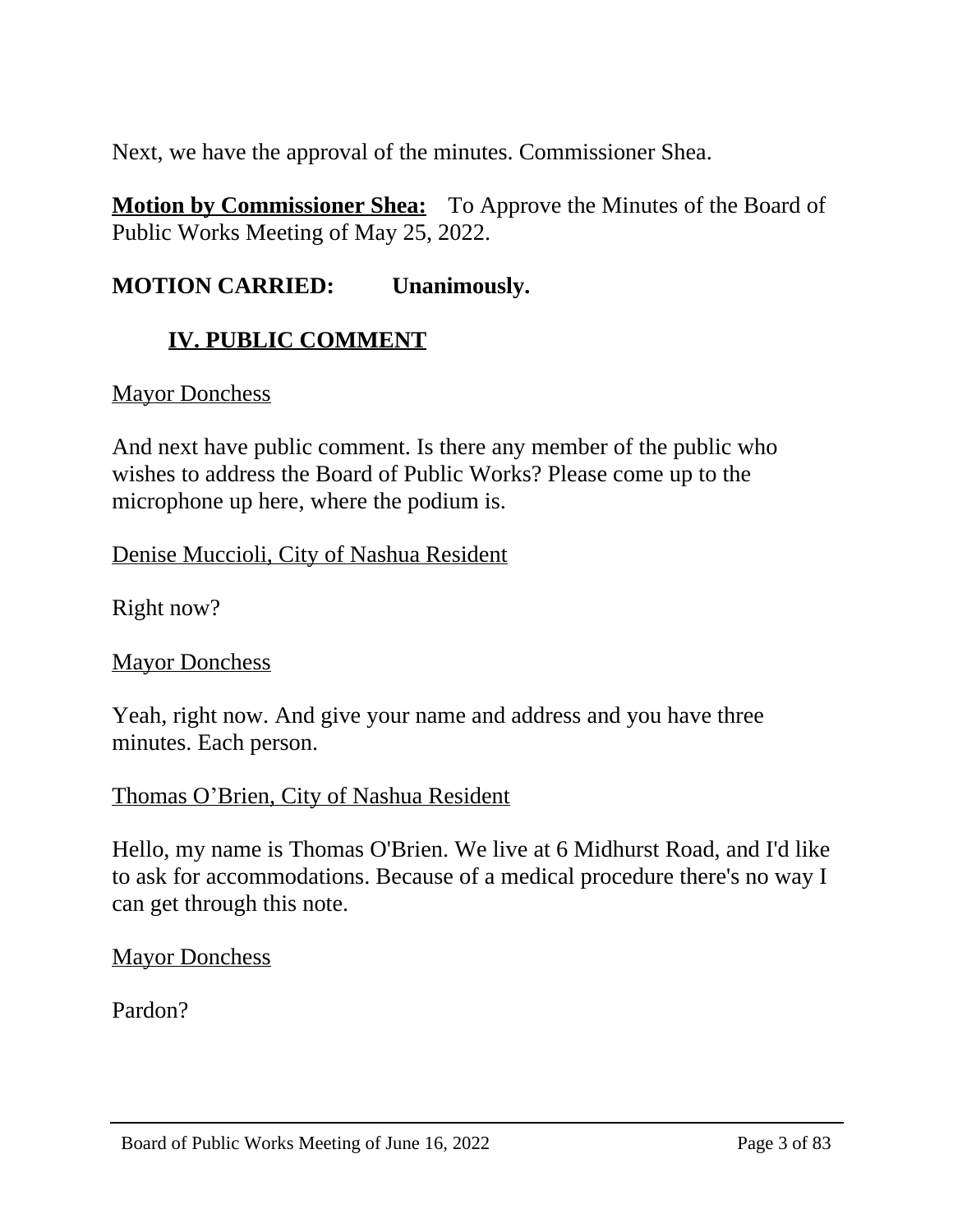# Thomas O'Brien, City of Nashua Resident

Could she read my note? I can't -

# **Mayor Donchess**

Yeah, you want to read his statement?

Denise Muccioli, City of Nashua Resident

Yes. Because he's having trouble with his voice.

**Mayor Donchess** 

Yeah, yeah. Fine, fine.

Denise Muccioli, City of Nashua Resident

Let me know when I can -

### **Mayor Donchess**

Right now. Right now. Just go ahead okay. I suppose technically we would need - we need your name and address as well.

Denise Muccioli, City of Nashua Resident

I'll also be making the statement as well

**Mayor Donchess** 

Alright.

Denise Muccioli, City of Nashua Resident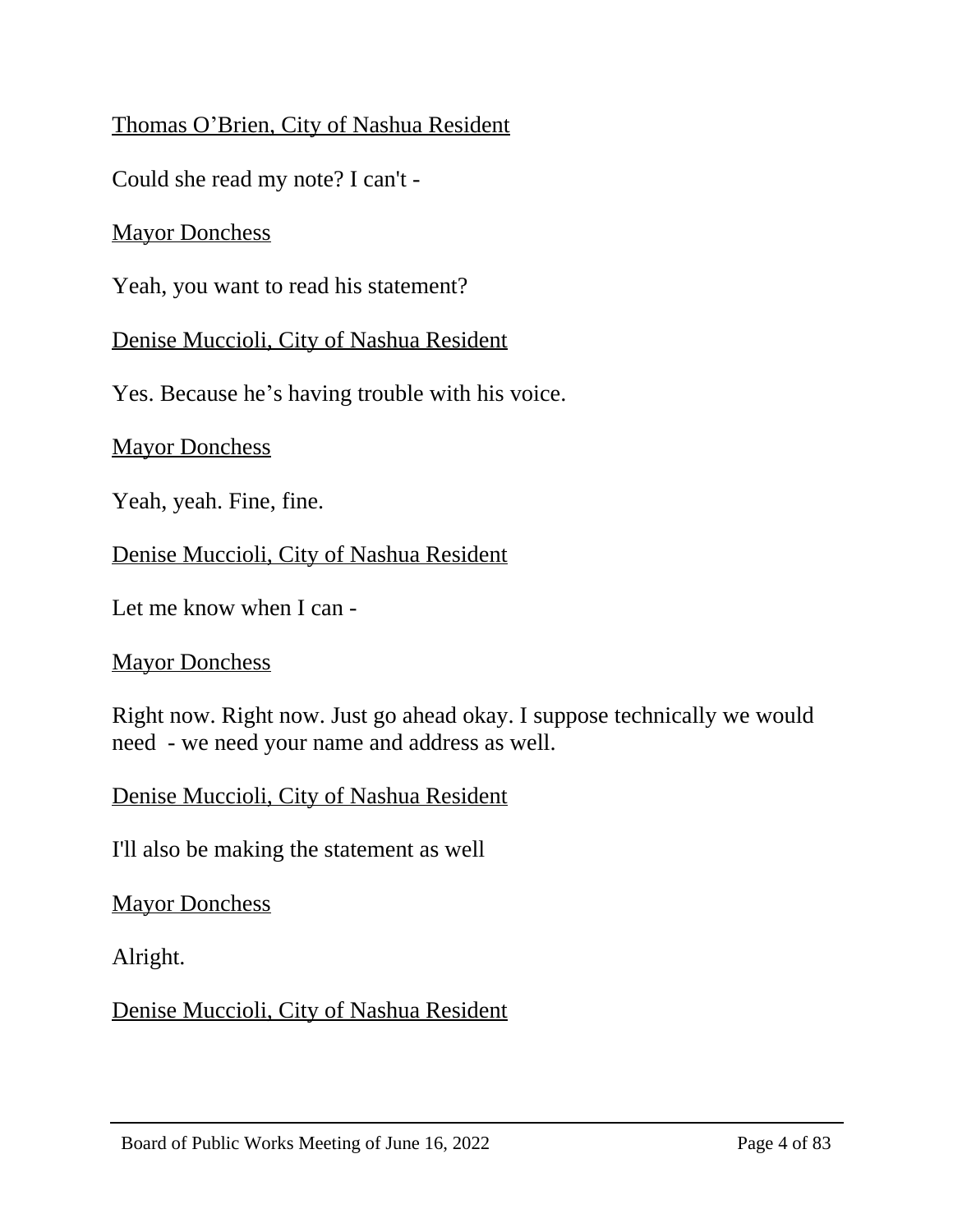Denise Muccioli. 6 Midhurst Road. This is Thomas' statement. "I abut Roby Park. Like most abutters I was shocked and disgusted to learn about the 18 hole disc golf course. I oppose this project for so many reasons, but we'll talk about parking and trash. The abutters have a valid concern which is available parking that currently can only support what Roby Park was meant to be: a small neighborhood park and playground. We already have a wide variety of free outdoor activities at Roby. In addition, we already have nine holes of disc golf that are essentially abandoned but could easily be expanded and revived. No need to destroy forest trails, habitats, and wetlands." He said at Greeley Park. Sorry.

"Last summer Alderman Skip Cleaver, Mayor Donchess, and the police department were made aware of safety hazards related to overflow parking. Nothing was done to alleviate the hazards. People entering and exiting the school, church, and condo complexes along Spit Brook Road from Roby Park to just shy of the Spit Brook Road Fire Station during weekend events at Roby can't see oncoming cars and oncoming cars can't see them when event goers park on both sides of the very busy Spit Brook Road. Tickets were given out this weekend. You literally have to inch out inch by inch and pray someone doesn't T-bone you. This photo represents an example.

There are no lights at the entrance of any of the condos, the church, or the school. There have been many accidents at the Oak Hill intersection and with the speed of the cars averaging 45 to 50 miles per hour" I'm sorry his words were 45 miles per hour "posted 25 there could be a fatality. How is a fire engine going to get Sky Meadow for a house fire if cars are parked on both sides of the street and cars are in both travel lanes? There is no place for people to go to make room for the emergency vehicles. By adding a full schedule now of professional frisbee tournaments or disc golf tournament" sorry, his word was frisbee tournaments "on top of all the other activities that Roby, I'm anxious to obtain a written plan" he's anxious to obtain a written plan "the city will address overflow parking. Once a fatality happens it will be too late.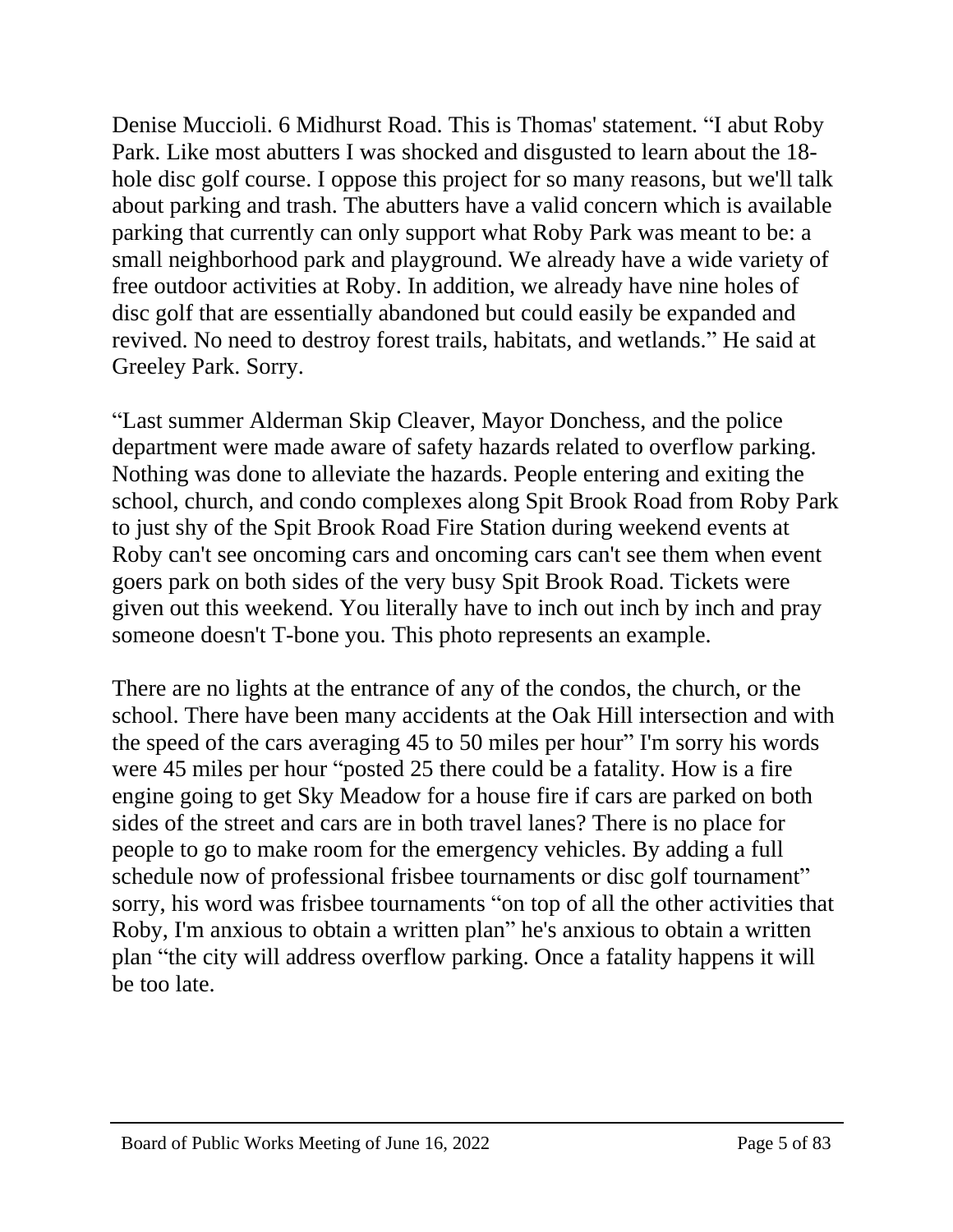Those golf tournaments can have 100 to 600 or more players not including spectators or support staff. This 18-hole course designed by a professional isn't suitable for a small neighborhood park. Parking at Roby is a problem that the city needs to address now." He suggests the following measures and have event organizations foot the bill.

- put a traffic light at Oak Hill and Spit Brook
- no parking allowed on Spit Brook as it puts pedestrians crossing and bicyclists at unnecessary risk of severe injury or death
- police traffic detail at large events paid for by the event

# Mayor Donchess

So, you have 30 seconds left.

# Denise Muccioli, City of Nashua Resident

- no parking signs erected on both sides of Spit Brook Road
- move the golf disc to another location that will allow for sufficient parking
- he's asking all of you to approve his request for the Mayor to call a special meeting and to appoint a Roby Park advisory committee to address this project in full

Did you show the picture?

# Thomas O'Brien, City of Nashua Resident

Yes

Denise Muccioli, City of Nashua Resident

That's your statement.

**Mayor Donchess**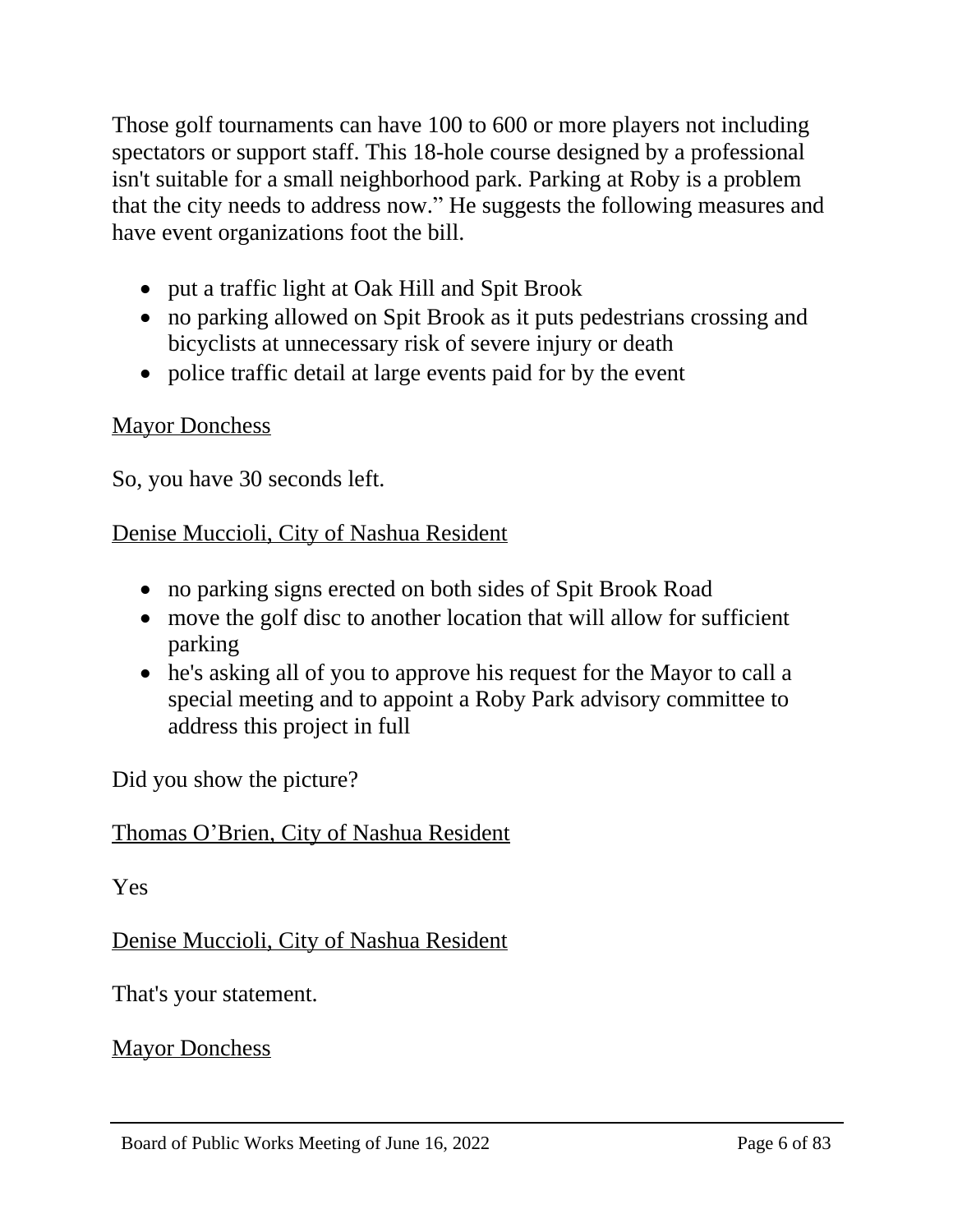Alright thank you very much.

Denise Muccioli, City of Nashua Resident

Thank you.

**Mayor Donchess** 

And now do you have your own?

Denise Muccioli, City of Nashua Resident

I do.

**Mayor Donchess** 

Okay. Now just for clarity just give your name and address before you start.

Denise Muccioli, City of Nashua Resident

Sure. Okay. Let me just catch my breath because I had to read that fast. Denise Muccioli, 6 Midhurst Road. Longtime resident of Nashua. Been using Roby Park trails since 1993.

I take objection at many many things surrounding this project. One being we have a professional disc golf player come into our city and tell us that Roby Park is basically useless. That's not true at all. Roby Park isn't useless. It's used by dog walkers, the school across the street brings its classes, it's used by people wanting to get into nature, relax by the book, and so forth. I'm very concerned about the way this whole thing went through.

I don't see any, the State of New Hampshire did not have any permit application for wetlands, to interfere with wetlands and disrupt wetlands. Nobody filed anything with the State of New Hampshire because I checked. I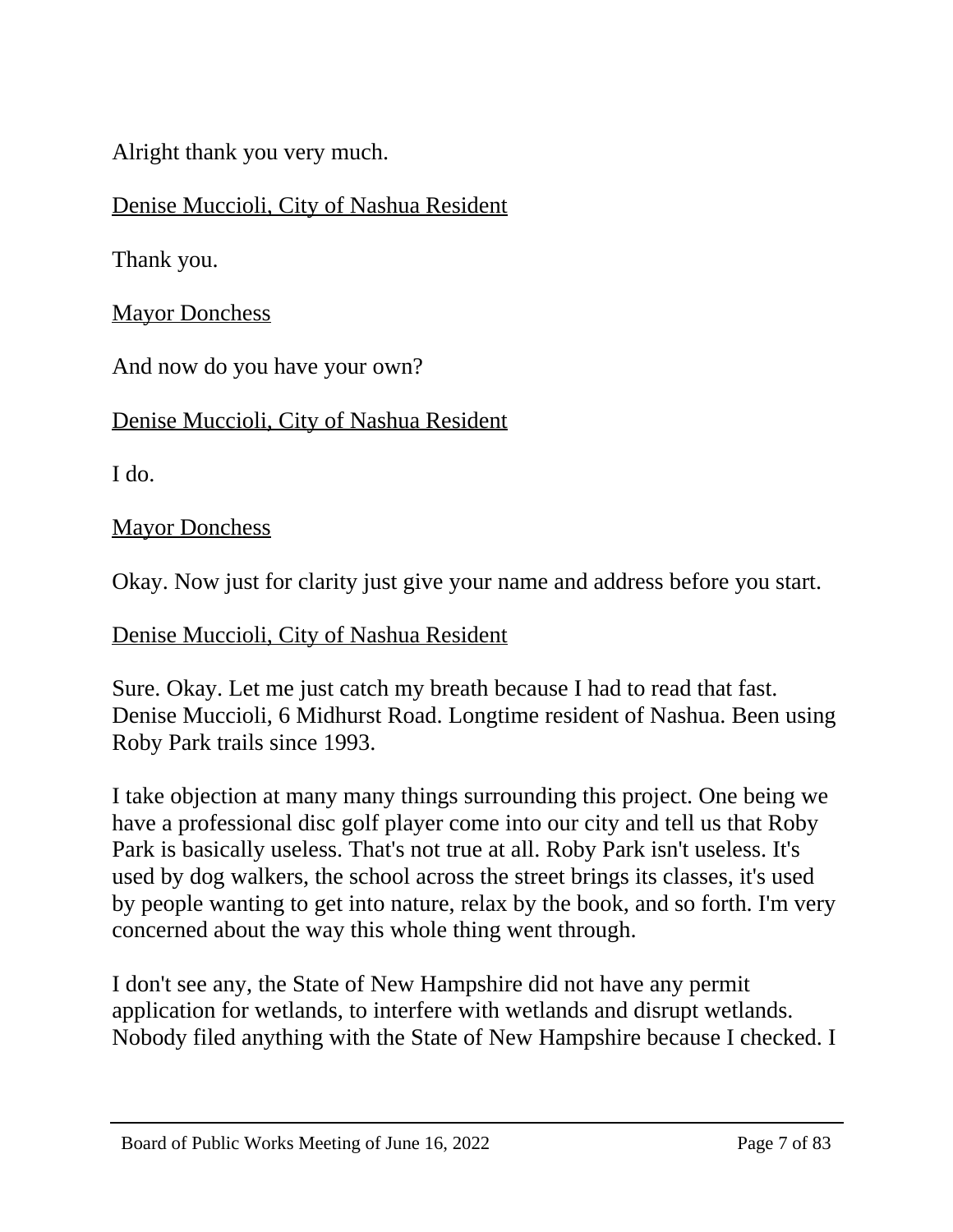filed my own complaint on April  $29<sup>th</sup>$ , okay? As far as I know they're still investigating this. What I saw was downed trees and all of the mud that's accompanying when you cut a tree and you're trying to pull out the stump that was all across the brook and you can see where that was because there's fresh foliage here and then you can see the mud that has interfered with the critical wetlands. The Nashua Conservation Committee said that they had concern with the cutting of trees at Roby. I think it was Mr. Sullivan said he was contacted by Commissioner Crook - I hope that's his name - about these critical wetlands.

So, you know, you do a project like that you have to apply for a permit. I don't know if you didn't apply for a permit because you forgot to? You didn't think you needed it? Or it was a strategic move. Because rest assured if I had seen a site variance posted on that property there would be mounting opposition immediately. Immediately. This course is not safe to have on trails with elderly people that can't hear, there's dogs walking, classes walking, a disc can fly anywhere from 40 miles an hour to 80 miles an hour up to 400 feet. I don't think a 10-year-old kid is going to do that, but when you're having professionals using the course and professional level people, you're going to have an issue. Use at your own risk - it's not going to work. You will be sued.

# **Mayor Donchess**

Alright so there's the 30 seconds.

# Denise Muccioli, City of Nashua Resident

You will be sued. You're cutting down more than 125 trees that I can see so far. You're interfering with a diverse wildlife habitat. I think you guys had, I think when this was presented to you, you had the wool pulled over your eyes, I really do. I'd like to, I've gotten, we've gotten no communication from anybody other than 3 or 4 Aldermen have given us comments. You can't, I mean we're constituents. Don't we have a right to know what's going on? Time?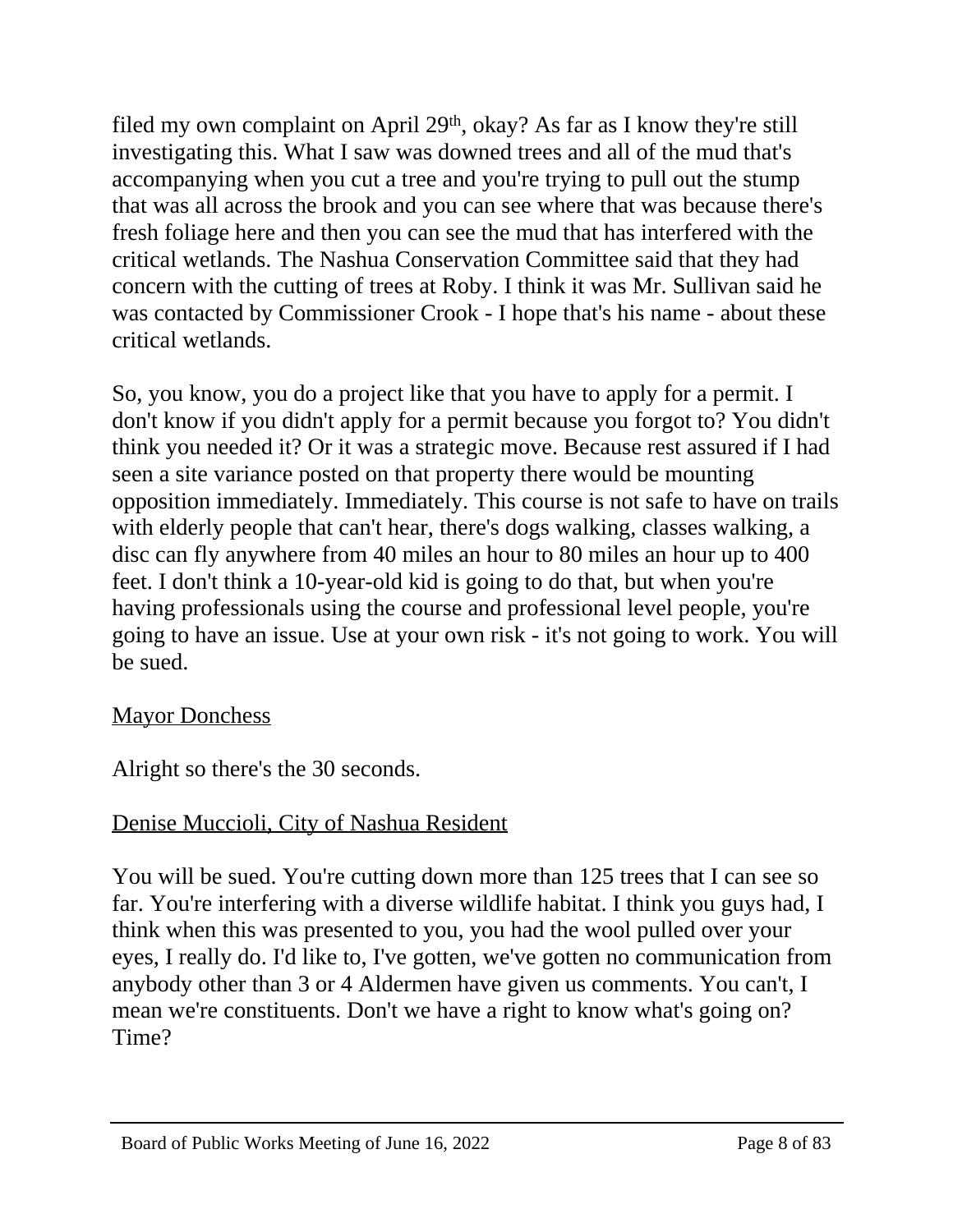# **Mayor Donchess**

Yes.

# Denise Muccioli, City of Nashua Resident

Thank you.

### Mayor Donchess

Thank you very much. Alright. Any other members of the public wish to address the board?

# **V. BOA REFERRAL**

**A. R-22-038 - Authorizing the Mayor and City Treasurer to Issue Bonds not to Exceed the Amount of Two Million and Four Hundred Fifty Thousand Dollars (\$2,450,000) for Walnut Street Oval Intersection Project and West Pearl Street Streetscaping**

### **Mayor Donchess**

Alright we'll go on to item roman numeral 5, Board of Aldermen referral. Commissioner Schoneman.

**Motion by Commissioner Schoneman:** To recommend a positive referral authorizing the Mayor and City Treasurer to issue bonds not to exceed the amount of \$2,450,000 for Walnut Street Oval Intersection Project and West Pearl Street Streetscaping.

### Mayor Donchess

Alright, thank you. So, the motion is to make a positive recommendation on this. We have Mr. Cummings and also Mr. Hudson who can address it.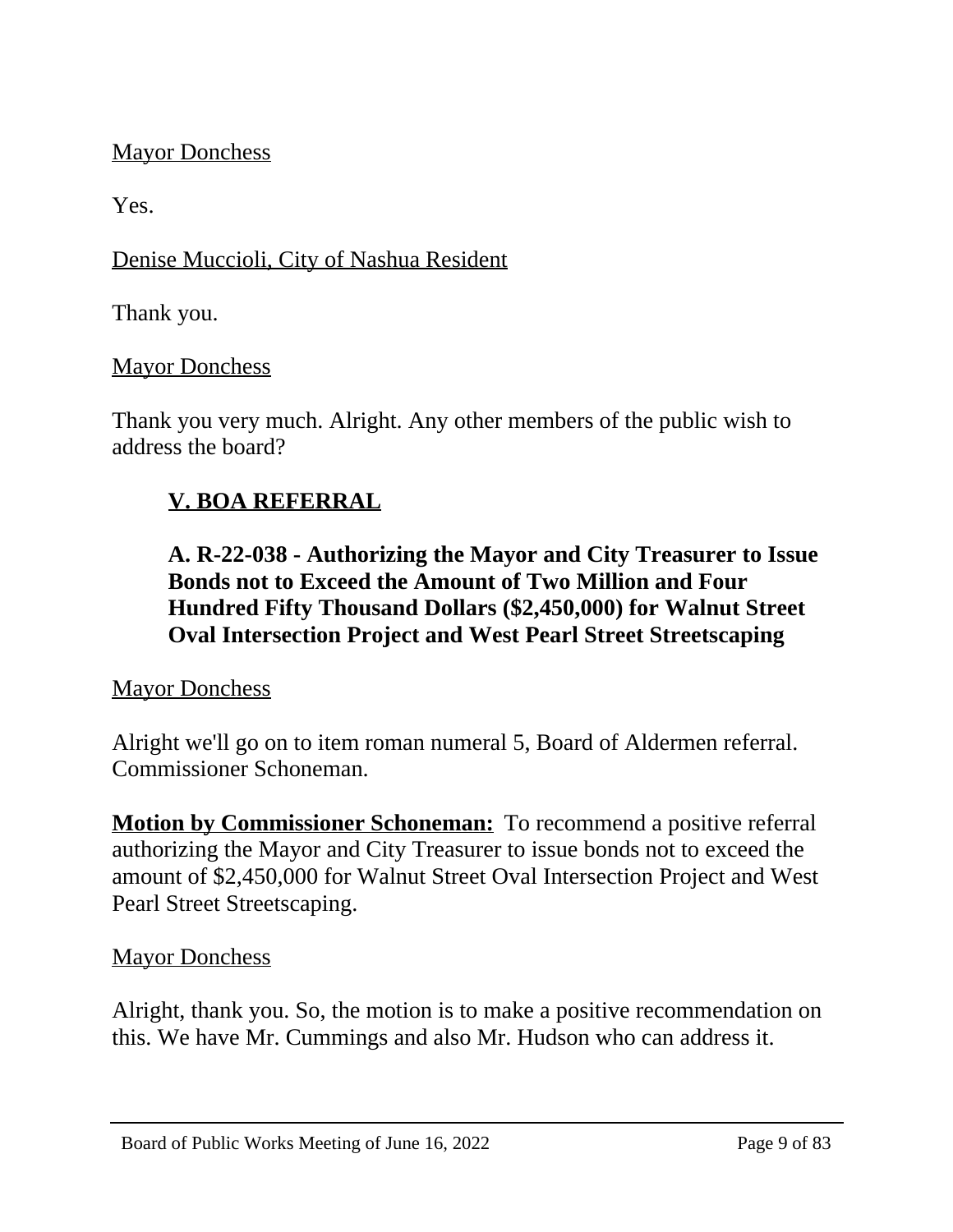# Tim Cummings, Director of Economic Development

Thank you, Mr. Mayor. For the record Tim Cummings, Director of Economic Development, and I'm here before you this evening to ask for your favorable recommendation back to the Board of Aldermen on r22038. It is a bond authorization piece of legislation and as noted it would authorize two projects. One project being the squaring off of the Walnut Street Oval and then coupled with that it would be the streetscaping of West Pearl Street.

The reason why we're asking for this money is the squaring off of the Walnut Street Oval Project has been a project a long time coming. It has been in the state plan for many years, and it is has started to rise to the top. But in addition to that we got a federal commitment for the project recently and with that happening it made sense to pair the two projects together with the West Pearl Street Streetscaping, which is a separate initiative that is a hundred percent designed, but the construction funding is necessary to proceed and so with the state's 2 million dollars it seemed advantageous to move forward now with the with the two projects. With that being said the Walnut Street squaring off of the oval initiative is just starting. That project still needs to be designed. That will take a year or so to happen and then we would expect construction to happen in the following in the following year.

As I noted, the West Pearl Street Streetscaping actually has been designed. There's a dedicated webpage to this project on the city's website. We've had community outreach meetings, we did a site tour, and in fact the Infrastructure Committee, that's the entity that has jurisdiction over this, approved the preliminary design back in, I want to say mid to late winter of this year, January / February timeframe. And so, we're now at a point of needing to proceed to construction. So, the projects have been in the capital improvement plan and have been favorably recommended and does not affect the capital debt service plan because these projects were planned on and can be accommodated. I'll leave my comments there. Thank you, Mr. Mayor.

# **Mayor Donchess**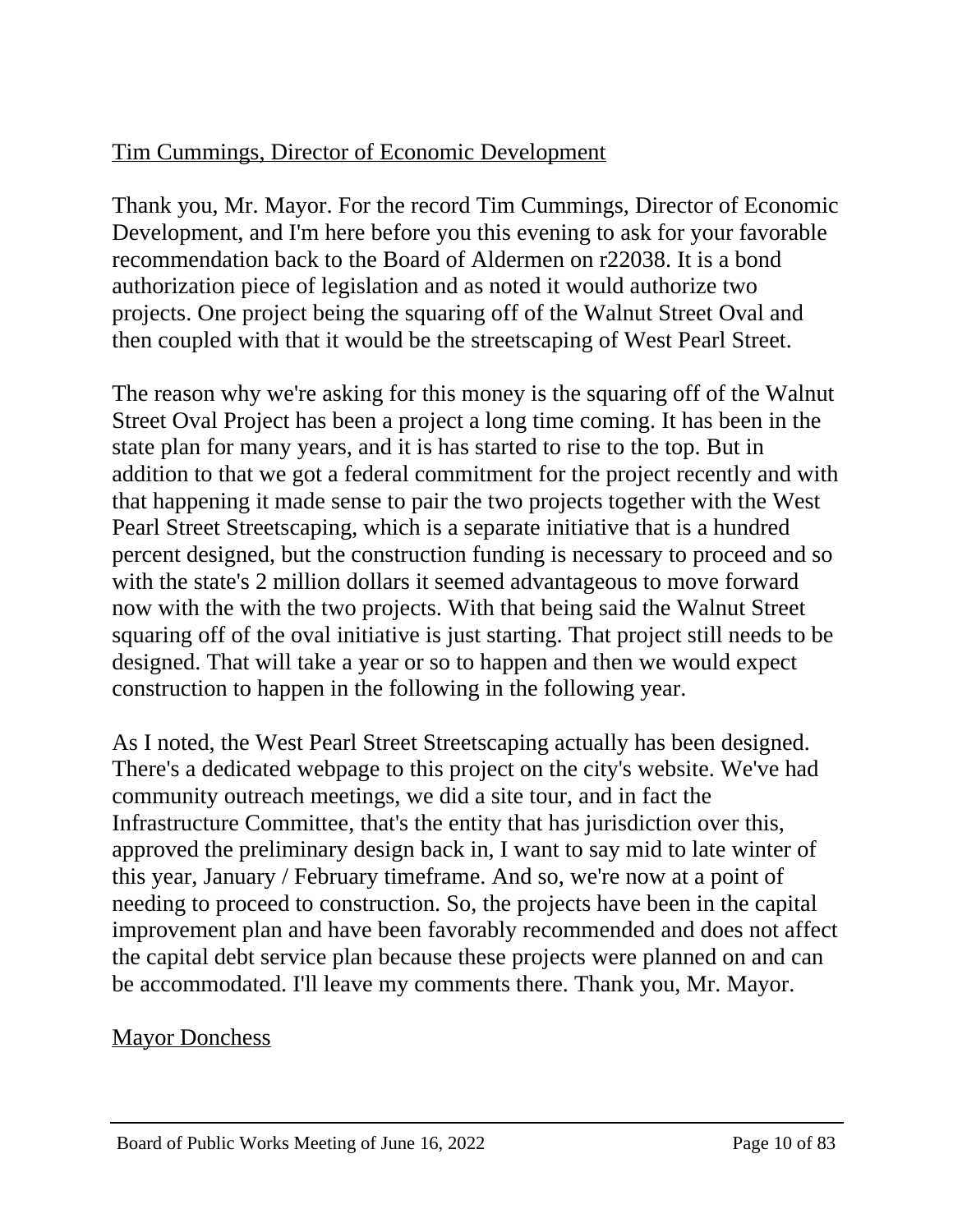Questions or comments from the commissioners? Commissioner Schoneman.

# Commissioner Schoneman

It would be nice to see the design given to us in our packet, so we know what we're voting on, what we're approving. Also, the breakdown of the funding package. We don't know what we're shelling out almost two million dollars for. You know there's nothing here. What is streetscaping exactly?

# Tim Cummings, Director of Economic Development

So, it's in your - So if I may Mr. Mayor?

**Mayor Donchess** 

Yes.

# Tim Cummings, Director of Economic Development

So, the legislation's broken down the two projects for a total of 2.45 million, the Walnut Streetscaping would be \$555,000 and the West Pearl Street Streetscaping would be, you know, just under 1.9 million. And that would be coupled with 2 million that would be coming from the state to do the both projects in its entirety. As I noted there's a webpage dedicated to this project, to the West Pearl Street Streetscaping Project, which has the design. If you were to go there, you could see the design that has been approved by the Infrastructure Committee. That webpage has been on the city's website since January or so. I didn't bring it with me, I mean you could pull it up here if you'd like. But I didn't have it. This was the legislation that was filed with the Board of Aldermen.

# Commissioner Schoneman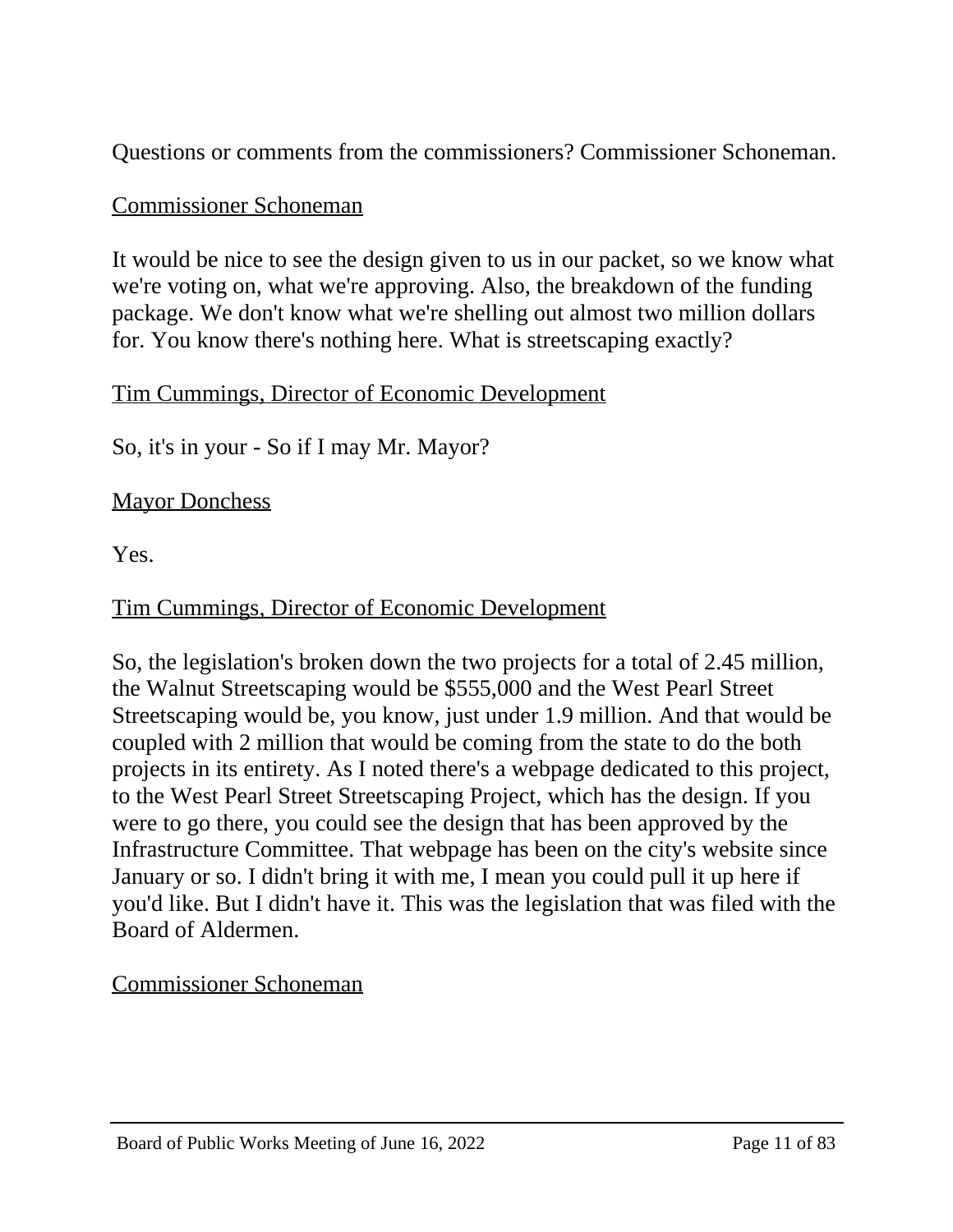Okay so we're going to approve this based on not knowing what the design is, not being given any information about how the 2 million dollars is going to be -

# Tim Cummings, Director of Economic Development

You're not approving anything. You're just making a recommendation to the Board of Aldermen.

# Commissioner Schoneman

Okay, but if we want to make a positive recommendation it should be with a conscience that says, "Okay, yeah, this is a good plan" but we don't have a plan. We weren't given anything.

# Tim Cummings, Director of Economic Development

Okay.

Commissioner Schoneman

But apparently that's not relevant, so.

**Mayor Donchess** 

Alderman O'Brien.

# Michael B. O'Brien, Sr., Aldermanic Liaison

Yes. You know, I kind of agree in essence with what Commissioner Schoneman is saying. And I find that perhaps maybe it was an oversight, I do not know. But this has been vetted by the Committee of Infrastructure at length. And the Committee of Infrastructure kind of gives it unofficial approval. But to go through the steps to the next phase I think we need the recommendation of this particular board. And looking at the downtown and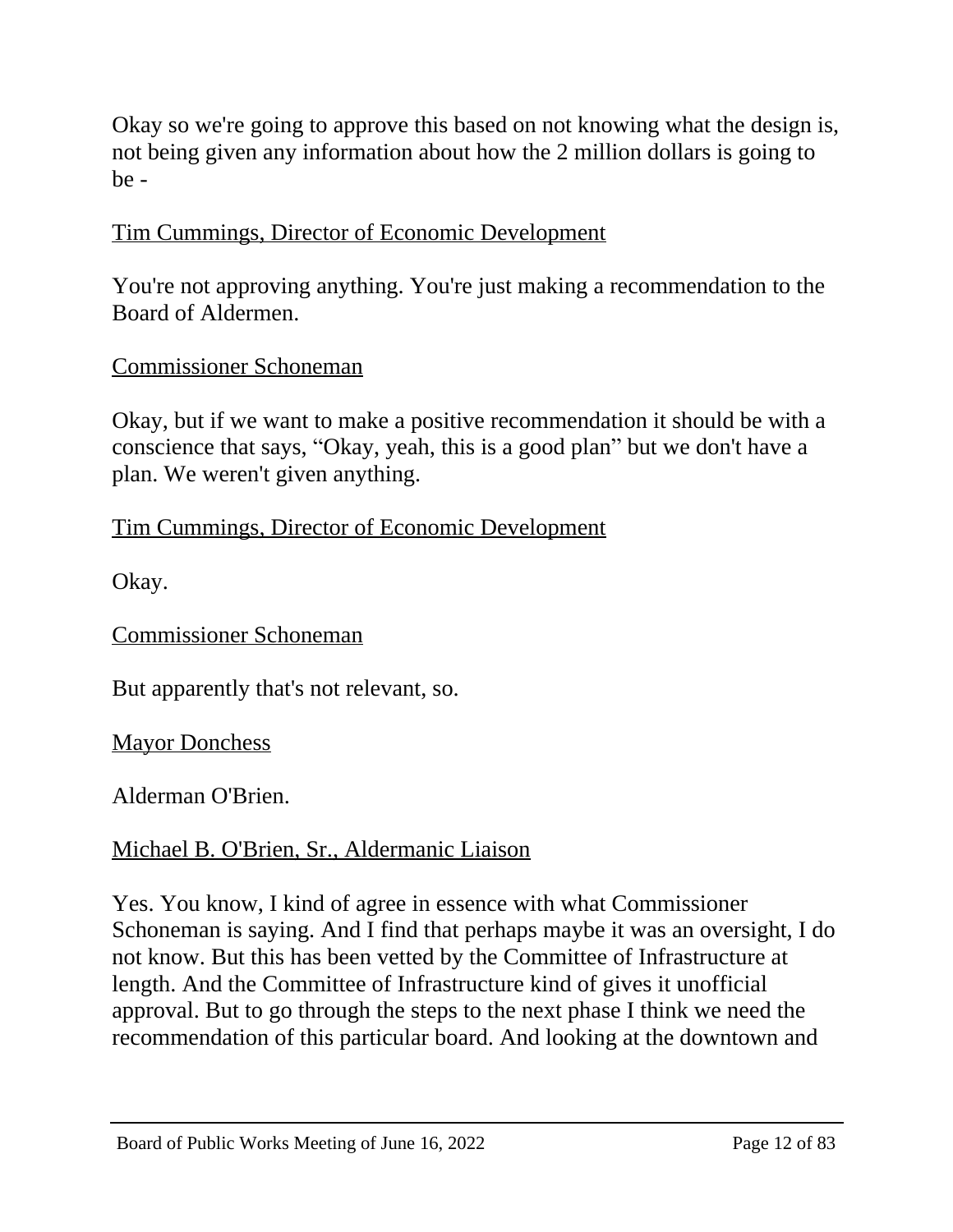everything. Yes, there's certain people out there that say we pay too much attention to the downtown, but this isn't the case. The whole downtown at large is a piece of a puzzle and we put these little pieces together and this particular project is part of the pieces to enhance. And it goes along with the performing arts center and will make, you know, the downtown area much better futuristically.

So therefore, it would be my, as Chairman of Infrastructure and also as your liaison, if you were to give a formal approval to this it'd be my pleasure to reintroduce it to the Board of Aldermen and to, you know, have them approve it for final passage. But like I said, it did go before the Committee of Infrastructure, and it was extremely well received.

# Lisa Fauteux, Director, Division of Public Works

Would it be possible to perhaps pull up the plan on the website Director Cummings and show the Board of Public Works?

# Tim Cummings, Director of Economic Development

Could I sit where you are for 10 seconds?

# Lisa Fauteux, Director, Division of Public Works

You absolutely can.

# Tim Cummings, Director of Economic Development

So here on your website is the West Pearl Street Streetscaping Project. Here's, you know, just a general condition. Let me bring this down a little bit so people can see it. So, you can kind of see the general condition of West Pearl Street so you can get an understanding of what's out there. There was a presentation done in October of 2021. There was site walks done and then the presentation I referenced that was approved by the Infrastructure Committee was on January 26<sup>th</sup> of 2022.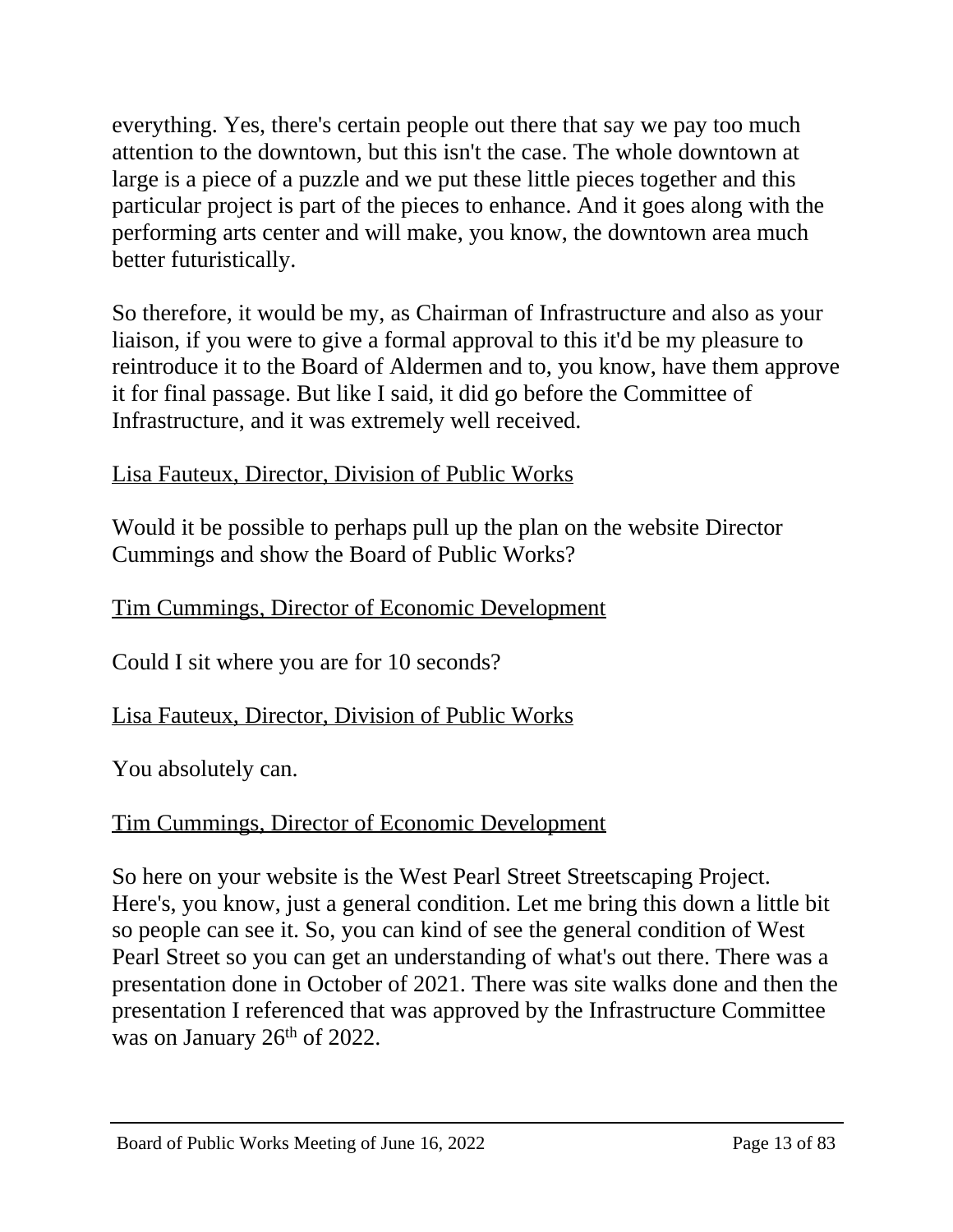And as you can see the design here, as laid out. So, the mission is to enhance the value of the city's creative and economic life by engaging artistic, educational, commercial neighbors through excellent design practices and programs. The vision to create a distance of dynamic, and safe urban destination for locals, tourists, patrons, and businesses alike. The values that drove this was collaboration, education, community, inclusion, equity, and innovation.

There's project goals of greening of the street experience, enhancing pedestrian and vehicular safety, building an ADA compliant street, and creating a destination. The investments were planting and soil, sidewalk pavements, curbing, pole lighting, asphalt roadway, pavement markings, furnishings, irrigation, and creating some sort of branding for the streetscape.

We're talking about from Main to Walnut Street which has Elm Street running at the 50-yard line right here. And we'd be looking to add some dynamic features. These are just some visual aids to help show you essentially what we're talking about it -

# Commissioner Shea

Is that a rendering of what it's actually going to look like? That picture kind of went by quickly. Yeah, that's a different -

# Tim Cummings, Director of Economic Development

Correct, that is not a rendering. What it is, is something that you could suggest would be inspirational okay? Something to give you an understanding as to what we're striving toward.

Commissioner Shea

Thank you.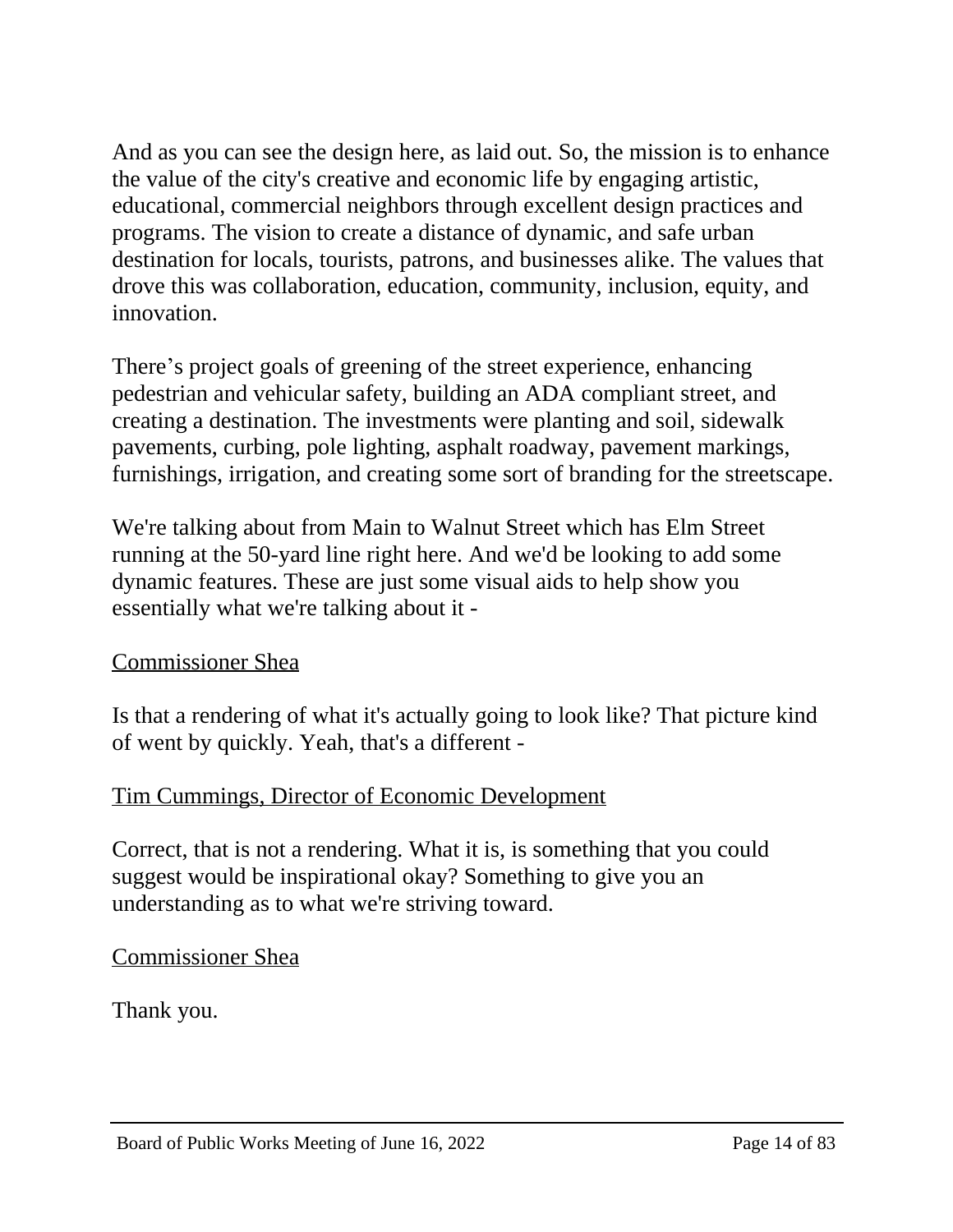# Tim Cummings, Director of Economic Development

One of the goals of the project would be if you note that as you make Elm Street here as my cursor shows if you ever try to make a left it's pretty tough due to sight distances. So, we'll be looking to make that type of correction. We're also going to be designing the street so you can reverse. So, if ever decided by the city and so you could have it happen that the street would flow in another direction. But as it notes it currently flows from Main Street to the oval. Why it makes sense to connect up the two projects, is you got the oval right here, that's going to need to be squared off. It has been a long-time goal of this city, as I understand it, to do the reversal of West Pearl Street.

So, as we're going to be doing the squaring off of the oval and making the improvements right here, you could do the streetscaping changes as well which would allow for the next iteration of this phased approach of reversing West Pearl Street. Why is that as important is because that is an impediment right now for the Broad Street Parkway or now the Veterans Memorial Parkway. Where it ends or terminates at Central Street it leaves you unconnected to the full vision of that Parkway Project which was to bring people to Main Street. Once you have this reversal occur and this intersection squared off and the streetscaping to occur you'd be able to have that vision completely realized. Here's just some other elements about the existing condition. Here's a cross view that would just show you what we would be looking to try, of what we currently have to work with as an existing condition.

Then we're talking about again streetscaping enhancements like public art opportunities in certain areas, again to help just kind of create a brand. Maybe doing some lighting fixtures at the either end and some signage again just to kind of help provide some identity for West Pearl Street. Oftentimes we hear about the idea that the city has only focused on Main Street itself and the side streets are sometimes neglected. I think, I believe this is a start to start looking at some of the side streets as well. There's Pearl Street, Factory Street, Temple Street, and so on, as we continue on to make improvements.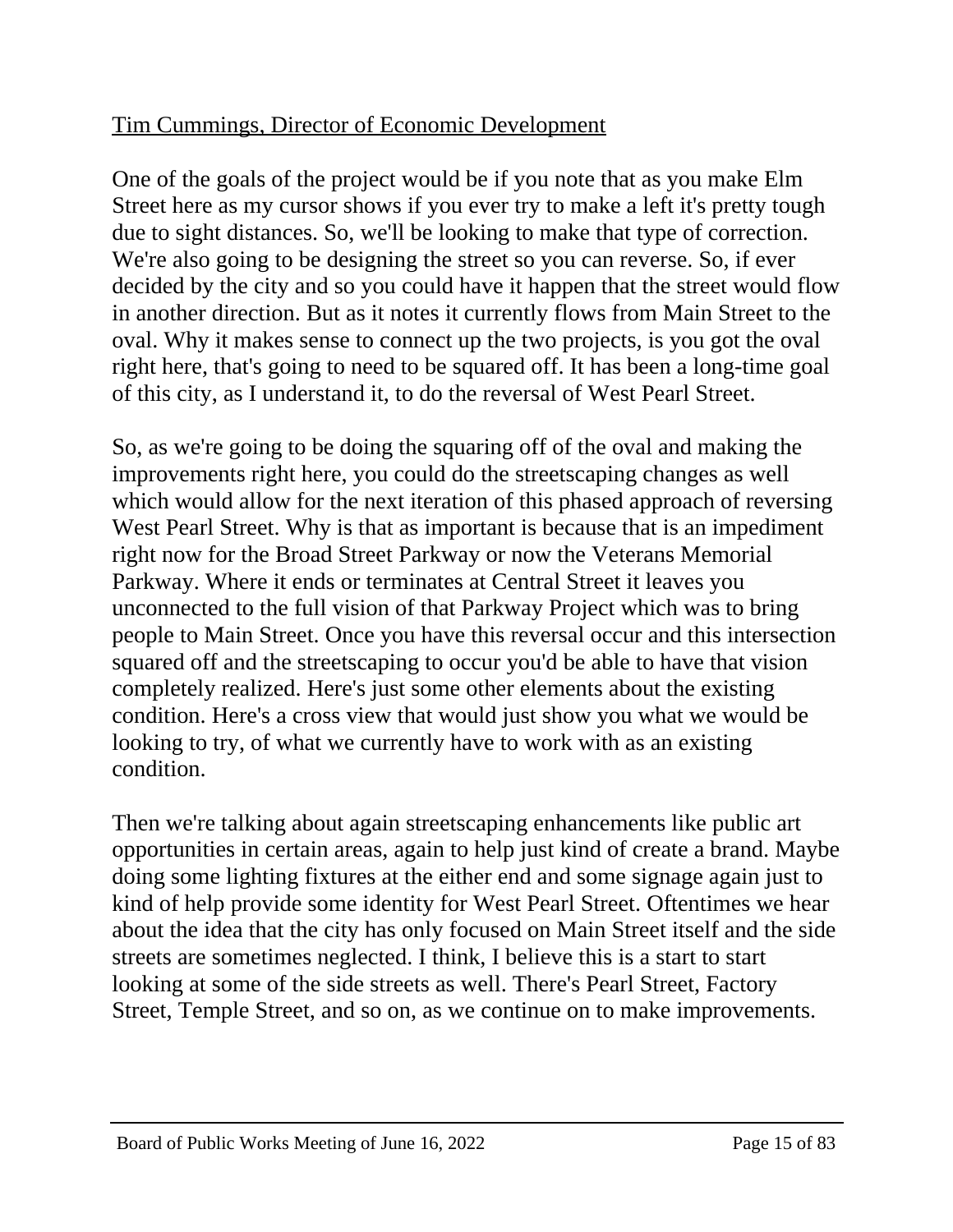And here's just some inspirational designs as to what the construction documents would produce for you.

And that is the end of the - oh nope sorry - I have my cross sections here. So, this is what would be built, I believe right here to just kind of show you the additional pedestrian usage that could occur. The adding of some street trees and the such. Examples of some street trees that would be used, some possible seating options, some lighting options, some bike infrastructure, public art opportunities, we put something that would be from the city as examples, we identified where those opportunities could be. This is the signage we talked about potentially for branding. And that's pretty much the slide deck right there. Would you like me to leave this up?

**Mayor Donchess** 

Commissioner Shea.

Commissioner Shea

Could you go back up to the flow of traffic? The one with the with the red arrows?

Tim Cummings, Director of Economic Development

Sure.

### Commissioner Shea

Thank you. So that is the direction of West Pearl Street as it is now, correct?

Tim Cummings, Director of Economic Development

Correct.

Commissioner Shea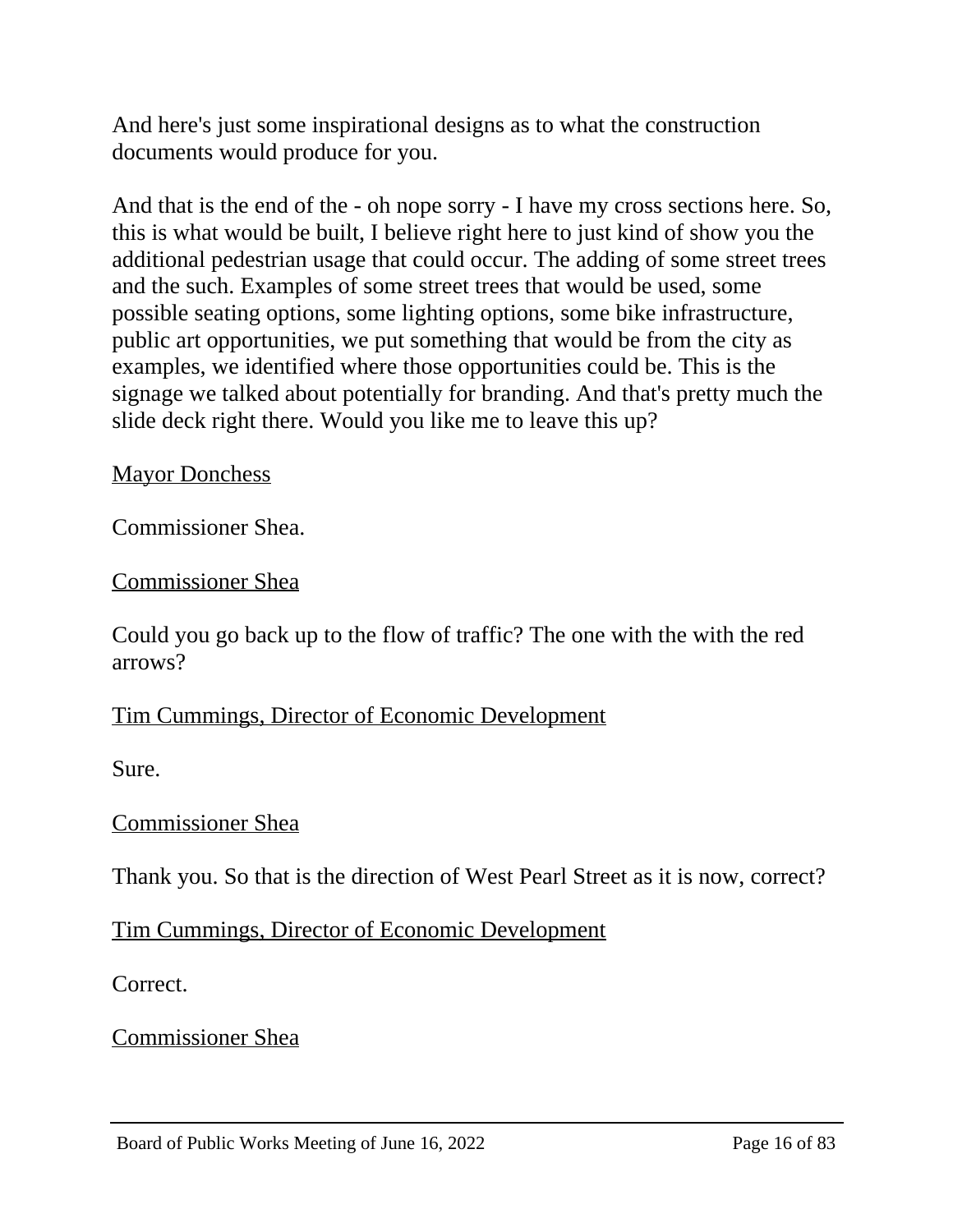Okay. And once Walnut is squared off, that direction would be reversed?

# Tim Cummings, Director of Economic Development

That would be a separate action that could occur. But at least with the streetscaping that occurred if you so chose, you would be one step closer to be able to do it.

# Commissioner Shea

And as far as that concept goes, the reversal versus two-way traffic, to what extent has that idea been explored?

### Tim Cummings, Director of Economic Development

I'm sorry, say that again?

### Commissioner Shea

So as far as the reversal of traffic - so we're, so the reversal of traffic, there's openness to that, if we lay it out like this. Has the alternative of having twoway traffic been discussed and are there advantages or disadvantages to that?

### Tim Cummings, Director of Economic Development

So, this design could accommodate two-way flow if so desired -

### Commissioner Shea

Okay.

# Tim Cummings, Director of Economic Development

- or you could, if so chose, reverse the direction and have it two lanes.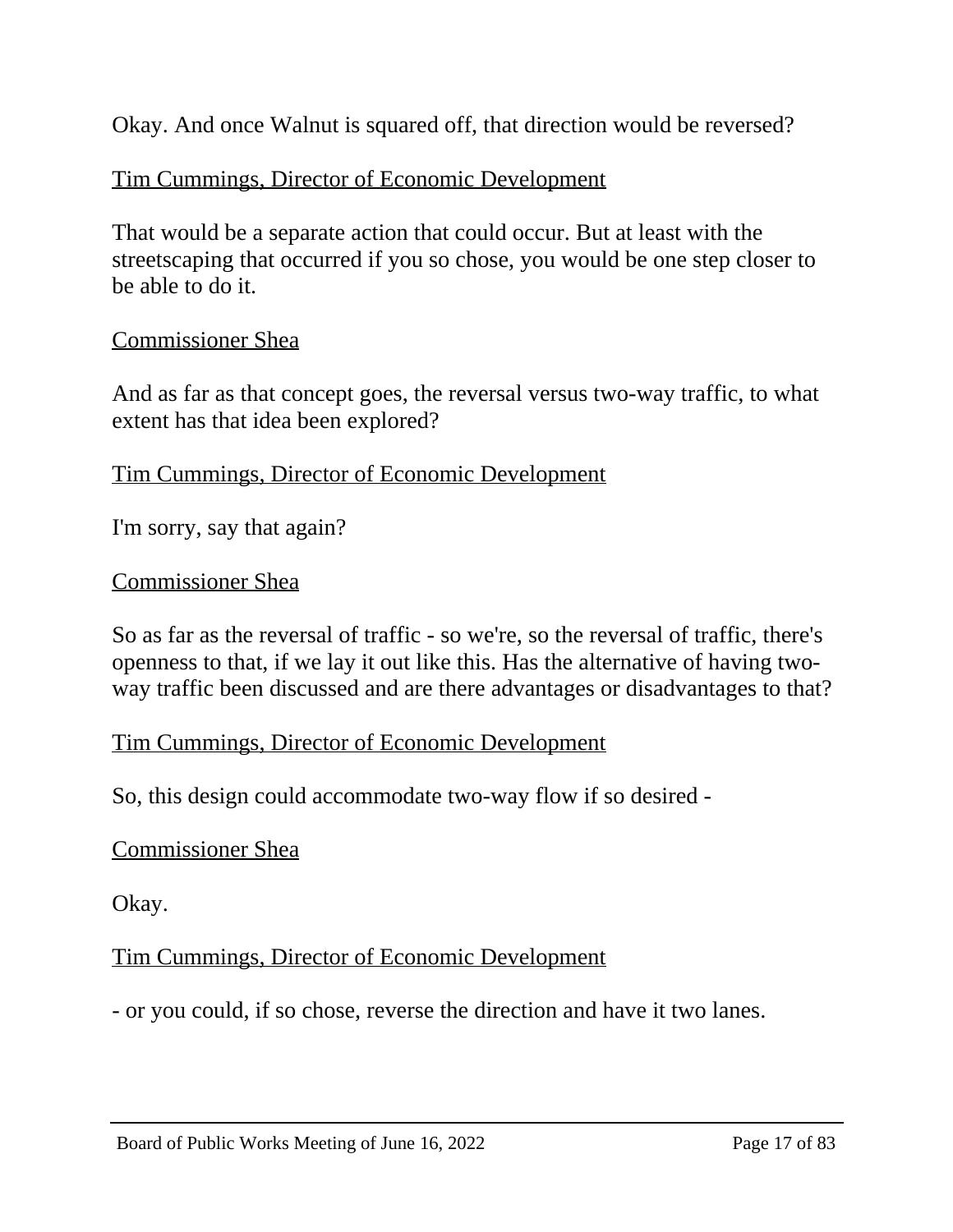# Commissioner Shea

Okay. I very much like the idea, as you know, of the reversal. I believe that squaring off Walnut and being able to come on to West Pearl Street and take a nice clean right-hand turn onto Elm for our city's largest parking garage, at least municipal parking garage anyway. I think that that's great it makes parking more intuitive and it makes the flow into downtown neat and clean.

# Tim Cummings, Director of Economic Development

If I may Mr. Mayor? The one thing I want to be abundantly clear on is this would provide us the opportunity to move in that direction. Again, I want to be clear that doesn't mean that we would do that with this project. There's a second element that needs to be explored and that is when you reverse and assuming you reverse one-way West Pearl Street, additional studies are going to be necessary to make sure we can accommodate that change to occur without having to potentially do something on the east side of Main Street either reversing East Pearl Street -

# Commissioner Shea

Can you start that over? Sorry I'm trying to, I'm getting spatially lost.

# Tim Cummings, Director of Economic Development

So, assuming that we were to reverse West Pearl Street in its entirety, and not be two-way flow, but it's one direction now all the way to Main Street. You then need to potentially, and this is what needs additional study, look at reversing East Pearl Street potentially. Or if it can be accommodated leaving East Pearl Street as is, but that would, but depending on what happens then you also may potentially need to do something with Temple Street and how the traffic flows onto Temple Street. So that additional study would need to occur. There's been some preliminary study done by VHB on this, but we would need to further investigate that and make sure everyone had a comfort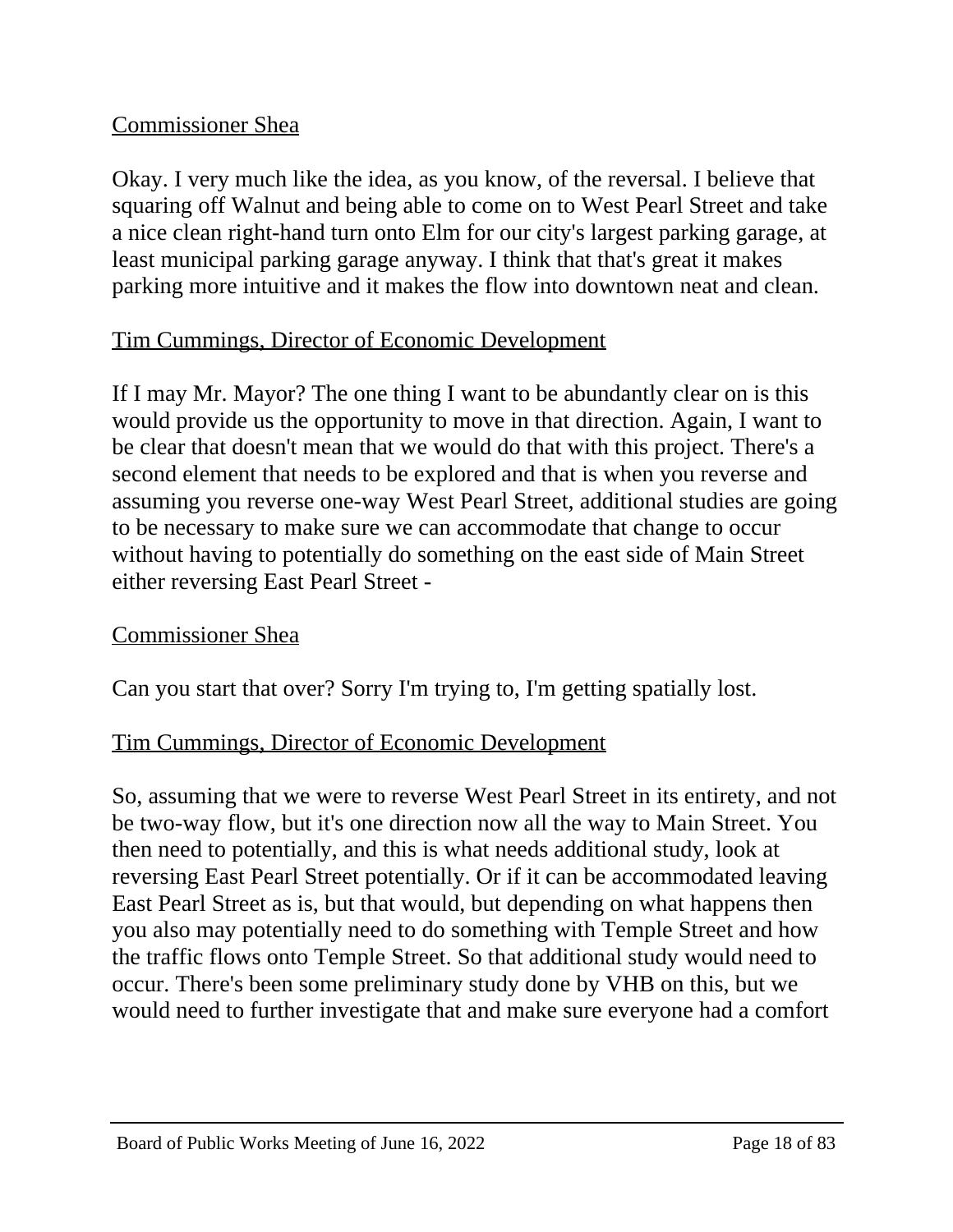level before we actually made the reversal happen. But you can't even do the reversal with the current infrastructure that's in place.

Commissioner Shea

Thank you.

**Mayor Donchess** 

Commissioner Schoneman.

Commissioner Schoneman

Did you suggest that there's enough room in this plan to make two-way traffic on West Pearl Street?

Tim Cummings, Director of Economic Development

Yes. My understanding is you'd be able to do two ways.

Commissioner Schoneman

You would have to take out parking on both sides, right?

Tim Cummings, Director of Economic Development

It would be part, there is a, in this plan does suggest a loss of parking.

Commissioner Schoneman

It's extremely narrow.

Tim Cummings, Director of Economic Development

It would be 37 stalls of parking, is what this plan would accommodate.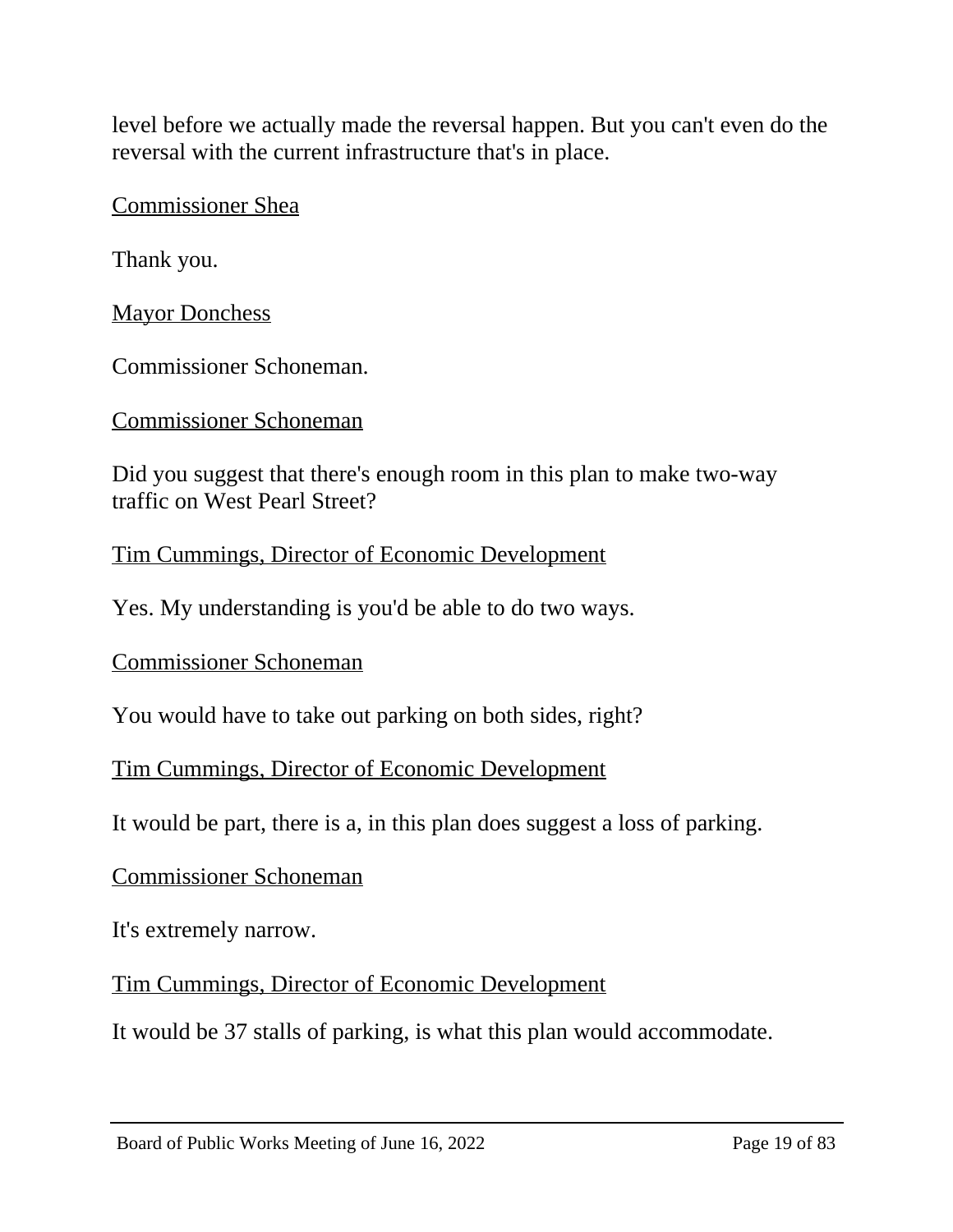# Commissioner Schoneman

# If it was reversed or if it was two-way? Or just as is?

### Tim Cummings, Director of Economic Development

Just as is which, you know, as is.

### Commissioner Schoneman

Correct. So, 37 spaces. But if you were suggesting two-way traffic on West Pearl, there's no way you're going to fit two lanes of traffic in opposing directions and parking on that little street without significantly widening the street. Maybe Mr. Hudson can chime in there, it doesn't seem possible, but that's maybe that's not an issue to discuss right now.

### **Mayor Donchess**

Well look, I mean, to elaborate on that you're correct. You would lose a lot of parking in a two-way configuration and there's been a lot of neighborhood outreach on this to the businesses and residents of Pearl. They do not wish to see a loss of parking, I think is a fair statement. And therefore, you know it's extremely unlikely, I mean the Board of Aldermen, you know, makes its own decisions, but it's extremely unlikely that the two-way plan would be adopted because of the concerns you've expressed.

So, you know in reality the choice would be leave the one-way flow the way it is or reverse it. There is the possibility I think, but Mr. Cummings, to you could do two-way traffic for one block, that being between Elm and Main, without disrupting parking too much because it's wider in there. But generally speaking, you know, certainly West of Elm Street, you know, two-way traffic would create a very significant loss of parking and I think it's fair to say that the businesses and others would very much like to see the reversal, but they don't particularly like the two-way approach. The businesses here really like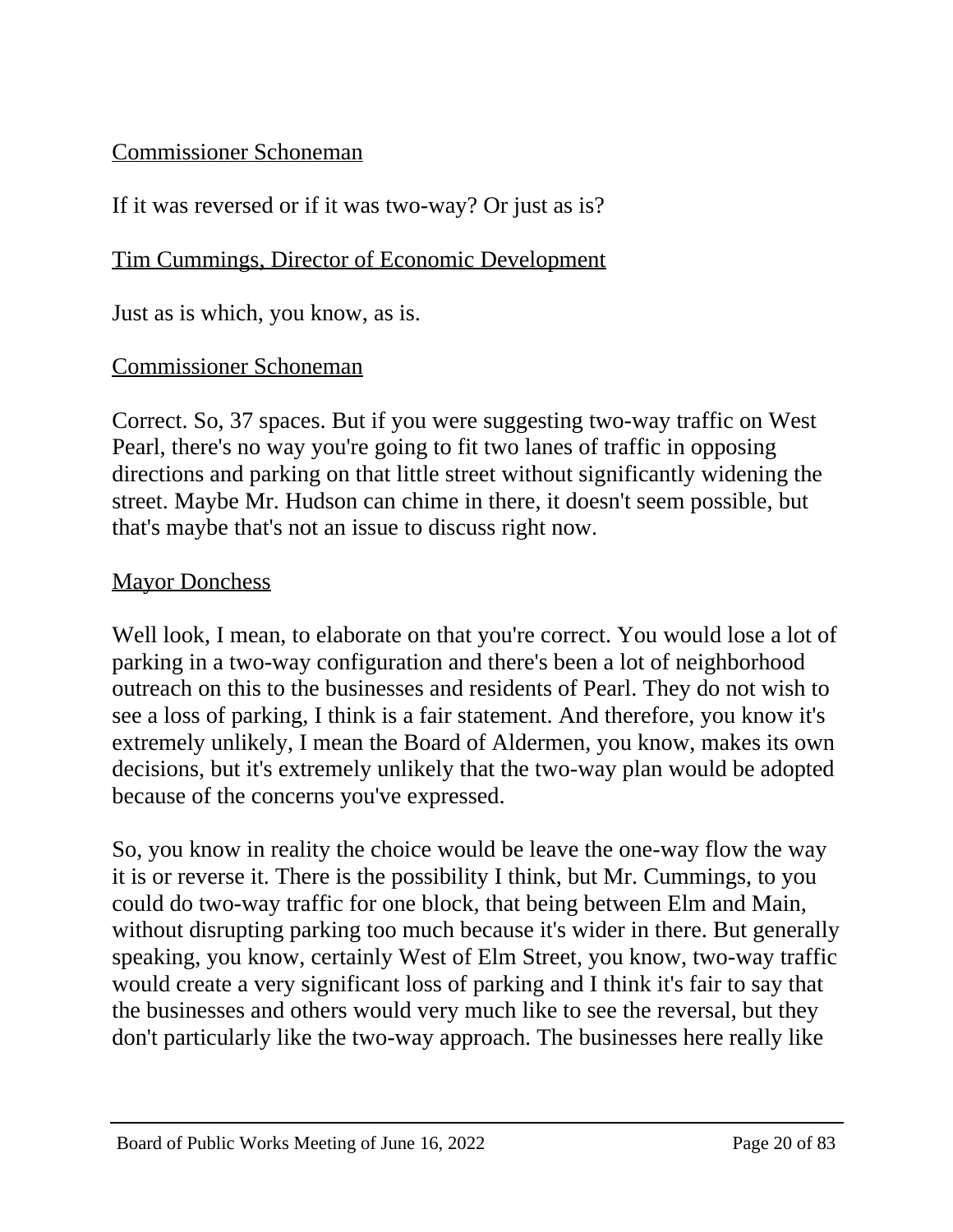a, you know generally they really like the idea of reverse, of creating at least, you know, an eastbound traffic flow because it would enable someone to drive from the Broad Street Parkway through a squared off oval directly to Pearl Street without having to, you know go all the way around and as it is currently configured. Commissioner Shea.

# Commissioner Shea

For source of funds, is the West Pearl Street area located within the tax increment finance district?

Tim Cummings, Director of Economic Development

It is.

Commissioner Shea

Okay. And would any of those funds be utilized for this project?

### Tim Cummings, Director of Economic Development

The legislation reads right now would be just, not be a TIF project if that's what you're asking.

### Commissioner Shea

And has to what extent has that been considered? Using the TIF? Because I see the building being constructed, which I'm very excited to see. Congratulations on that by the way, I know that that's been a long process and a big dream for the neighborhood and key to the performing arts center so good job. And so, I'll go back to my question - to what extent has that been evaluated as an option for funding for this project?

Tim Cummings, Director of Economic Development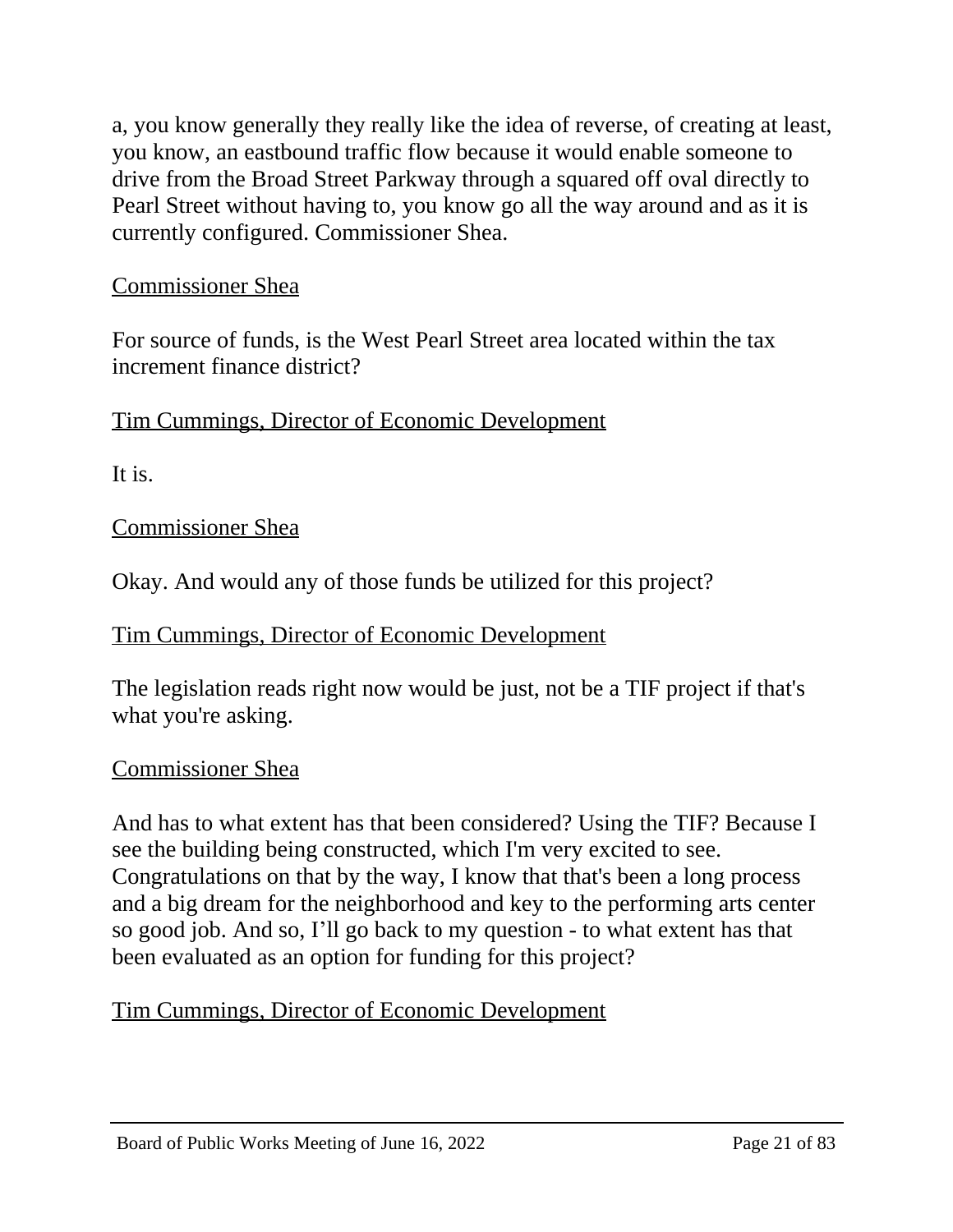So, I had not really evaluated it in any great detail because it was very clear when the TIF was created a few years back for this area there was two expenses that were you know envisioned for using that that money. And that was for the assist the performing arts center and it was for the construction of the public parking garage which would be on the first floor of the apartment building that you're referencing right now. It was very clear during those discussions that we would not use TIF funds other than for those two specific purposes and so I did not even entertain the idea of looking at whether the TIF could support the streetscaping project.

# Commissioner Shea

In a follow-up, do we have an idea at this rate of the cash flow on the TIF and the costs for those two items?

# Tim Cummings, Director of Economic Development

I could do it off the top of my head. I would have to -

# Commissioner Shea

Just ballpark it.

# Tim Cummings, Director of Economic Development

Yeah, I would have to ballpark it. So right now, it's not cut, it's not generating anything. The TIF rate is not generating anything right now but we anticipate it will start generating money next year. And it will only continue to increase to, you know conservatively, somewhere around \$600,000. And then the two expenses, the public parking garage if you will, that first-floor parking infrastructure is 2.5 million dollars and performing arts center was 5 million dollars. So, you'd have something the order of magnitude of 7.5 million dollars that would need to be accommodated off of that \$600,000. I don't know if the debt service could be supported for additional spending if that's the direction that you and others would like to go. That's the analysis that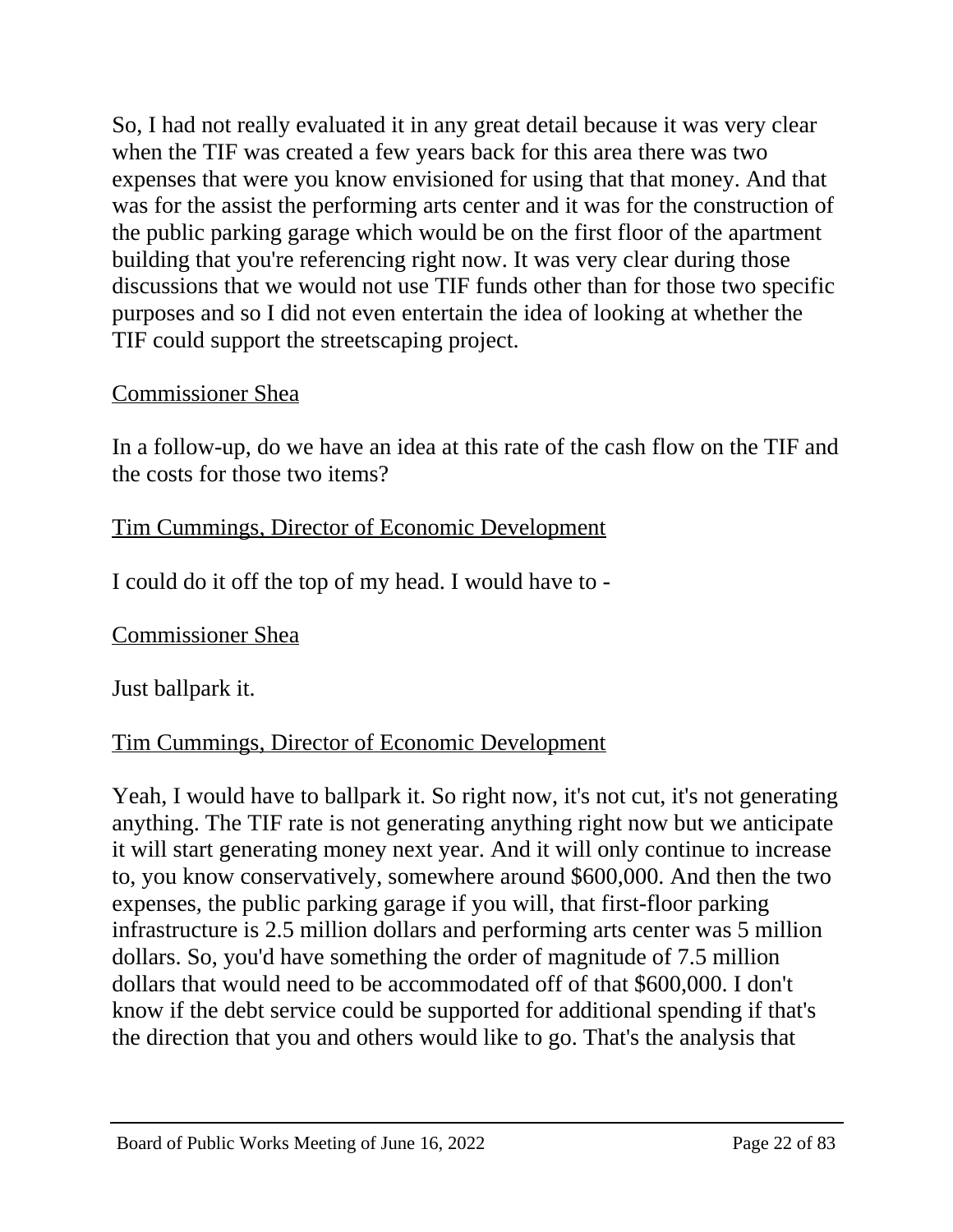would need to occur. We would need to be able to support essentially 2 million dollars additional money out of that TIF and I can absolutely run and do that exercise. I was trying to stay very true to the spirit of what was said a couple years ago which was we would you know only use the School Street TIF for those two very specific projects.

### Commissioner Shea

Thank you. Do you know a ballpark, I know that interest rates are wild right now right so, do you know roughly what we're paying? And we do 20-year bonds?

Tim Cummings, Director of Economic Development

A majority of the time, yeah.

Commissioner Shea

Do you know roughly what the debt service, the percentage on those is?

Tim Cummings, Director of Economic Development

The interest on -

Commissioner Shea

Yeah.

Tim Cummings, Director of Economic Development

On which one? On the performing arts center? 1.6%.

Commissioner Shea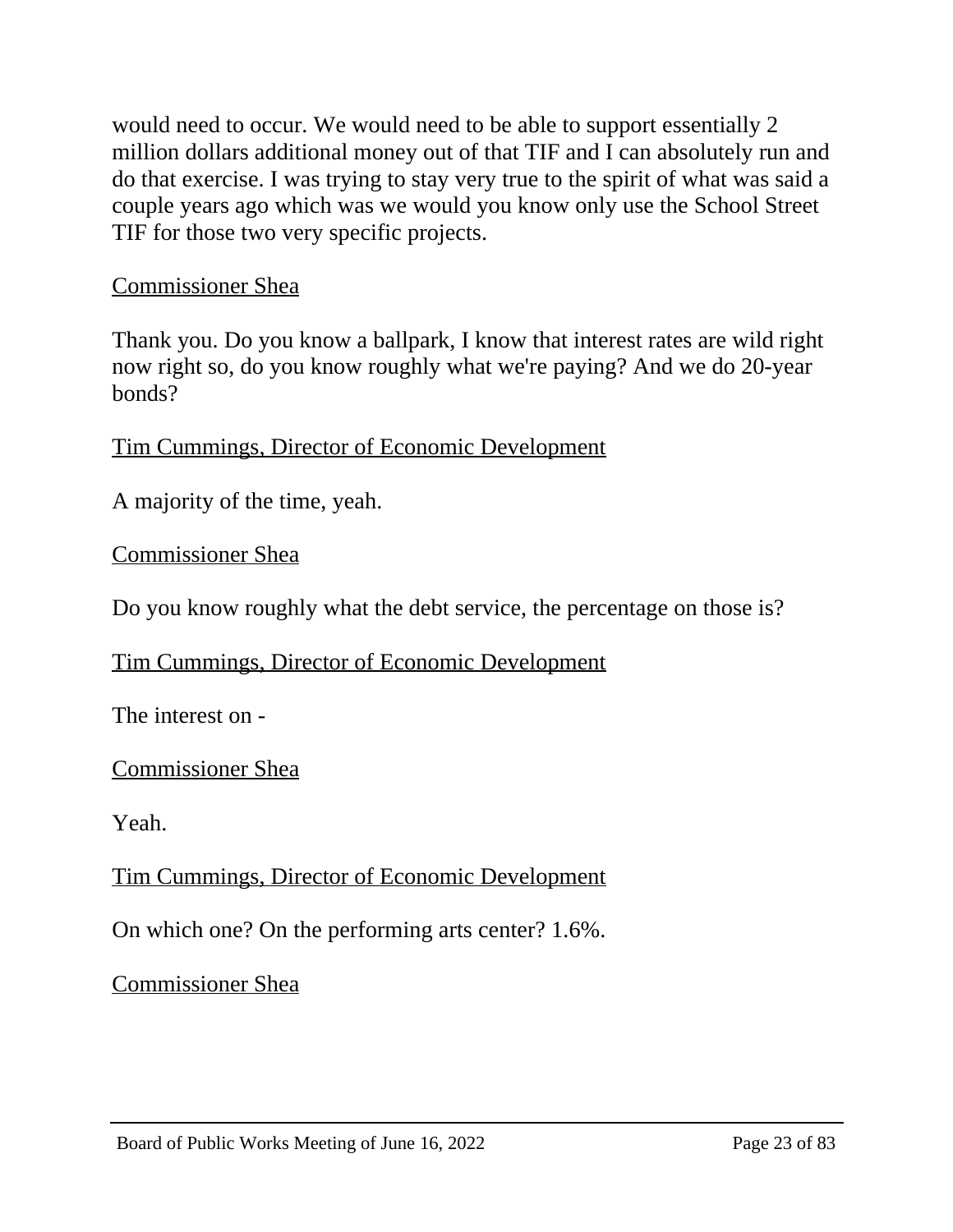So that's going to be a very favorable interest rate. Do we have a projection on the interest rate for the parking garage project and has that been bonded already?

# Tim Cummings, Director of Economic Development

It has not been bonded yet.

# Commissioner Shea

Okay.

# **Mayor Donchess**

It's going to be more ballpark 3%. You know, interest rates have gone up maybe high 2s but of course interest rates are changing I think weekly.

### Commissioner Shea

I think a 30-year mortgage now is like 6.2% or something bananas.

### **Mayor Donchess**

We typically borrow at very favorable rates because of the bond rating.

### Commissioner Shea

So not including interest roughly between those two expenses it's like \$375,000 a year and then you have the interest on top of that. I think there's a fair likelihood that there may be additional capacity for the TIF. I would, for me personally, I would like to see us look at that and see if that is something that we might be able to leverage for this project because it does serve the district and it would also leave us with capacity for other projects, schools, and what have you.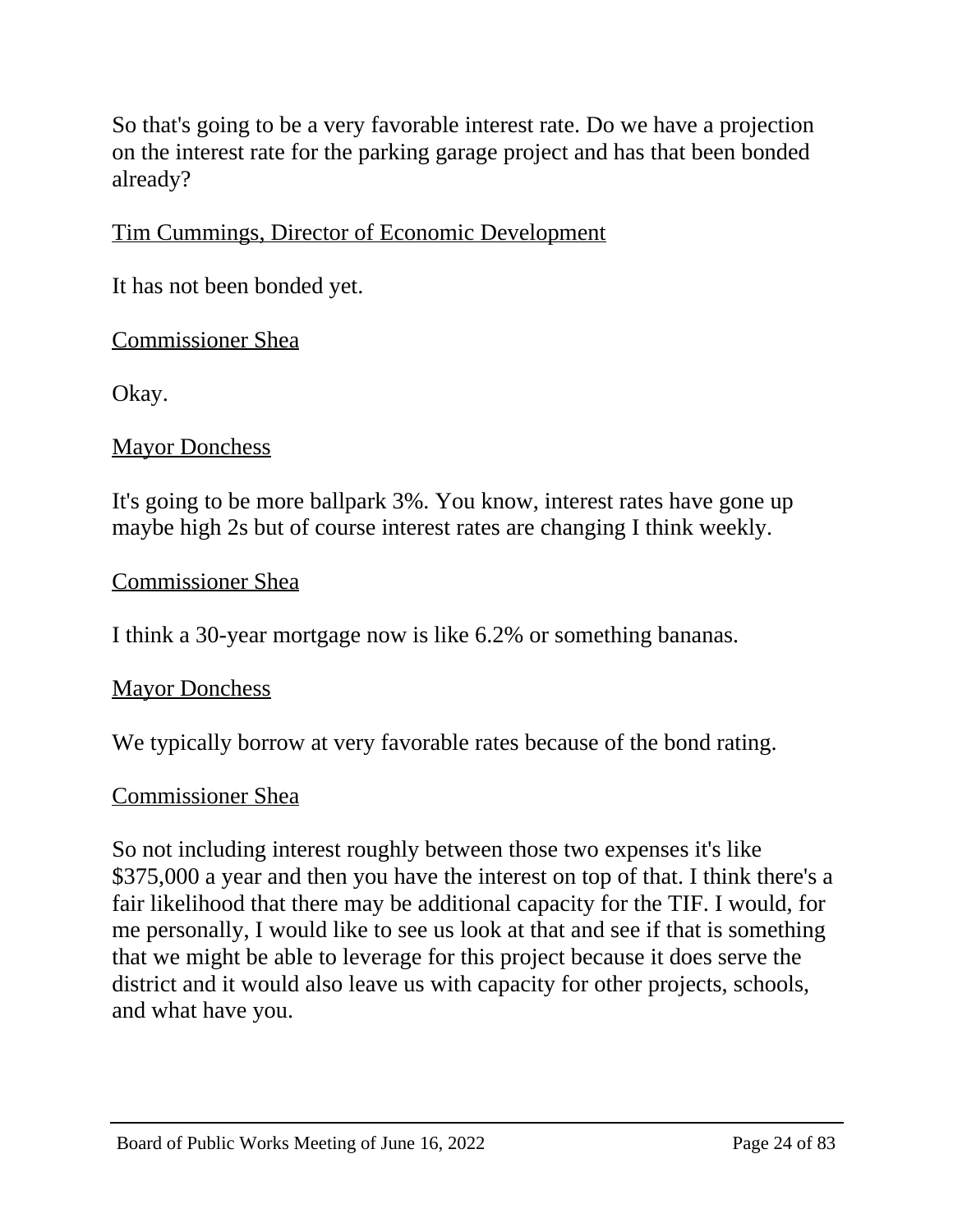# Tim Cummings, Director of Economic Development

So, the way the current School Street TIF is set up is the excess funds above and beyond the debt service needing to pay for those two eligible projects would be transferred to the general fund. So, I'm just letting you know that. So, it's not like that additional money stays segregated and isn't used for the benefit of the general fund. So, we would have to change that legislation and you know, work towards that but something we could explore. Sure.

### Commissioner Shea

Thank you.

**Mayor Donchess** 

Commissioner Moriarty.

### Commissioner Moriarty

I just wanted to say, I think we're late to the game here at this board. I think we should have been involved sooner. I mean, we do have jurisdiction over sidewalks, we have jurisdiction over the streets according to the city charter. I know there's an RSA that gives Alderman some authority but we're in this together and we're late to the game here. So, I'm disappointed by that. I like the project, I'm for the project, but I'm disappointed that again this board is left out. To that to that matter, I just wanted to know, the employees of the Division of Public Works, are they going to be used or is this all subcontracted out? Because if they're going to be used we need to know to what extent are the employees going to be used.

### Tim Cummings, Director of Economic Development

You're referring to the construction?

Commissioner Moriarty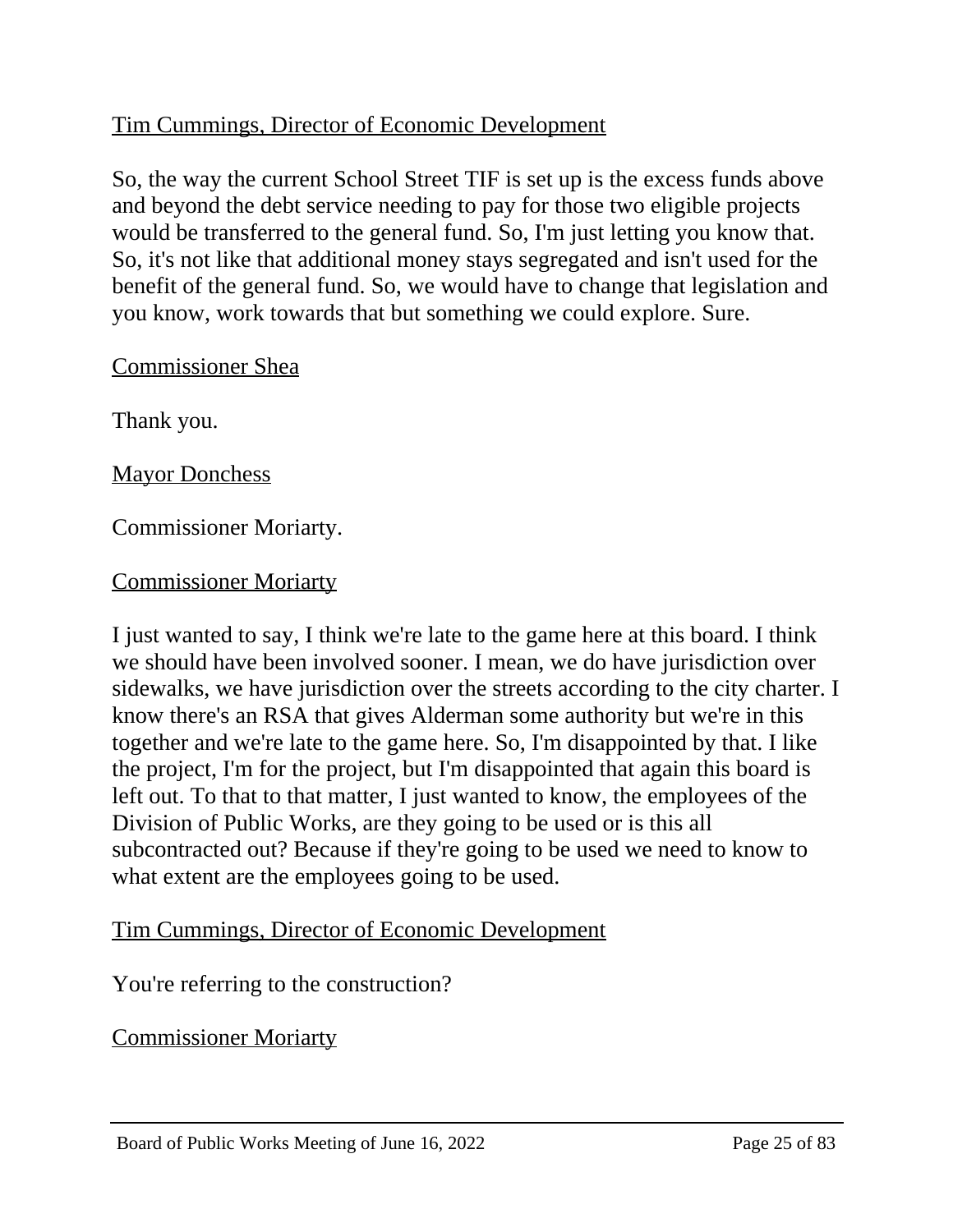All of it, the whole project.

# Tim Cummings, Director of Economic Development

So, the construction would be subcontracted out, but the design element has been all run through the engineering department.

### Commissioner Moriarty

Okay, so the project itself then is going to be all subcontracted out so we're not going to be using any city employees? So that's what's important -

Tim Cummings, Director of Economic Development

Not for the construction.

Commissioner Moriarty

Well for what then?

Tim Cummings, Director of Economic Development

Well you have engineering oversight.

Commissioner Moriarty

Just the engineers would be used.

Tim Cummings, Director of Economic Development

Yeah professional staff. Yeah.

Commissioner Moriarty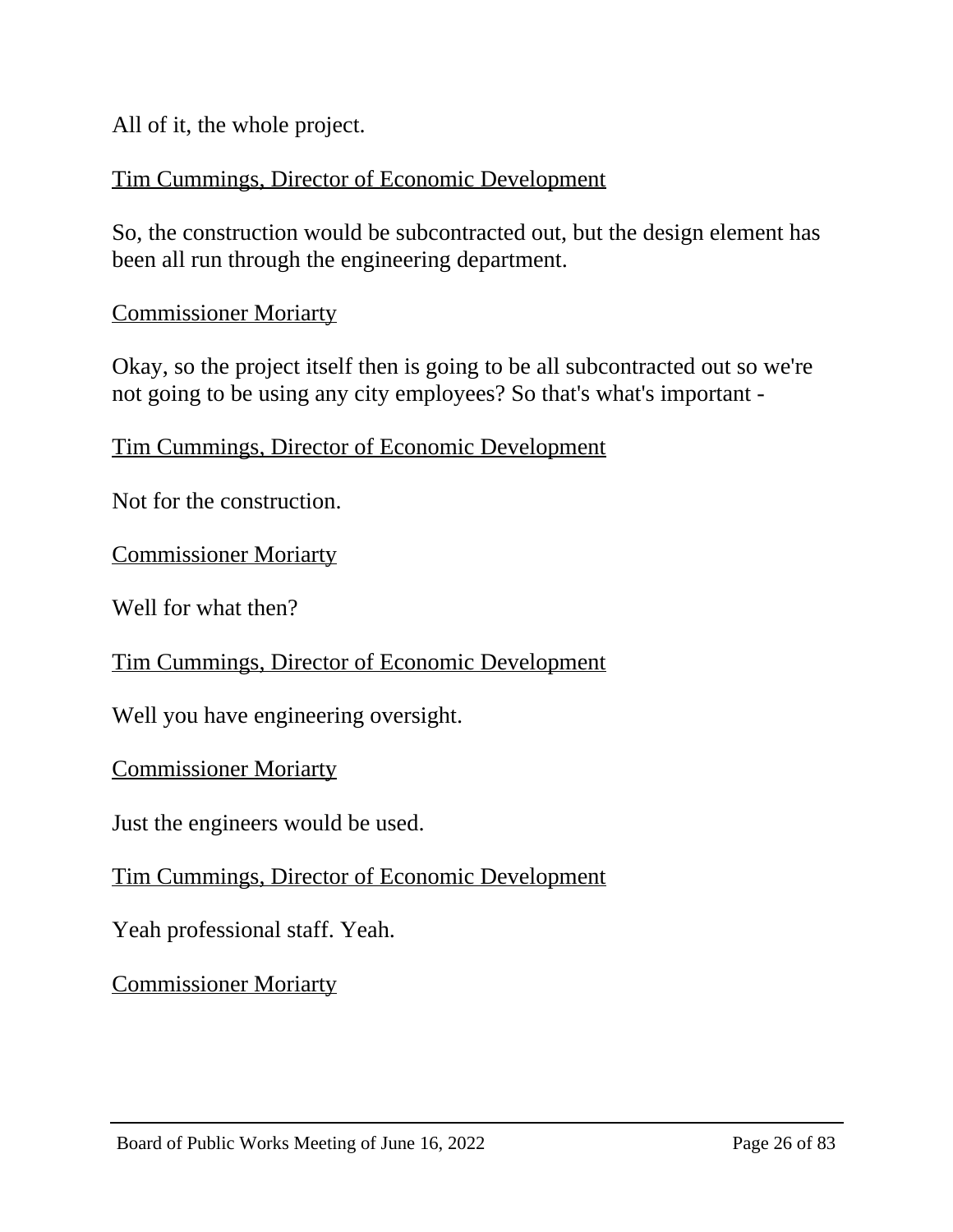Just so this board is clear, because again we're involved with the budget of this division and we need to know, you know, where the employees are going to be being used. And basically, I think we just should have been brought up to speed on it that's all.

# **Mayor Donchess**

Commissioner Shea.

# Commissioner Shea

I would generally agree with Commissioner Moriarty's sentiment. The Board of Public Works shall have cognizance, direction, and full control of the construction, alteration, cleaning, water, and repair of streets, highways, bridges, and sidewalks. I am surprised that the process and the approval and the way that this has been presented to us for referral has been conducted the way that it has. And I really do believe that we are entitled by virtue of this board and the language that establishes it to not just be positively recommending but approving and being a part of the process. We haven't been a part of the process, at least not during my time here. Can you speak to that Mayor?

# **Mayor Donchess**

Well, you know, I think you have a point that you should have been briefed on this earlier. But remember all we're doing now is seeking authorization for funding. The design is not approved, there is no detailed design. So that would, when prepared, come here. All we're doing now is there's kind of a concept and we're seeking and there's not even - I mean you see some level of design, there's no construction drawings, right? Oh there are? Oh sorry - well on the Walnut oval there's nothing, no design, no construction drawings. There is more detail on West Pearl and you should, I agree we should have come to you earlier on this. You know, it's just people get you know it's been discussed in such depth for such a long time I think people just overlook the fact that there are others that would be interested or could be involved and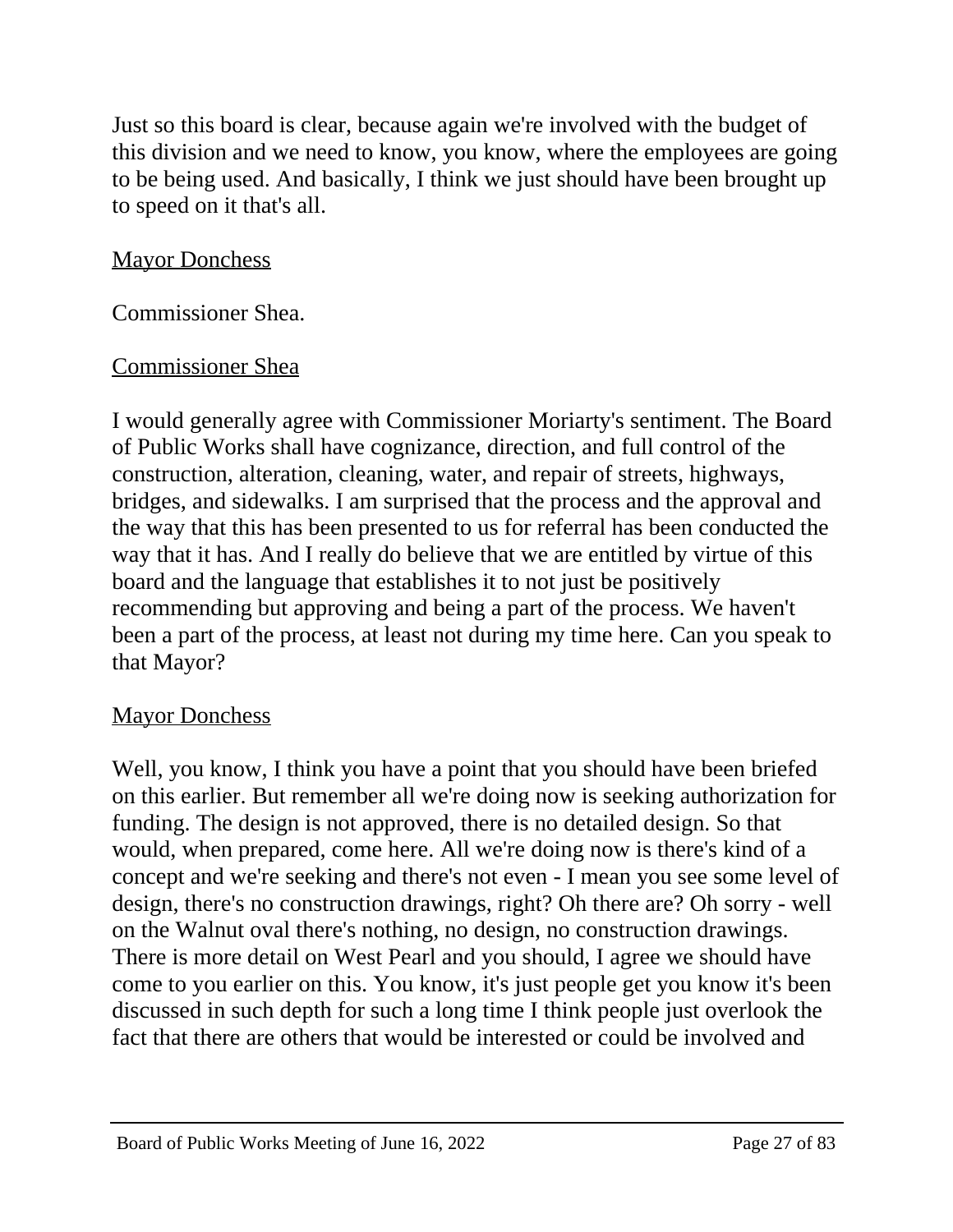they weren't. You know as you heard, I mean, it's been you know not a year but close to it.

### Commissioner Shea

Thank you. Just a follow-up question.

### **Mayor Donchess**

I mean it's public, you know, there's public disclosure. It's on the website. There's been public meetings, infrastructures held meetings. Now I'm not saying that you should have been aware of that but -

### Tim Cummings, Director of Economic Development

And I just want to be clear, it's been very clear to me that the Infrastructure Committee is the committee that has design control over this. So they approved the design and plan back at their January meeting that so I just want to be clear on that point

# Commissioner Shea

So, with the word alterations, and you know authority over alterations, that to me would indicate that we would have some role in design. And I may be wrong, I'm new to this seat. But in the way the language of what establishes our board and the authority that we have it's my interpretation that on the alteration side, you know, we should be part of that process. And I don't want to conflate this with me not supporting this project, because I love this project, I think it's going to be awesome, I think it's progress. But as far as what we're here to do, I've already expressed my view on it and again I could be wrong.

# **Mayor Donchess**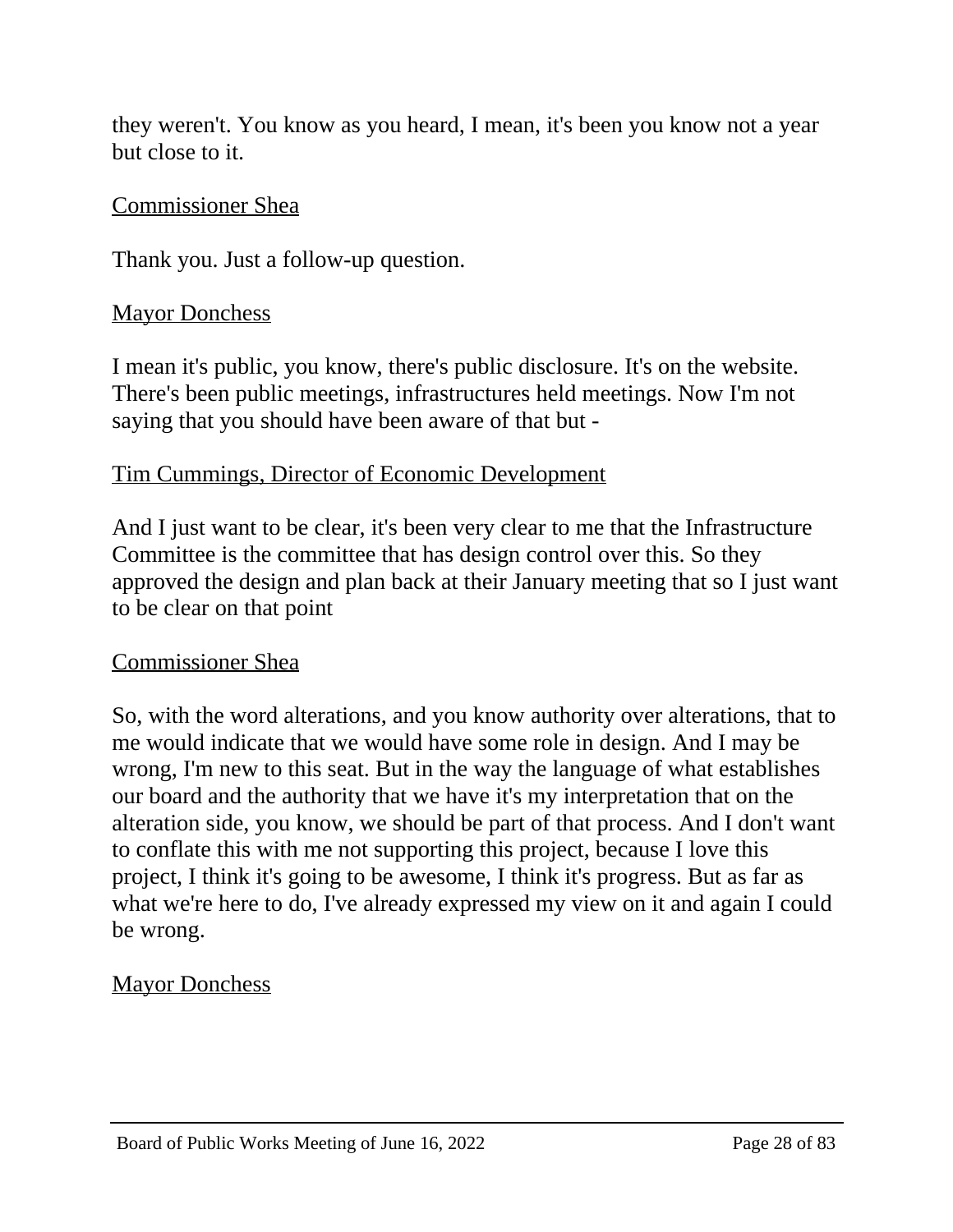But I think what Mr. Cummings says is correct. If there was a failure, it was not Mr. Cummings'. If you look at the way this was drafted by legal, you look at the you know, the resolution itself is in the packet. They say, I mean, they're basically saying that the legislation, they are saying should be referred to the Board of Public Works for its review and approval. I mean, he's sort of following the playbook that he was given. Now I'm not saying that, I'm just saying this wasn't a Cummings decision.

# Commissioner Shea

Sure.

# **Mayor Donchess**

In any event, yes it would have been better to brief you earlier no question. You it's just hard when like I've been looking at this for like so long you know it's like it's like doesn't everybody know about it? You know. Maybe they don't. And maybe we should have, and we should have anticipated this earlier. Yes Commissioner, excuse me, Alderman.

# Michael B. O'Brien, Sr., Aldermanic Liaison

Yes, thank you Mr. Mayor. I'm not here to fix any blame but maybe a clarification as Chairman on the Committee of Infrastructure. I've held many joint different committee meetings: one on barriers, one on the schools. I'm getting quite used to herding cats, and we're doing alright. But the thing is, I don't know how to explain this, there was no intention to slight this particular board. But keep in mind this is only part of the process. The board clarified too. Even the Committee of Infrastructure does not have influence on the budget committee and this is going to go through budget for them to you know. And so, what we're talking about is one little piece of the particular project. You can say what you want on the budget, but it will ultimately come up to the Budget Committee which is under the approval of the Board of Aldermen to make that particular decision. So, this way to look at it may be an attempt to bring you up to speed with the projects.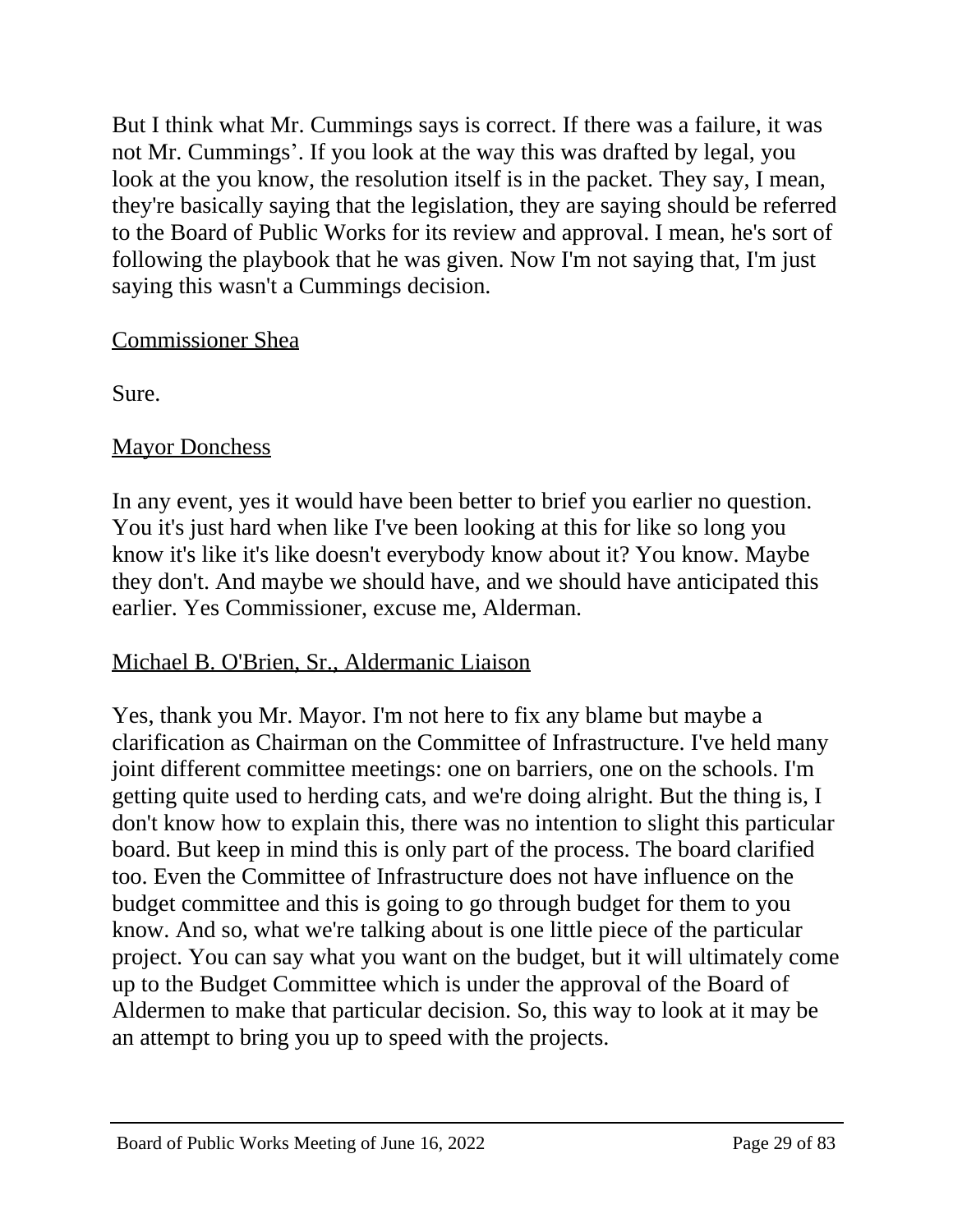But your concerns to the Chairman of Infrastructure, to me personally, is duly noted. And I think I will work with Mr. Cummings in the future that if you want I'd be more than happy to offer a chair of the Joint Committee of Infrastructure, with the Board of Public Works again, for items such as this that want to come up on the radar but there was no real negative intention so therefore with that being said let's look at the worthwhile of this particular project exactly what you Commissioner Shea has said. I mean let's look at the goal, this is something that's going to enhance the city so instead of getting tied up in the schematics, I am willing to work to make the right mea culpa in the future between the two boards. But I urge you to support this project and not get tangled up in the particular weeds and we'll see if we can rectify that. And I'll speak to you, you know, offline and work and come to a joint conclusion on this because I do believe when the boards do work together we are better well served so that will be the goal going forward. I can guarantee you that, so I urge your support. Thank you, Mr. Mayor.

# **Mayor Donchess**

Commissioner Schoneman.

# Commissioner Schoneman

Back to the resolution at hand. Thank you, Mr. O'Brien. You mentioned that someone was going to be, the state was going to be chipping in two million of this two million four hundred and fifty dollars. Or on top?

# Tim Cummings, Director of Economic Development

In addition to it.

# Commissioner Schoneman

So, this is actually a four and a half million-dollar project?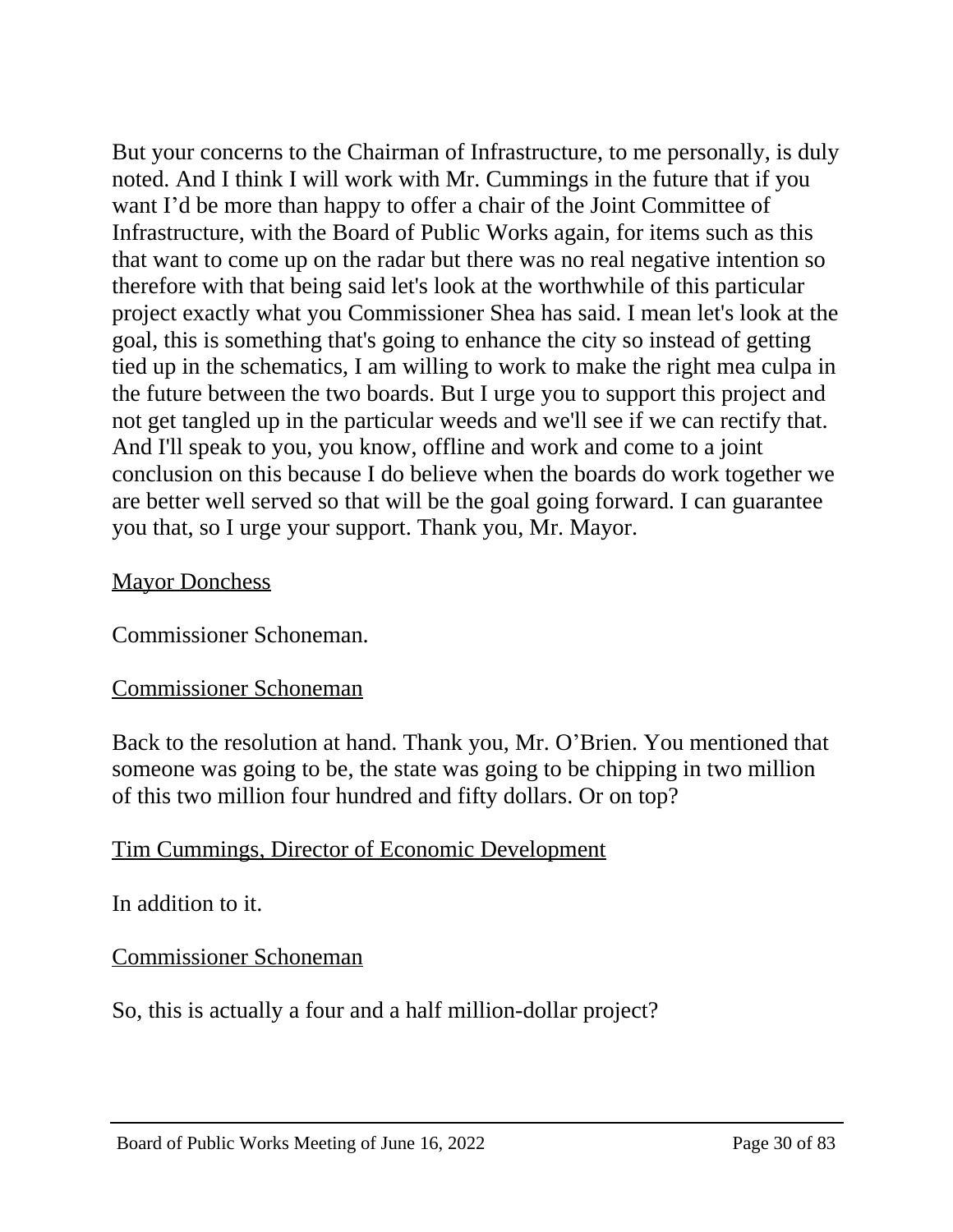# Tim Cummings, Director of Economic Development

Correct.

# Commissioner Schoneman

Okay. Can you tell me what the final project cost for the performing arts center is up to right now roughly?

# Mayor Donchess

Budgeted 25 million and it's on budget.

### Commissioner Schoneman

So, this is another five million dollars, two and a half million dollars of debt that we're adding on to what the taxpayers are going to have to bear in an economy that is quickly becoming very very difficult? So I would have to say that I would not be in favor of doing something like this at this time.

# Tim Cummings, Director of Economic Development

If I may, Mr. Mayor?

# **Mayor Donchess**

Yes.

# Tim Cummings, Director of Economic Development

The money has been accommodated in our debt service plan. So, this would be not an additional cost, it would be anticipated with our traditional debt service spending. It wouldn't be in addition to by any stretch and I wouldn't want to co-mingle the performing arts center project with the squaring off of the Walnut Street Oval or the streetscaping of the West Pearl Street. Those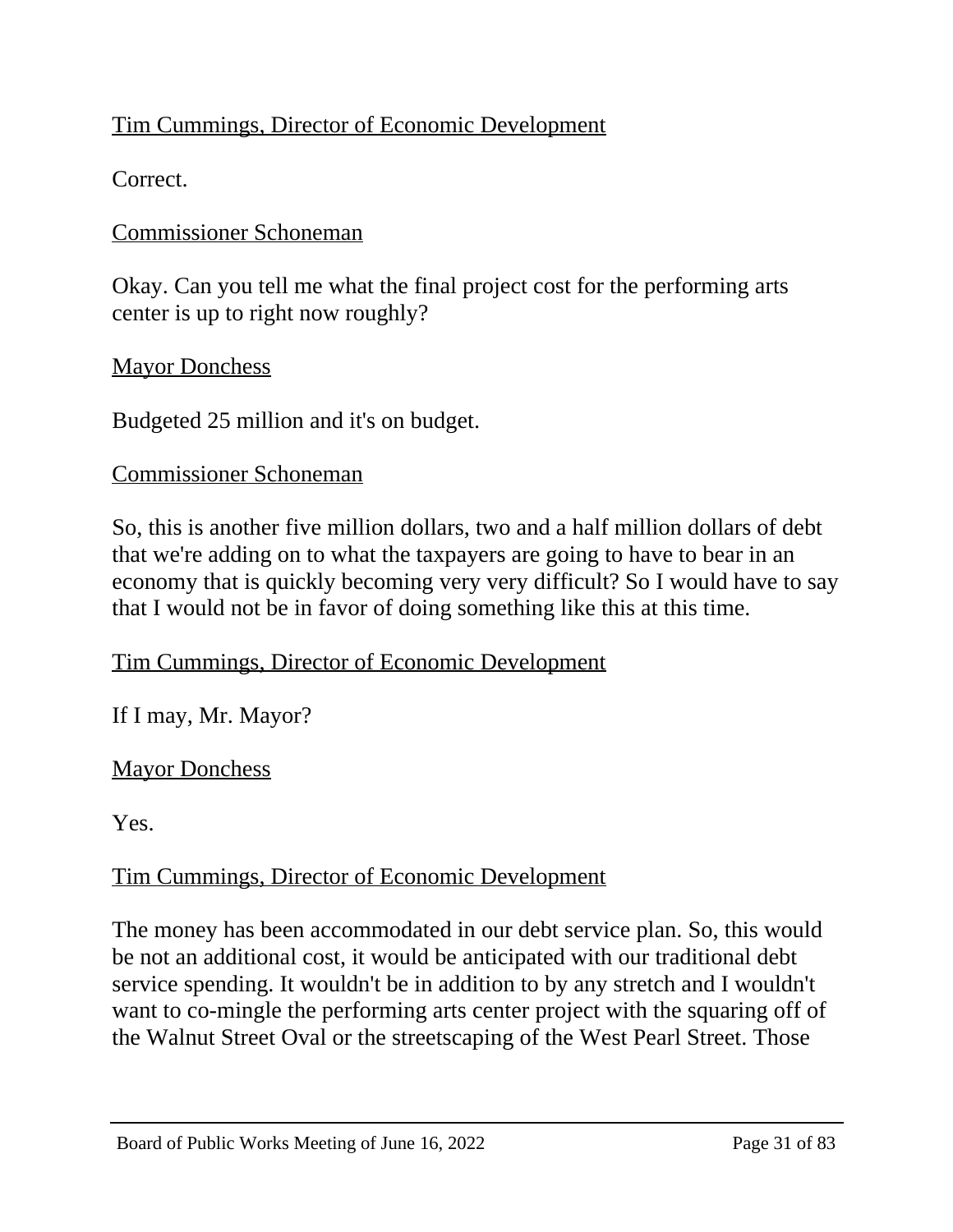infrastructure improvements need to happen and can stand alone based on the, you know, current conditions. You know the oval and the street itself are in pretty dire shape. They don't even make 88 compliance, which is a big concern.

# **Mayor Donchess**

Back to the original point of we can do better when it comes to the Walnut Street oval. We don't have anything other than that needs to be squared off. There's no design, there's no preliminary design, there's nothing. And the state will be participating and if this is approved by the Board of Aldermen you know, we will begin to undertake design but on that portion of the project, you pointed out we should have come to you earlier on what you see in here. But on that portion of the project, you know, we will correct the deficiency and keep you advised frequently about how the project is progressing and how the design is progressing.

# Tim Cummings, Director of Economic Development

I'll be happy to do that when we get to that point in the project. I know in other LPA projects I've come before you prior to going to the Infrastructure Committee to take your input in. I'd be happy to do that with this project as well and then bring it to the Infrastructure Committee for its approval.

# **Mayor Donchess**

Or we could do this jointly.

# Tim Cummings, Director of Economic Development

Or do a joint committee.

Michael B. O'Brien, Sr., Aldermanic Liaison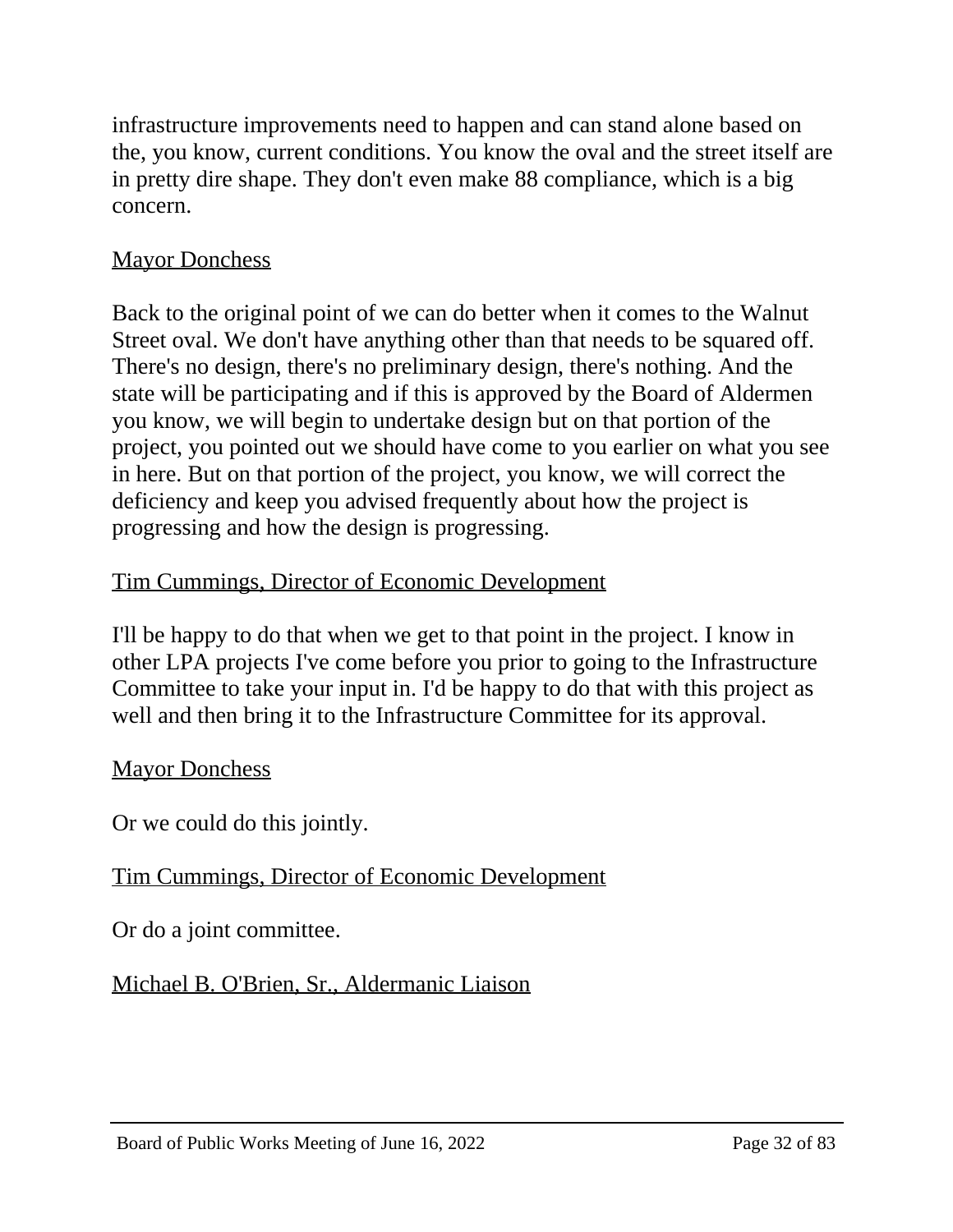Whatever is the desire because I think the point is well taken. There was no means for slighting and I'm not saying that there is. But yeah whatever's the best. I think maybe the briefing might even be better because not everybody catches the meetings and you know to see what we're doing. So, what you were saying Director Cummings here, either way works.

# Tim Cummings, Director of Economic Development

I'll stop sharing screen now

**Mayor Donchess** 

Any other comments? Yes, Commissioner Shea.

# Commissioner Shea

So, we have a rendering, which I think we probably did internally right? The map and all that layout and everything looks similar style to other things that I've seen come out of engineering. Is there design work like beyond that map? Am I incorrect in that assumption?

# Tim Cummings, Director of Economic Development

I'm not exactly knowing what you're referring to, but I can tell you there's 100% design on the project.

# Commissioner Shea

Okay. Okay. Alright. Thank you.

Commissioner Moriarty

Mr. Mayor?

**Mayor Donchess**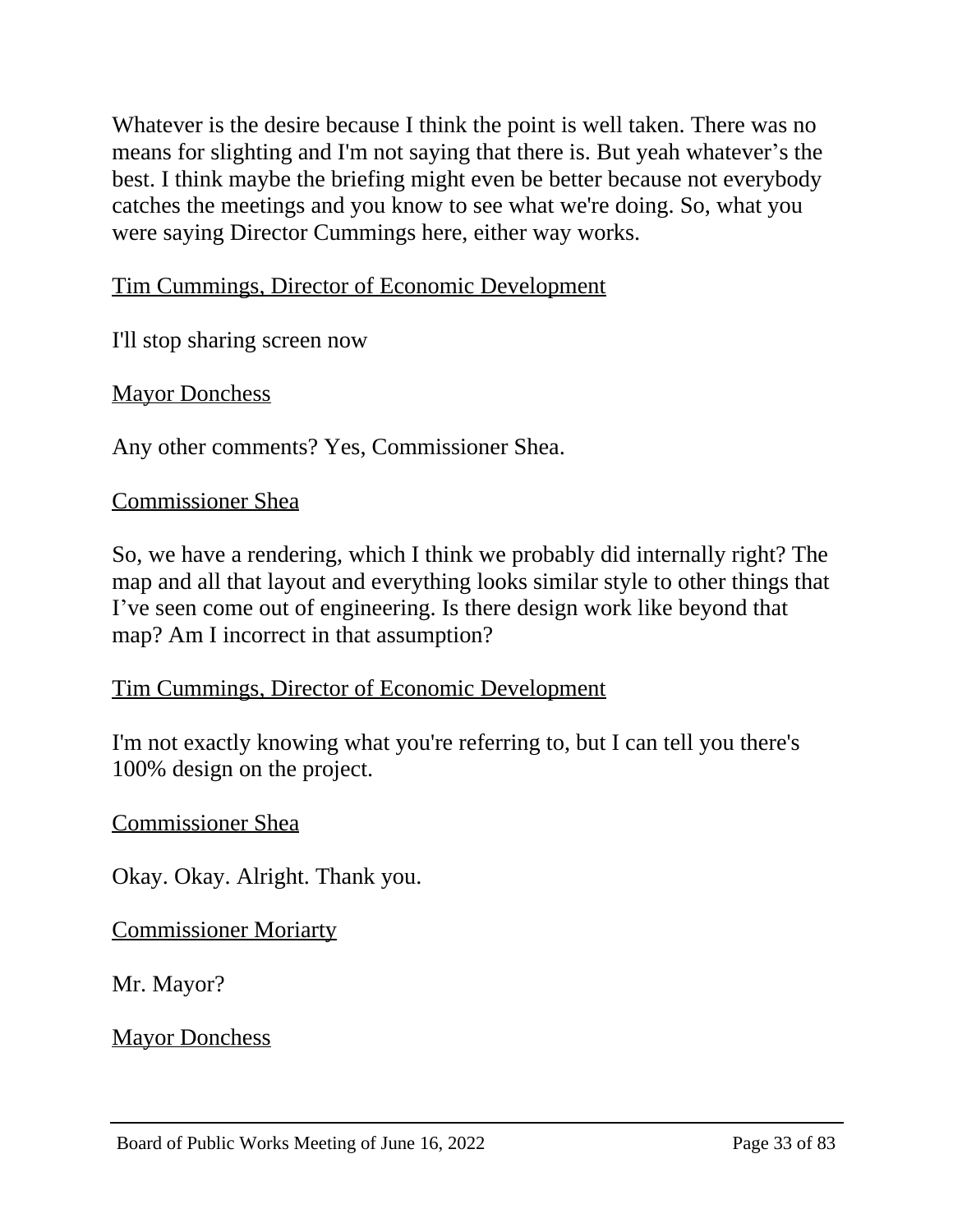Commissioner Moriarty.

### Commissioner Moriarty

Right. So, moving forward, I assume this may pass. But I would expect you to have somewhere in the future another motion to approve the project before the shovel is put into the ground?

**Mayor Donchess** 

Yes.

Commissioner Moriarty

Thank you.

| <b>Motion by Commissioner Shea:</b> To move to question on V. BOA |  |
|-------------------------------------------------------------------|--|
| REFERRAL - A. R-22-038                                            |  |

**Mayor Donchess** 

Commissioner Shea.

Commissioner Shea

May I move to question?

**Mayor Donchess** 

You may. Moving to question means if this motion passes debate is ended and a vote should be taken, and this is a non-debatable motion.

# **MOTION CARRIED**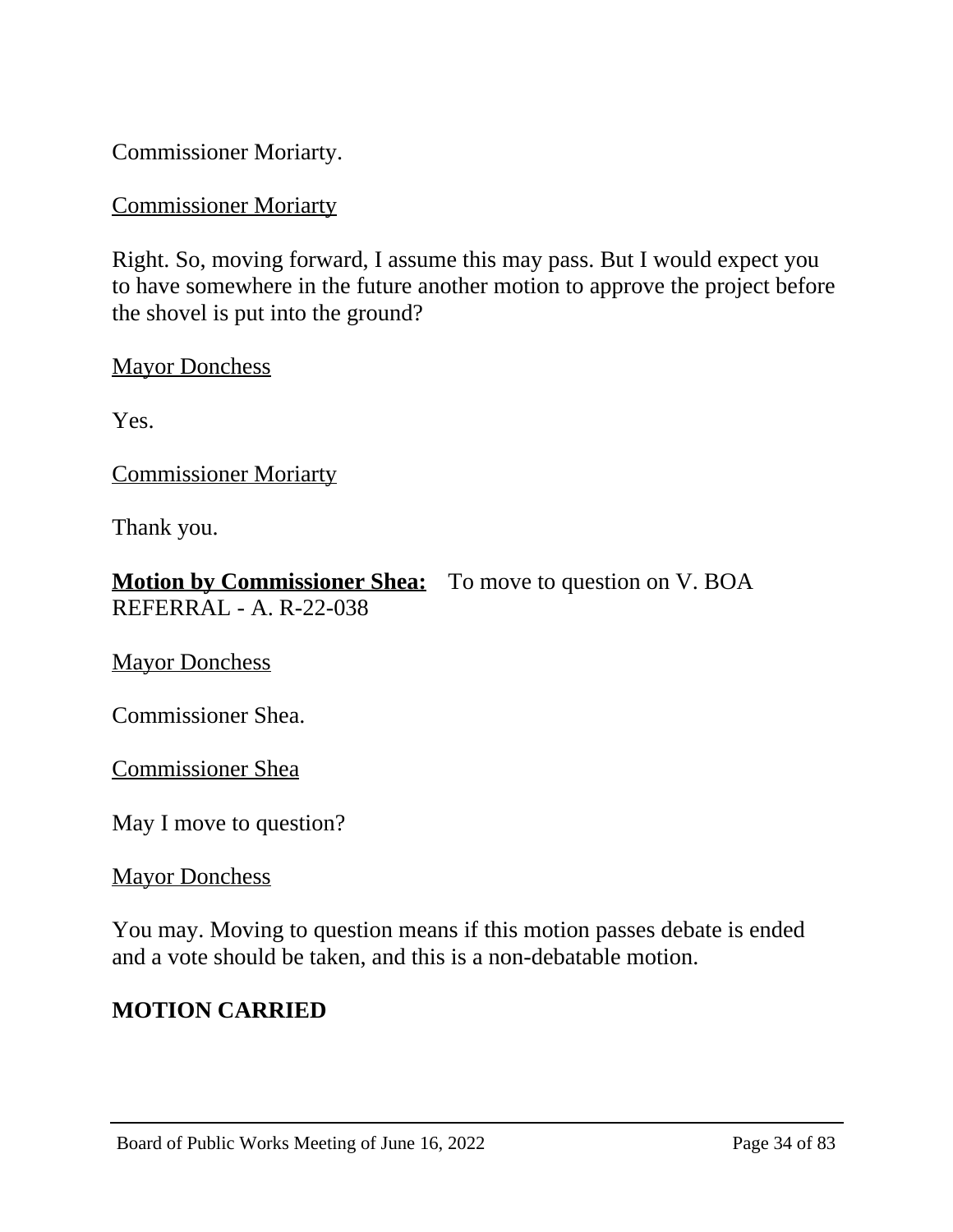Which means we go to the vote, which of the main point the main question which is to recommend final passage of resolution r2238.

# **MOTION CARRIED**

### **Mayor Donchess**

Thank you very much Mr. Cummings.

Tim Cummings, Director of Economic Development

Thank you.

#### **Mayor Donchess**

And again for Mr. Cummings it wasn't, you know, it wasn't his decision as to how to work through the bureaucracy here. It wasn't, you know it should have been done better, there's no question about that. So, we'll do better in the future. Thank you for your corrections, I don't know, your input, as to how we could do a better job.

# **VI. SOLID WASTE DEPARTMENT**

### **Mayor Donchess**

Alright next is Solid Waste Department. Item A. Commissioner Lemen.

**Motion by Commissioner Lemen:** To approve the 3-year Cooperative Service Agreement between the City of Nashua and the USDA Wildlife Management Service for a combined 3-year total not to exceed \$317,428.91. Funding for this agreement is through Department: 168 Solid Waste; Fund: Solid Waste; Account Classification 53 Professional & Technical Services.

Jeff Lafleur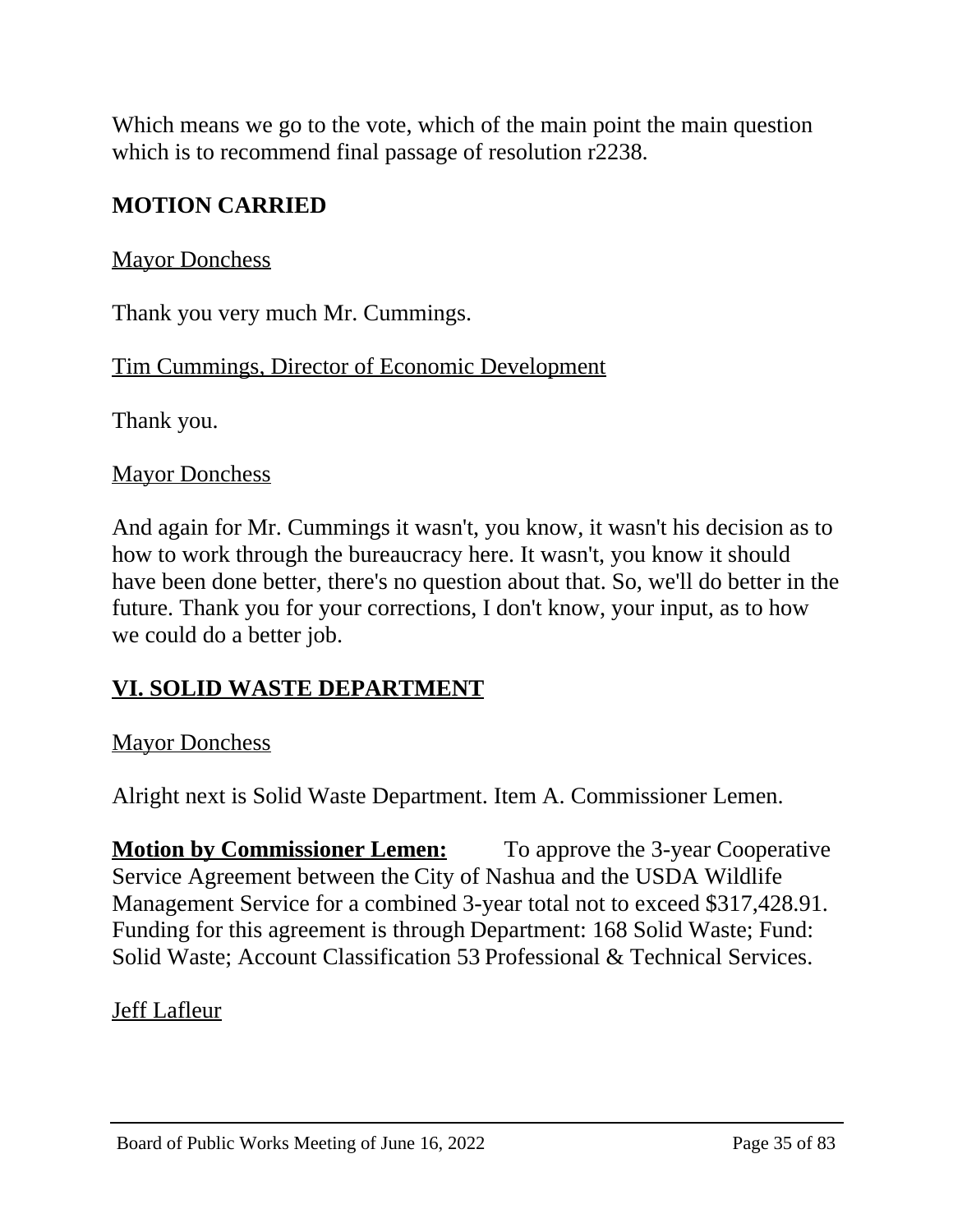Jeff Lafleur, Superintendent Solid Waste. This is the company that does all of our seagulls. They keep our seagulls off of our landfill during the day. They also take care of any vectors throughout the city if there's any turkey vultures that land in any of the apartment complexes he'll go scare those away for them. He'll take care of any rodents around the landfill like woodchucks that dig holes in our cap of our landfills removes all of them. He also is working on taking care of some of the other birds that are around our landfill, inside our garages there's some sparrows that have been moving in he takes care of those and scares those away. This is part of my DES permit that I have to do. We have to have this person or a person like him around doing this every day of the you know, the year that we're running trash in the landfill.

# **Mayor Donchess**

Questions? Discussion? Commissioner Schoneman.

# Commissioner Schoneman

Thank you, so this personnel compensation \$70,000 - this is for one staff member is that correct?

Jeff Lafleur

Correct.

Commissioner Schoneman

And the next year they're bumped up to \$77,000 a year.

### Jeff Lafleur

Correct.

# Commissioner Schoneman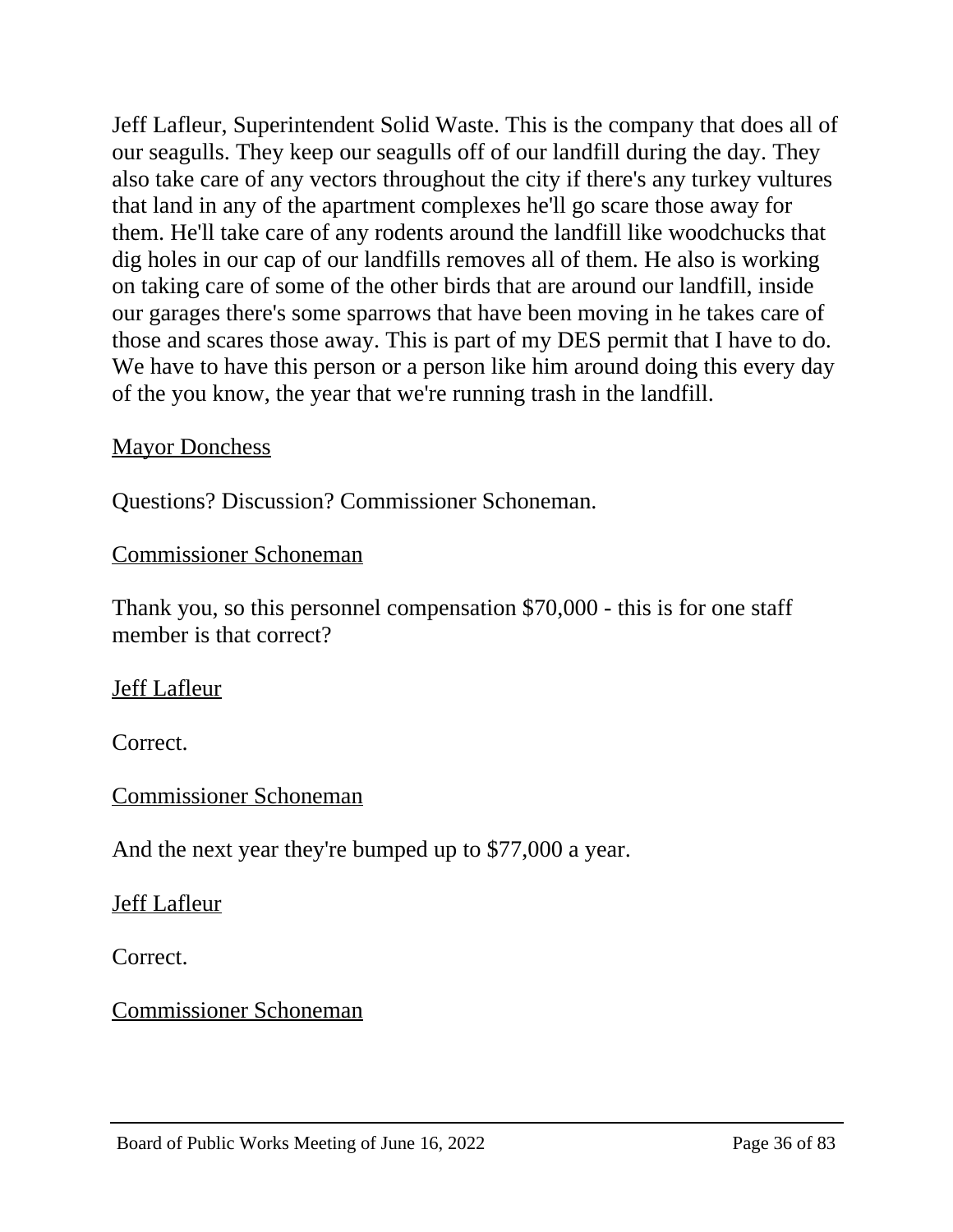And then the next year \$81,000 a year for one staff member?

# Jeff Lafleur

Correct. It may it may change. This is a government position, they're a government employee -

# Commissioner Schoneman

Clearly.

Jeff Lafleur

So, if the increases are a little bit less they'll charge us less.

# Commissioner Schoneman

Okay. So, this is his or her salary for chasing away vermin from the landfill yes?

# Jeff Lafleur

Jeff Lafleur Superintendent Solid Waste. It's their salary but it's also their liability. If there's, they use guns on site so if there's any accidents or anything that happened, they use pyrotechnics so if there's any issues or any god forbid any accidents, it's their liability on them. They also help us fill out all of our permits that go to the State, to the New Hampshire Fish and Wildlife. So, it's their salary but they also do a lot of administrative and field work.

# Commissioner Schoneman

Thank you, Mr. Lafleur. I'm clearly in the wrong business.

# **Mayor Donchess**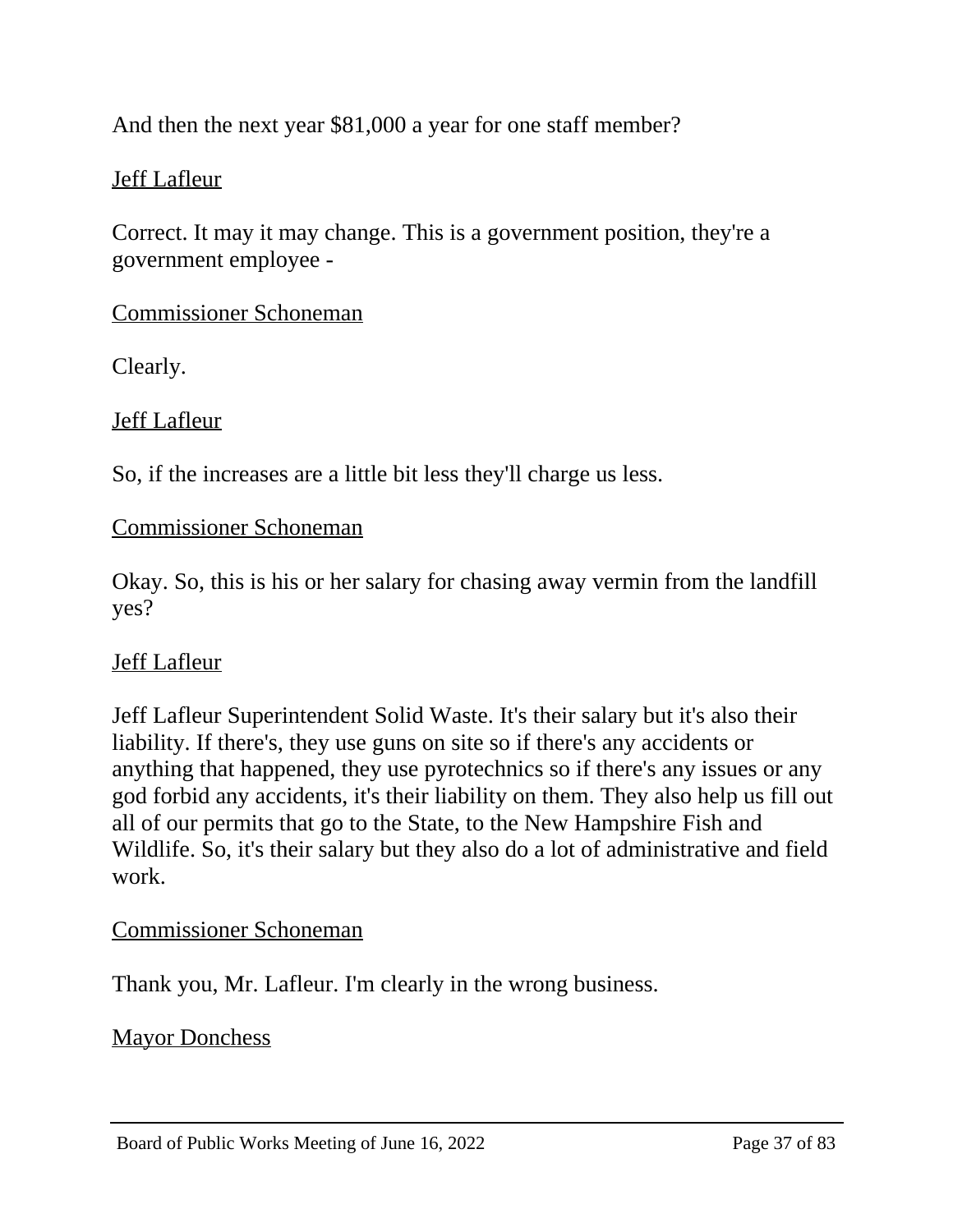Anyone else?

# **MOTION CARRIED: Unanimously.**

# **VII. WASTEWATER DEPARTMENT**

**Mayor Donchess** 

Next Wastewater Department Item A Commissioner Moriarty

**Motion by Commissioner Moriarty:** To approve the User Warrants as presented.

# **MOTION CARRIED: Unanimously.**

Item B Commissioner Shea

**Motion by Commissioner Shea:** To approve the initial six months of FY23 purchase of polymer from Polydyne of Riceboro, GA in the amount of \$340,000. Funding will be through: Department: 169 Wastewater; Fund: Wastewater; Account Classification: 61 Supplies & Materials.

#### David Boucher

David Boucher, Wastewater Superintendent. So this is the purchase of a chemical a polymer that's used to aid in the drying and thickening of sludge at the wastewater facility. We have different companies come in and test their product against our sludge and Polydyne has the best product out there for drying our sludge, so we'd like to go with them. I can answer any questions.

Commissioner Lemen

Didn't we vote on this last meeting?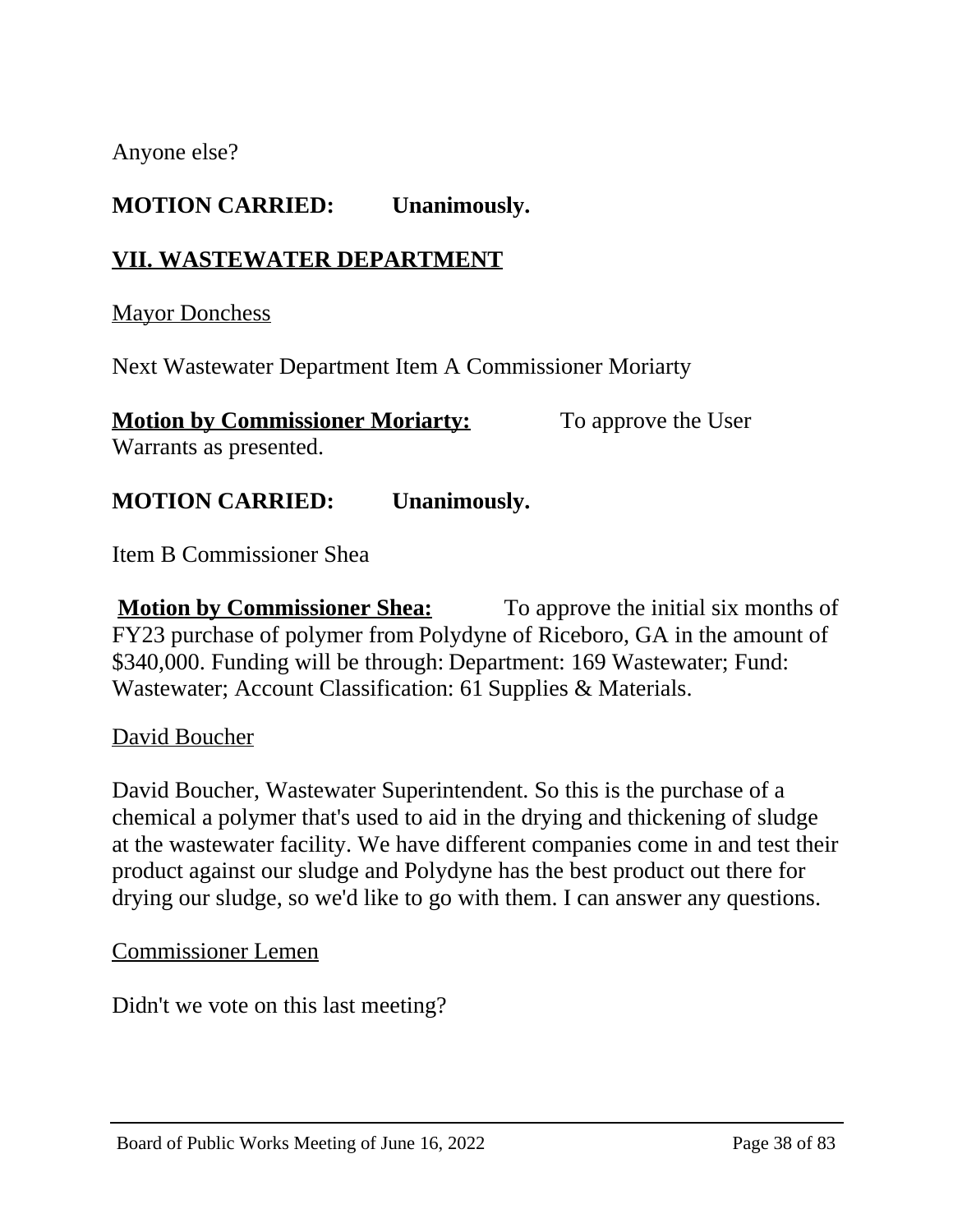# David Boucher

That was to get us through the rest of the fiscal year of '22.

Commissioner Lemen

Thank you.

David Boucher

You're welcome.

# **MOTION CARRIED: Unanimously.**

Item C Commissioner Schoneman.

**Motion by Commissioner Schoneman:** To approve the purchase of the chemical Sodium Bisulfite in the amount of \$77,000 from PVS Chemical Solutions. Funding will be through: Department: 169 Wastewater; Fund: Wastewater; Account Classification: 61 Supplies & Materials.

# David Boucher

David Boucher, Wastewater Superintendent. Sodium bisulfite is the chemical we use to remove the residual chlorine before we discharge the treated wastewater to the river. We do participate in the Northeast Merrimack Valley Chemical Consortium. Their bid process PVS was the low bidder, and that it's the company that we're currently using, and we've got no issues with, so we'd like to continue using them okay.

# **Mayor Donchess**

Any discussion?

# **MOTION CARRIED: Unanimously.**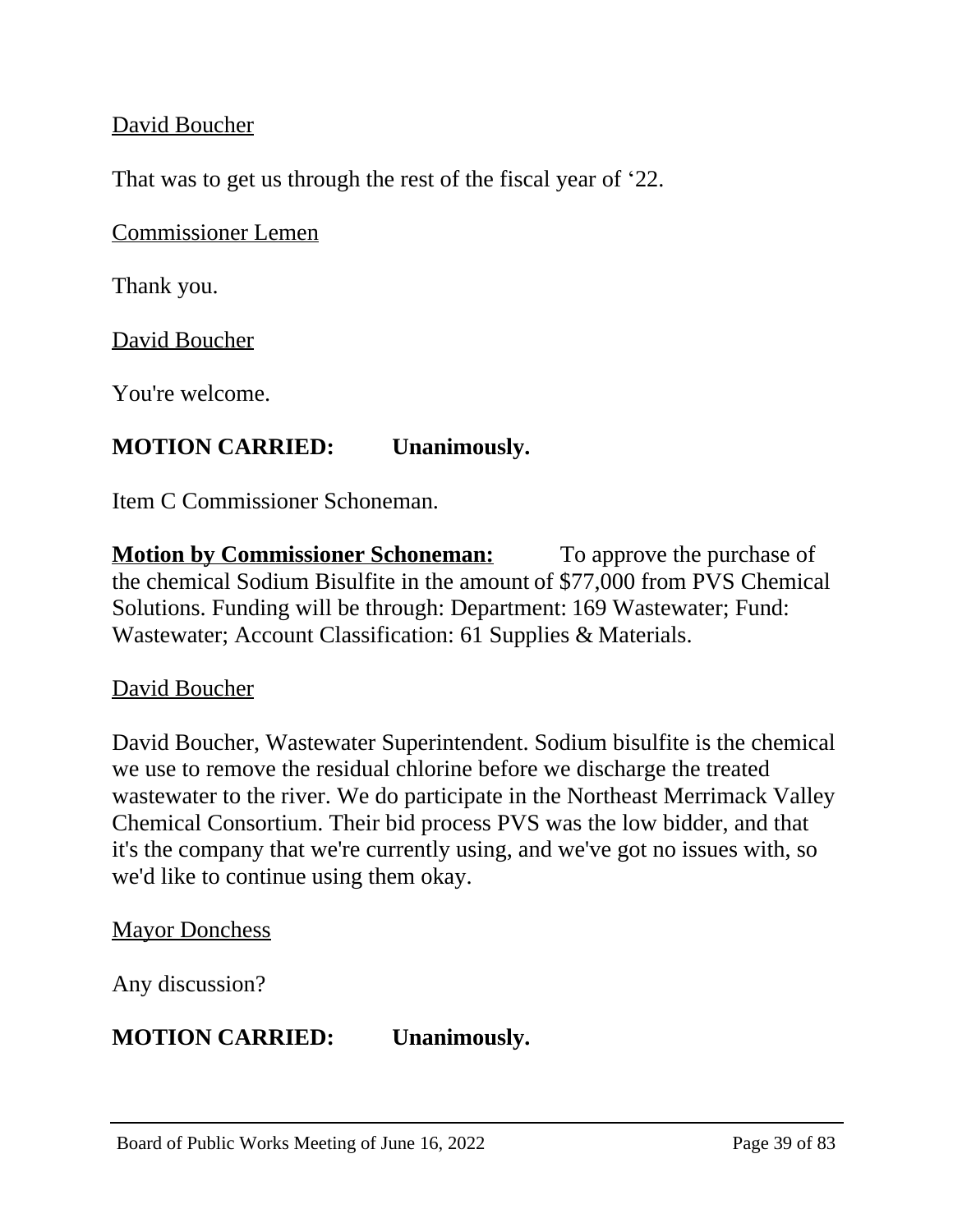Item D Commissioner Lemen.

**Motion by Commissioner Lemen:** To approve the purchase of the chemical Sodium Hypochlorite in the amount of \$355,000 from Borden & Remington of Fall River, MA. Funding will be through: Department: 169 Wastewater; Fund: Wastewater; Account Classification: 61 Supplies & Materials.

# David Boucher

Dave Boucher, Wastewater Superintendent. This is a chemical we use for disinfecting the wastewater after it's treated and before it's discharged to the Merrimack. We volunteered and participated in that chemical consortium. They did the bid process and Borden & Remington were the low bidders. It is the company we're currently using, we'd like to continue using them.

# **MOTION CARRIED: Unanimously.**

David Boucher

Thank you.

**Mayor Donchess** 

Thank you very much.

# **VIII. PARKS DEPARTMENT**

# **Mayor Donchess**

Now we have the Parks Department. Item A Commissioner Moriarty.

# **Motion by Commissioner Moriarty: To approve the purchase and installation of a central irrigation system from Corbett Incorporated of**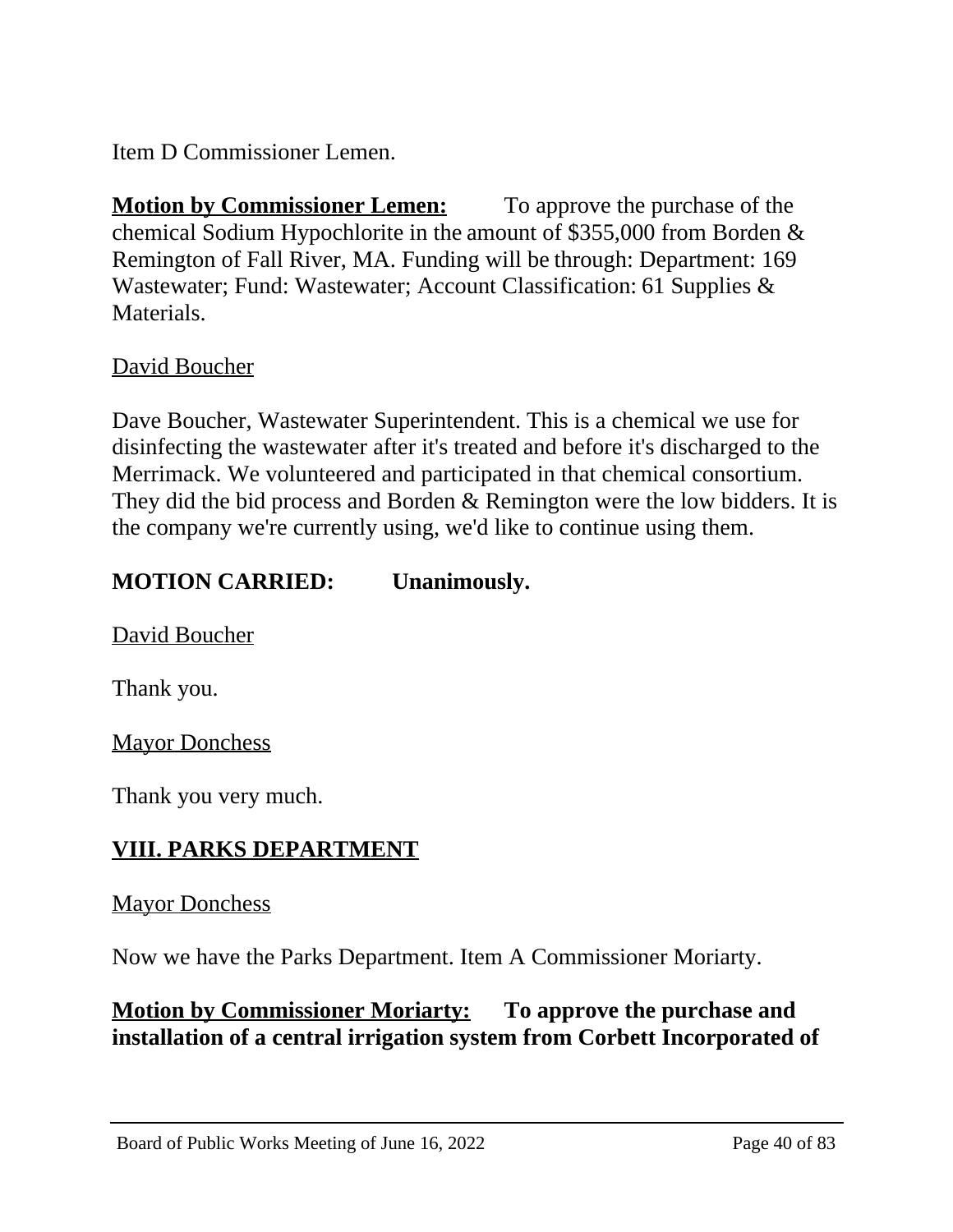# **Concord, MA for the sum of \$85,850. Funding will be through Department: 177 Park & Recreation; Fund: Capital; Activity; Central Irrigation Project.**

# Bryan Conant

Bryan Conant, Superintendent of Parks and Recreation. The central irrigation project once completed will allow the department's irrigation systems throughout the city to be managed through software that'll be web based. This will allow changes to be made to the system through a pc, phone, or tablet. The software will also provide notifications regarding any problems that are occurring such as leaks. The software will also be able to produce reports that show how well the systems are performing.

This phase of the project will include the software and the installation of master valves, clock modules, and flow meters to the systems at Roby Park, Lions Field, Shady Lane, Charlotte Ave, Holmen Stadium, Atherton Avenue, Artillery Lane, North Common, and Murray Field. The software communications at Mine Falls, Lincoln Park, Haynes Park, and Ledge Park will be upgraded from 3g to 5g. The system will save both employee hours and cut down on the water usage. Reduction is projected to be at least 25 percent.

Central irrigation. Several vendors have been contacted about installing new controllers, master valves, flow meters. Given the fact that the locations of the controllers don't have access to wi-fi cable or an internet router, a vendor that has its own server has to be used. Communication to the server will be done through a cellular communication device also supplied by the vendor. The only vendors that are capable of performing the job scope are Corporate Incorporated and Winterberry Irrigation which are the two companies that bid on the work in 2018.

Both companies were called by the Superintendent in late March of this year, 2022 and both came to the city just to discuss the job scope and specifications. Corbett Incorporated has provided a cost proposal to perform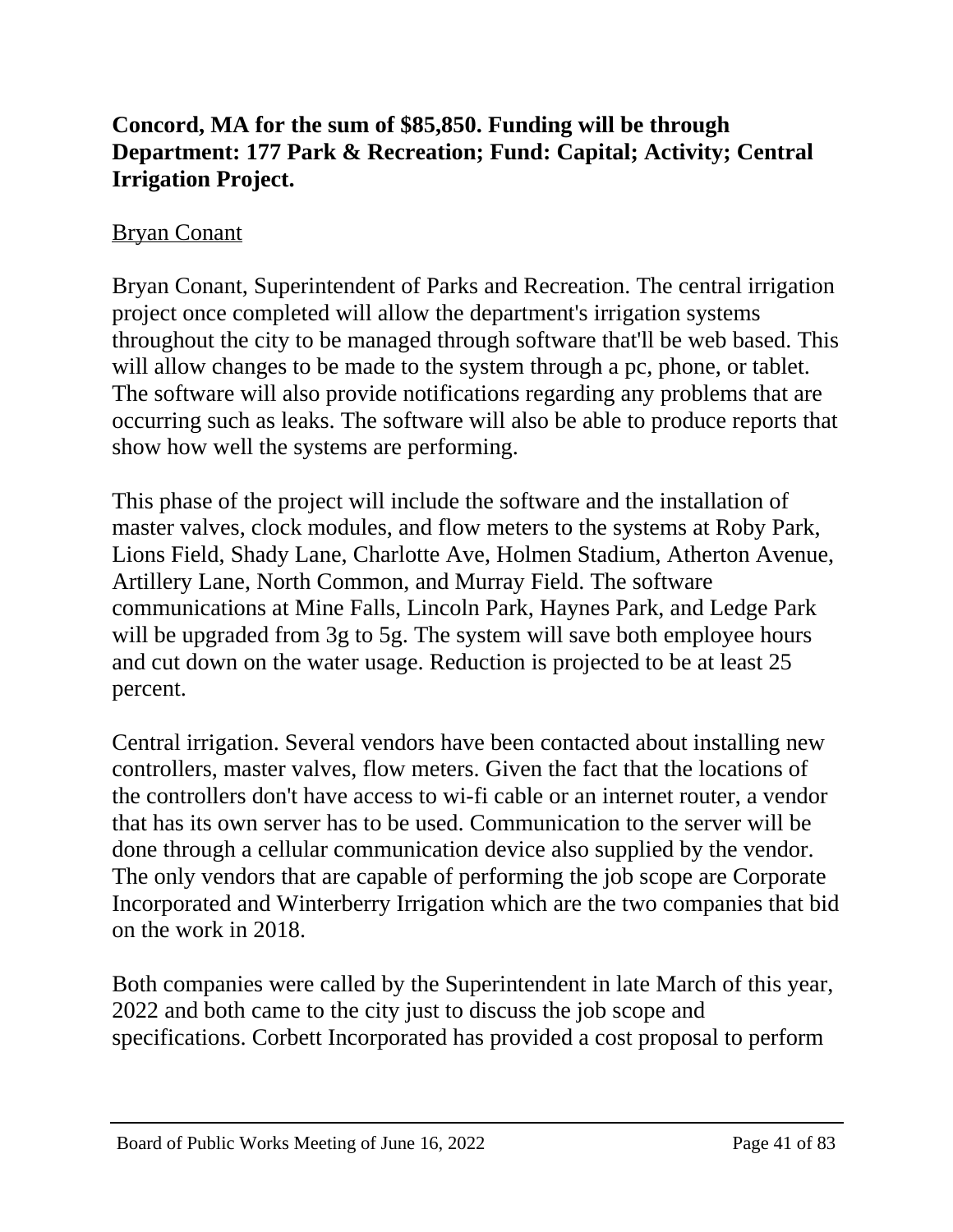the job scope needed to complete the central irrigation while Winterberry Irrigation still has not provided a cost proposal.

# **Mayor Donchess**

Discussion? Questions? Commissioner Shea.

# Commissioner Shea

Do you have any projections, is there a weather-controlled aspect to this where if it rains it automatically doesn't water? is that

# Bryan Conant

If it rains out, we would be able to pull this up either on our desktop or our phone and shut it off. Currently, right now, we use weather sensors out in the field, sometimes they don't work due to vandalism. They're usually battery operated, so if the battery goes bad it doesn't work. This is really going to enhance how you know how much we can keep track of what we're doing out in the field

# Commissioner Shea

Could you explore further? I know that's not really like what we're talking about right now, but could you explore further into some manner of weather automation to tie into this system?

# Bryan Conant Currently what we have in place is really the only option that we have Commissioner

# Commissioner Shea

Okay. I see potential and opportunity with the deployment of something like that and wonder to what extent that might be able to be added to this system.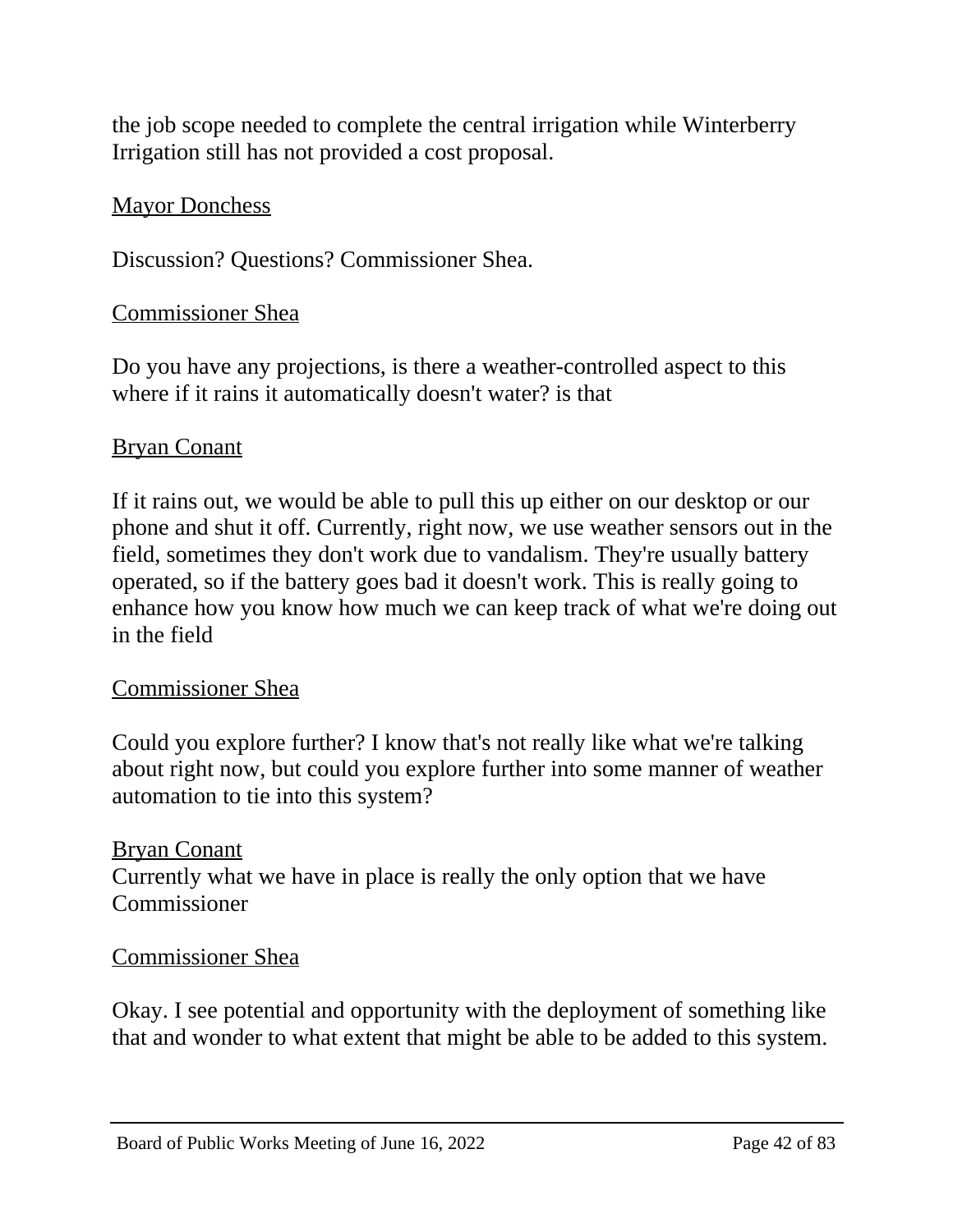I understand that you can do it manually would there be an opportunity for expansion to do that in the future with the system?

# Bryan Conant

Yes.

# Commissioner Shea

Yes, okay, great. I've just got this side anecdote. I've got this neat sprinkler that I picked up and it you control it with your smartphone and every morning when it's due to water the lawn and it is forecast to rain that day it says hey we're not going to water the lawn today do you want us to water it anyway? And I get to swipe it and it's just fantastic. I'm very interested to see what that does to my water bills and I imagine with such a vast array of fields in the cost of water it could be tens of thousands of dollars a year or maybe thousands of dollars.

# Bryan Conant

I would think so. I mean, currently right now, with all the parks we have Commissioner, if we were to go out and manually adjust the programs which we have to do with the control stations at these parks we're talking about it would take us about 2 days to go through all of them. So just man hours alone not even taking into consideration the water usage, we're going to be providing a substantial cost savings to our operation.

# Commissioner Shea

That's good. I'm just thinking down the line if we are able to do the weather piece where it's not requiring the manual labor and there are maybe 20% of the days that water is programmed, and it doesn't water them, you know that there might be some potential for savings there.

# Bryan Conant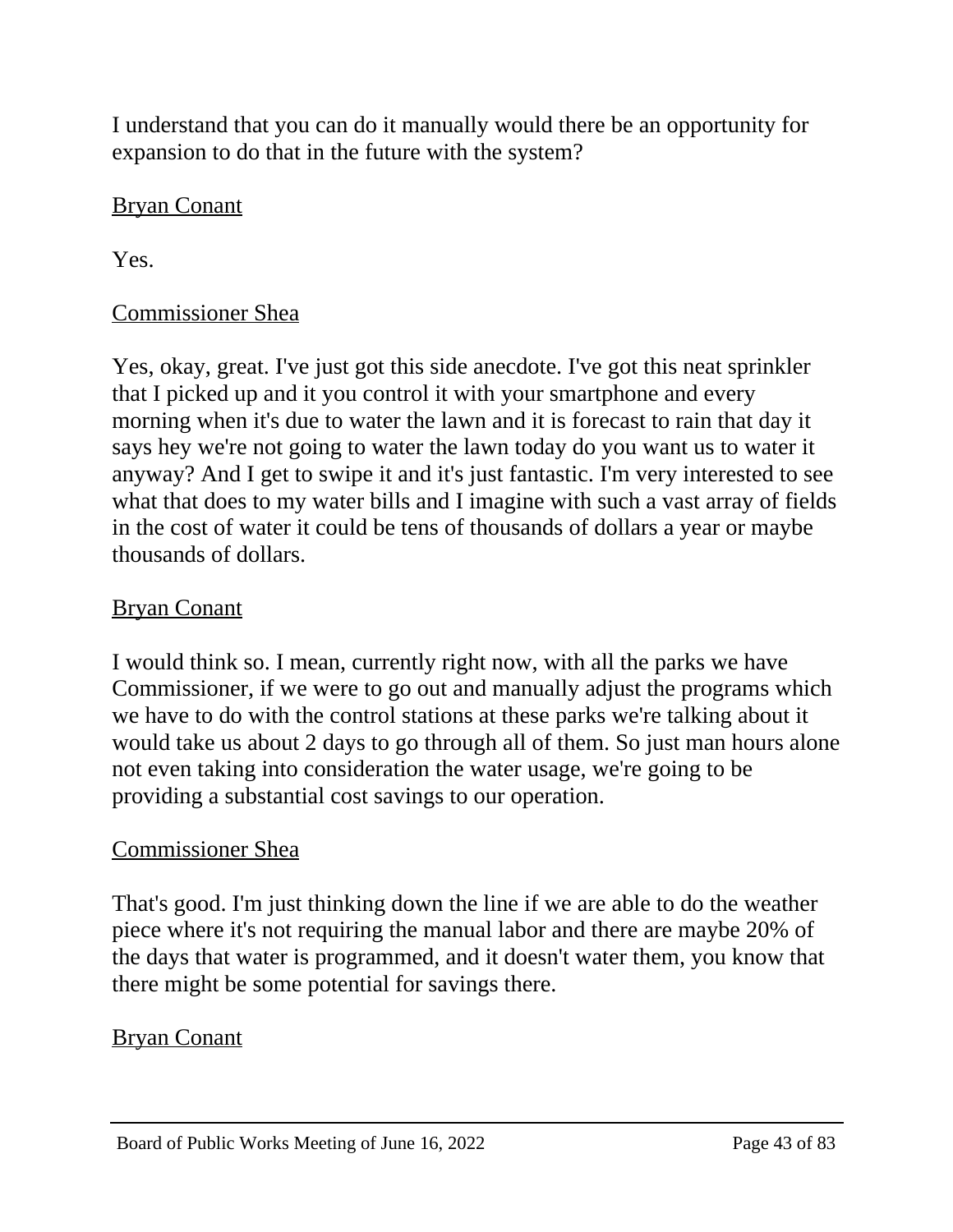Yeah, I agree.

Commissioner Shea

I might have a follow-up question, but I'll take a break.

**Mayor Donchess** 

Commissioner Schoneman.

# Commissioner Schoneman

When I first saw the bottom line here I thought that's a bit spendy. But when I saw the scope of the work I actually started to think that's not a bad deal. These things are expensive, and it is incredibly helpful to be able to just push a couple buttons and say water this zone, don't water this zone. I think it's a really good thing and good on you.

# Bryan Conant

Thank you, Commissioner.

#### Commissioner Lemen:

I assume this is going to greatly improve the quality of the turf?

Bryan Conant Yes, absolutely.

**Mayor Donchess** 

Commissioner Moriarty.

# Commissioner Moriarty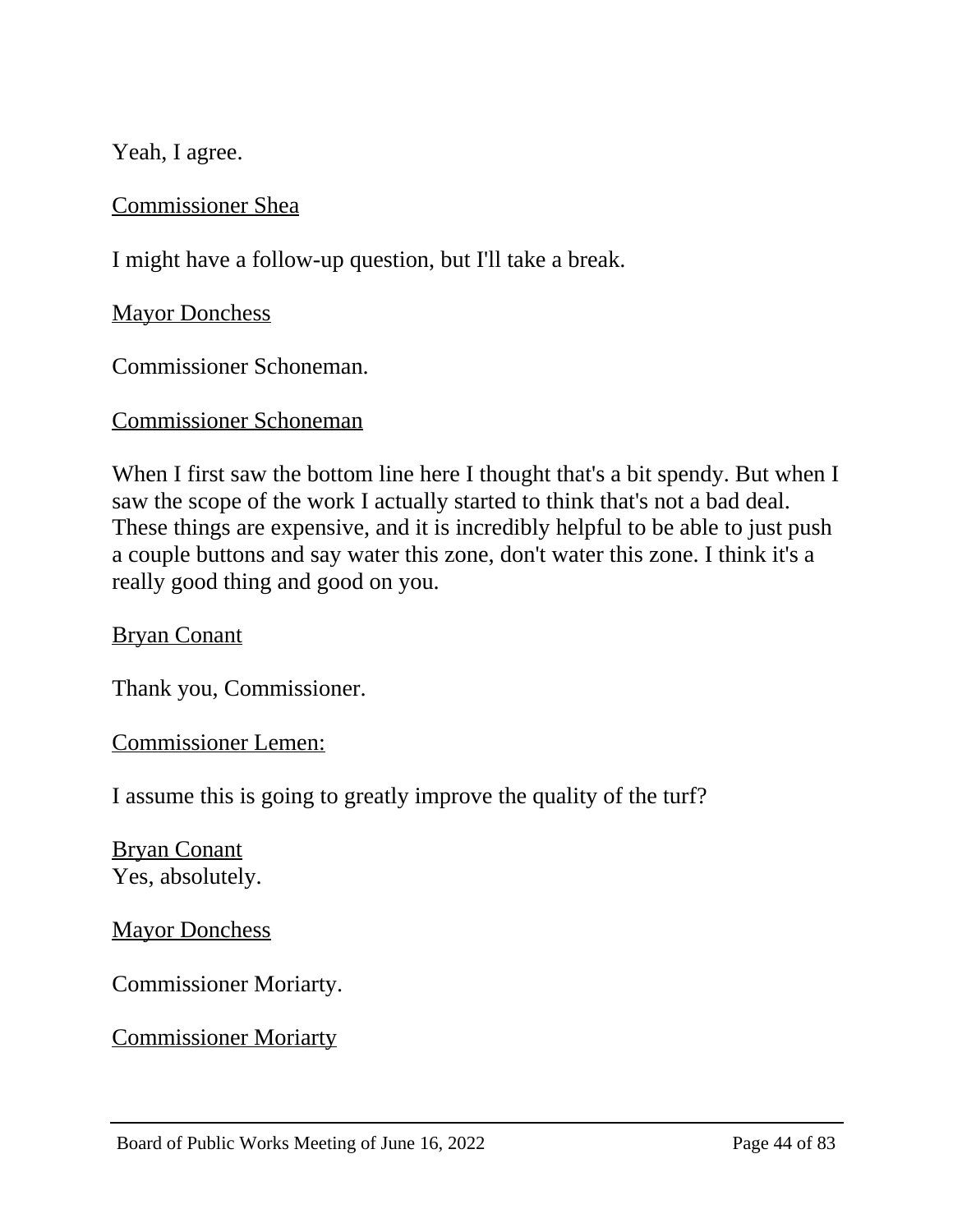Superintendent, again I love that. I love this whole concept. I was just wondering moving forward, how about an annual maintenance for you from the company? Or no is this just a one-shot deal we buy it and that's it?

# Bryan Conant

That's an excellent question Commissioner. Because we're using a cellular communication device we will incur a \$1,200 fee per year on these. The first year is included in this but moving forward we'll have to pay \$1,200 at each of these locations. But I do strongly believe that the cost savings and labor and water will outweigh that fee. So, it's going to be roughly around \$18,000 give or take.

Commissioner Moriarty

Thank you.

Bryan Conant

You're welcome.

**Mayor Donchess** 

Commissioner Shea.

Commissioner Shea

Noticeably absent from the list is Greely Park. Do we have any irrigation at Greeley Park?

#### Bryan Conant

Currently right now the irrigation system at Greeley Park is not in great shape. And there's a lot of it that does not work unfortunately.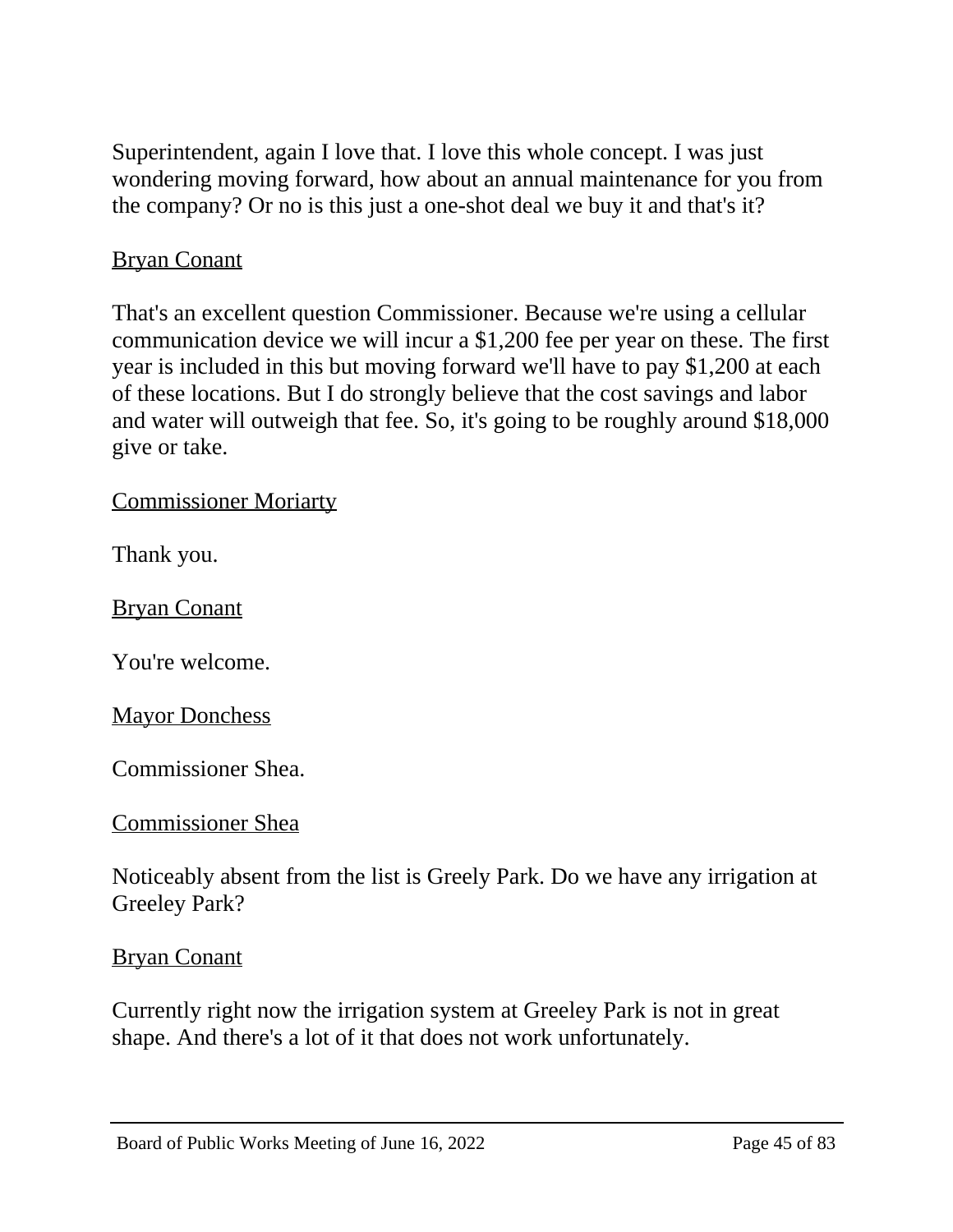# Commissioner Shea

In my observation on the west side of Greeley Park there's kind of this natural flow of water. That side seems to do okay. There's some water buildup and that's a separate issue, on the amphitheater side. I'm just picturing vividly in my head photos of events from that space where it's just dust on that hillside and so I - you have comment go ahead.

# Bryan Conant

I do. A lot of that is based is happening because of salt. We get a lot of salt runoff. If you've noticed at Greeley Park, there's no curbs, there's not really a lot of catch basins either. And when you have your thaws coming out of the in the spring a lot of you know turf doesn't like salinity salt and that's a lot of what that's attributed to

# Commissioner Shea

And my last comment, I know that turf control is like your strong suit, right?

# Bryan Conant

Yes.

# Commissioner Shea

I would love to see a proposal at some point to, especially on that east side of Greeley by the amphitheater, come to us for irrigation and soil improvements, soil amendments, to that hillside to get it into a condition where it can it can really be a nice place to sit and watch something.

#### Bryan Conant

Delighted to hear that. Thank you.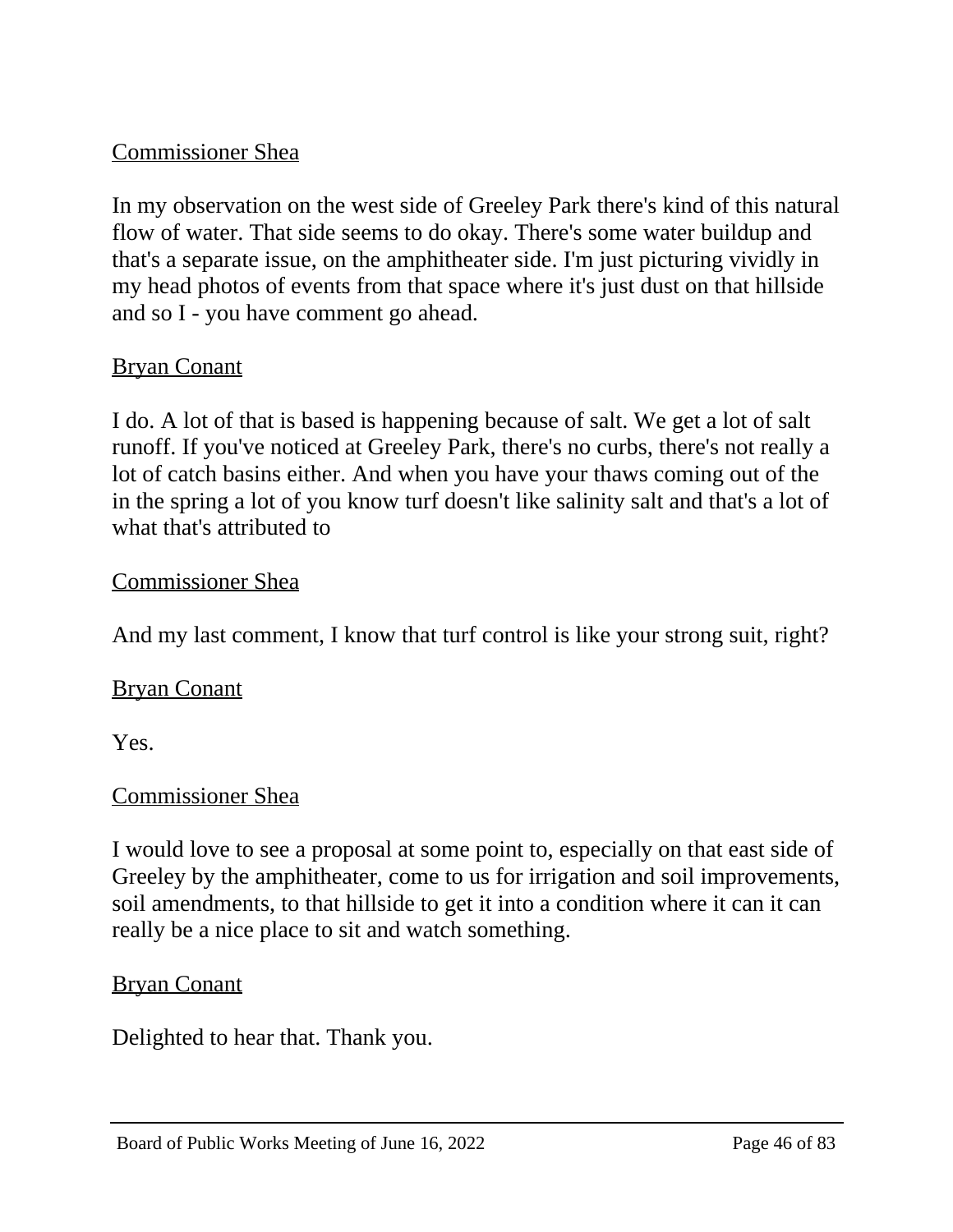# Commissioner Shea

You're welcome.

# **Mayor Donchess**

And what do you think it would cost to irrigate that area? That Commissioner Shea is talking about? And is that an area where it doesn't work?

# Bryan Conant

There's a lot of it that's pretty old that doesn't work Mr. Mayor. There's a lot of areas where there's no irrigation at all and there's some areas on the stone house side really at Greeley Park that are so old that it just doesn't work.

#### **Mayor Donchess**

And do you have any estimate as to what the it would cost to irrigate the field area that um commissioner

# Bryan Conant

It's really based off the size. I don't want to throw numbers around. We'd have to go ahead and get the square footage, decide where we want to put it, and you know we could get a quote that reflects the square footage where we you know where we want to put the irrigation system.

#### **Mayor Donchess**

So anyway, you're looking into that.

# Bryan Conant

I will.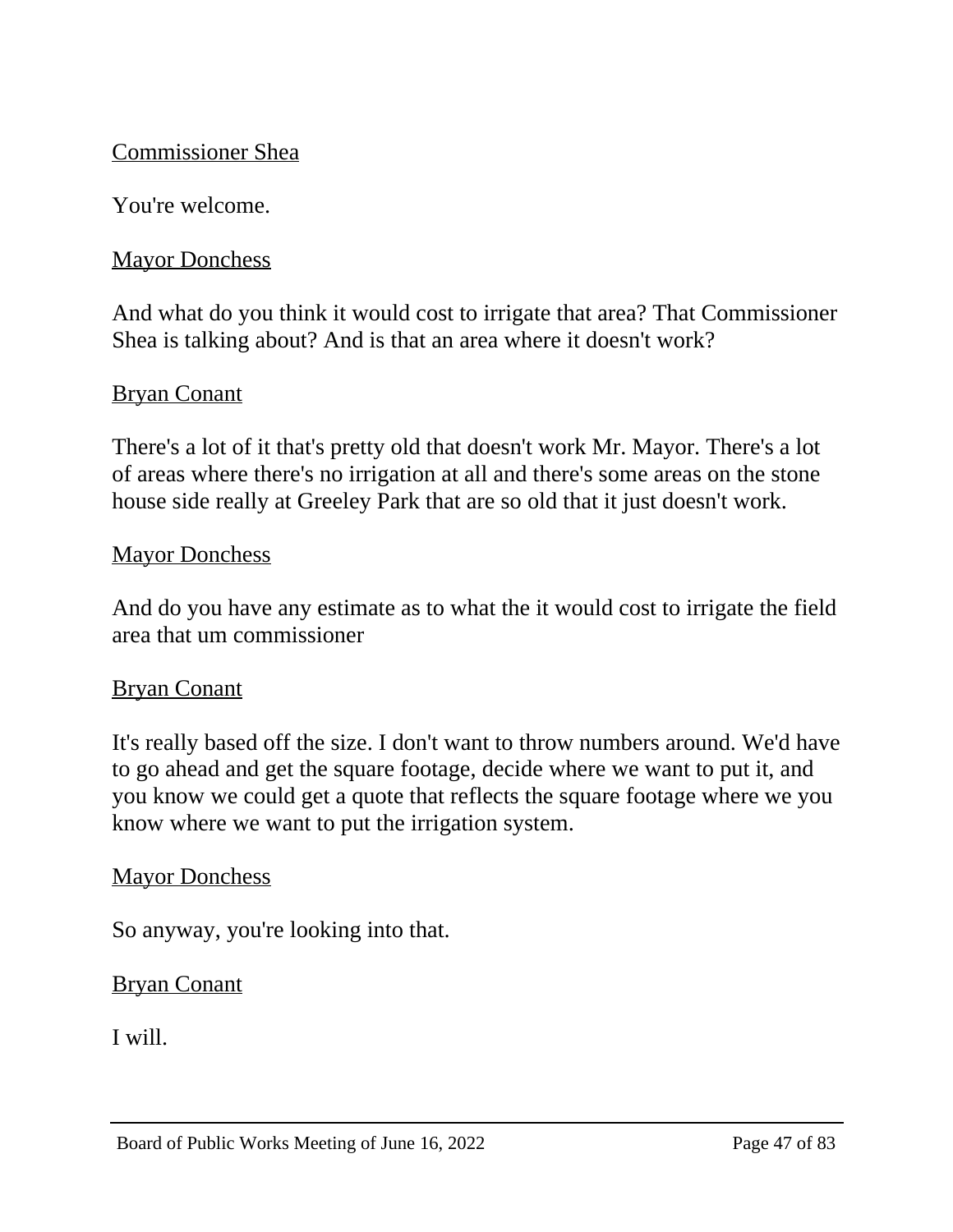**Mayor Donchess** 

Great.

# **MOTION CARRIED: Unanimously.**

Item B Commissioner Shea

**Motion by Commissioner Shea:** To approve the removal of 23 trees, pruning of 40 trees, and log removal at St. Andrews Park. Funding will be through Department 177 Park and Recreation; Fund: Capital; Activity: City wide Playground Improvements.

# Bryan Conant

Bryan Conant, Superintendent of Parks and Recreation. This tree removal and pruning is needed to allow for a new playground to be installed at St. Andrews Park. The removal will allow for the playground footprint to fit appropriately within the park. The tree pruning is removing dead wood off of trees to create a safer environment around the perimeter of the playground. A meeting was held May 27th to look at the work site and answer questions. Four companies were notified of the meeting. The meeting was attended by two companies. Two cost proposals were received with Pioneer Trees Services being the lowest costs proposal at \$8,400.

**Mayor Donchess** Discussion. Commissioner Moriarty.

# Commissioner Moriarty

Superintendent just remind me where St Andrews Park is? I can't recollect -

Bryan Conant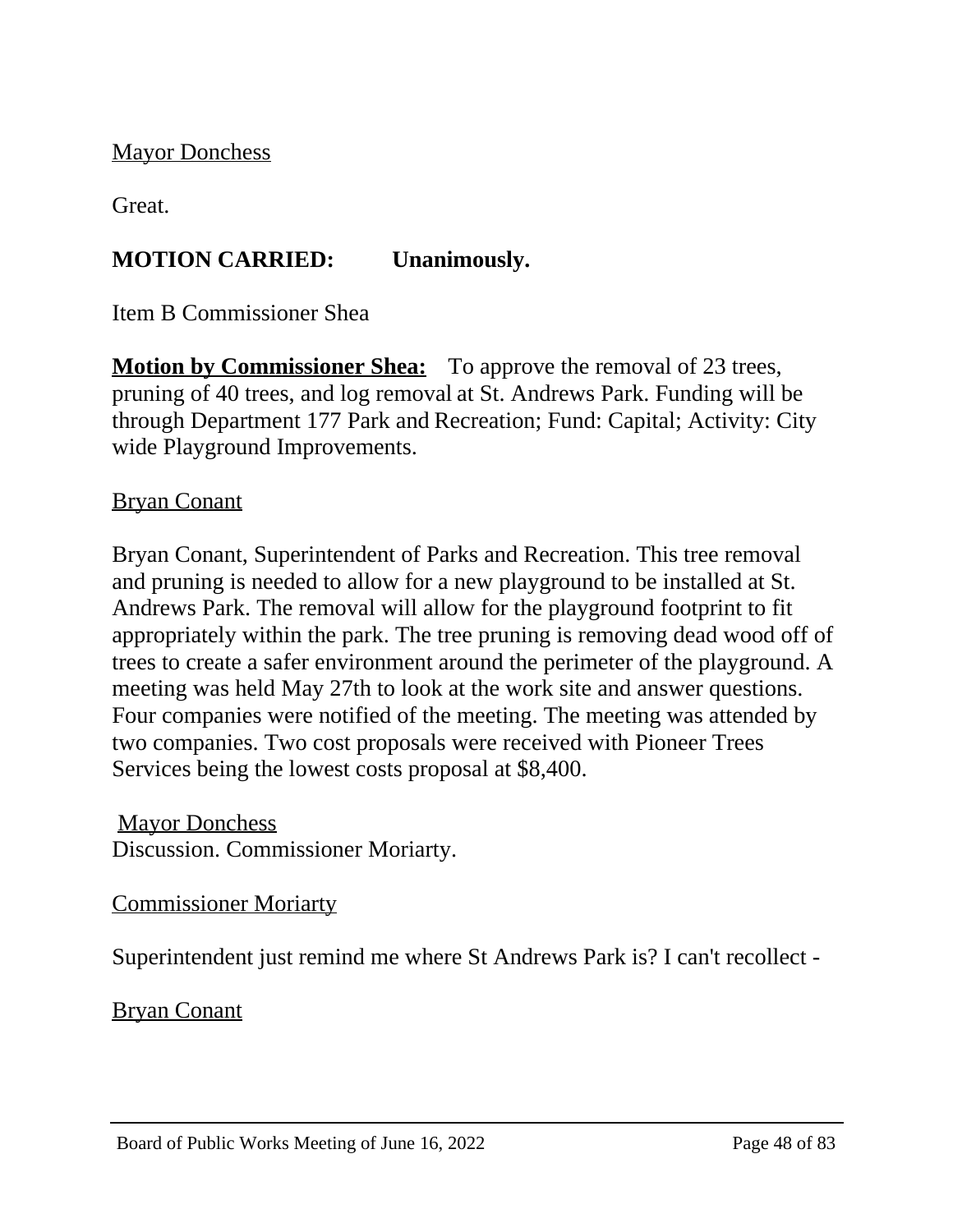# Are you familiar with Matt Dooby field? The little league field?

# **Mayor Donchess**

Harris Road.

Bryan Conant

Thank you, Mr. Mayor

**Mayor Donchess** 

Yep thank you. Anyone else. Commissioner Shea.

# Commissioner Shea

To what extent, if at all, has this been discussed in the neighborhood? It's a lot of trees and I wonder to what extent the neighbors are aware of this.

# Bryan Conant

You know we were out there, I had some retired people come and talk to me. Other than that, that hasn't been extensively discussed with the neighborhood. I know Alderman O'Brien is a very big advocate of this project.

# Lisa Fauteux, Director, Division of Public Works

May I speak? Lisa Fauteux, Director of Public Works. So, when Bryan first came to me and said that they were going to remove 23 trees I said I want to see this. So, we went out and about half of the trees need to be removed in order to be able to accommodate the playground. The other half are dead trees that are really dangerous for either falling on a home or falling on you know residents. So, half of those trees are, and this should have probably been done a long time ago, but at least half of those trees are dead trees. And Superintendent pointed that out to me it was very clear that they were dead.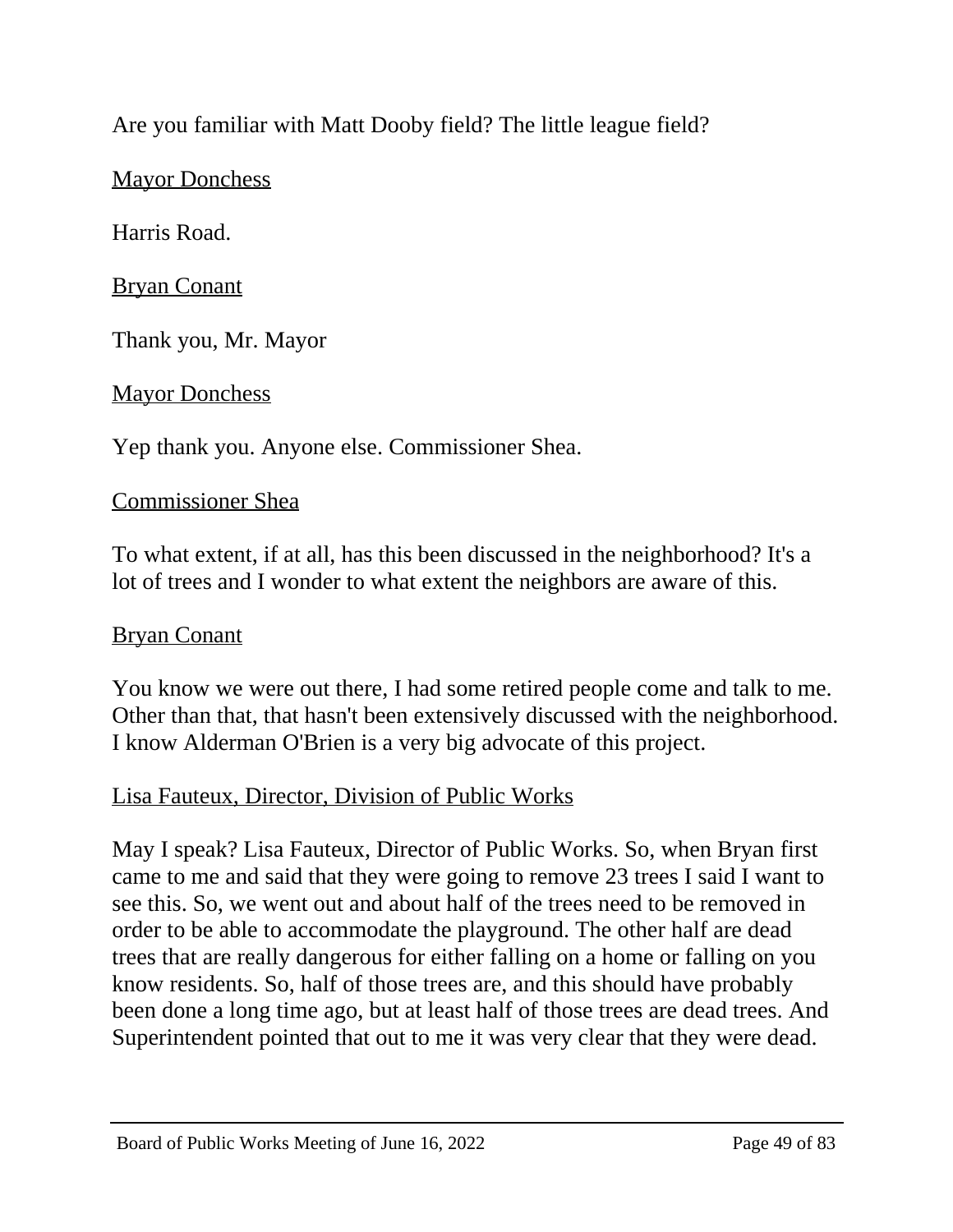So, it does sound like a lot of trees but at least half of them need to come down because they're hazardous.

#### Commissioner Lemen

This is an odd question but \$8,400 to remove 23 trees seems really like a great deal to me considering what my neighbors have paid to remove like one or two trees.

#### Bryan Conant

Yes, it does.

#### Commissioner Lemen

The city gets I mean it's just that that was the bid?

#### Bryan Conant

Yeah that was the bid. Everybody at the two companies came, they had the trees marked, the trees to be pruned, the trees to be removed, and that was the number I received.

#### Commissioner Lemen

Do they do non-commercial work?

#### Bryan Conant

They do.

Commissioner Lemen

Alright.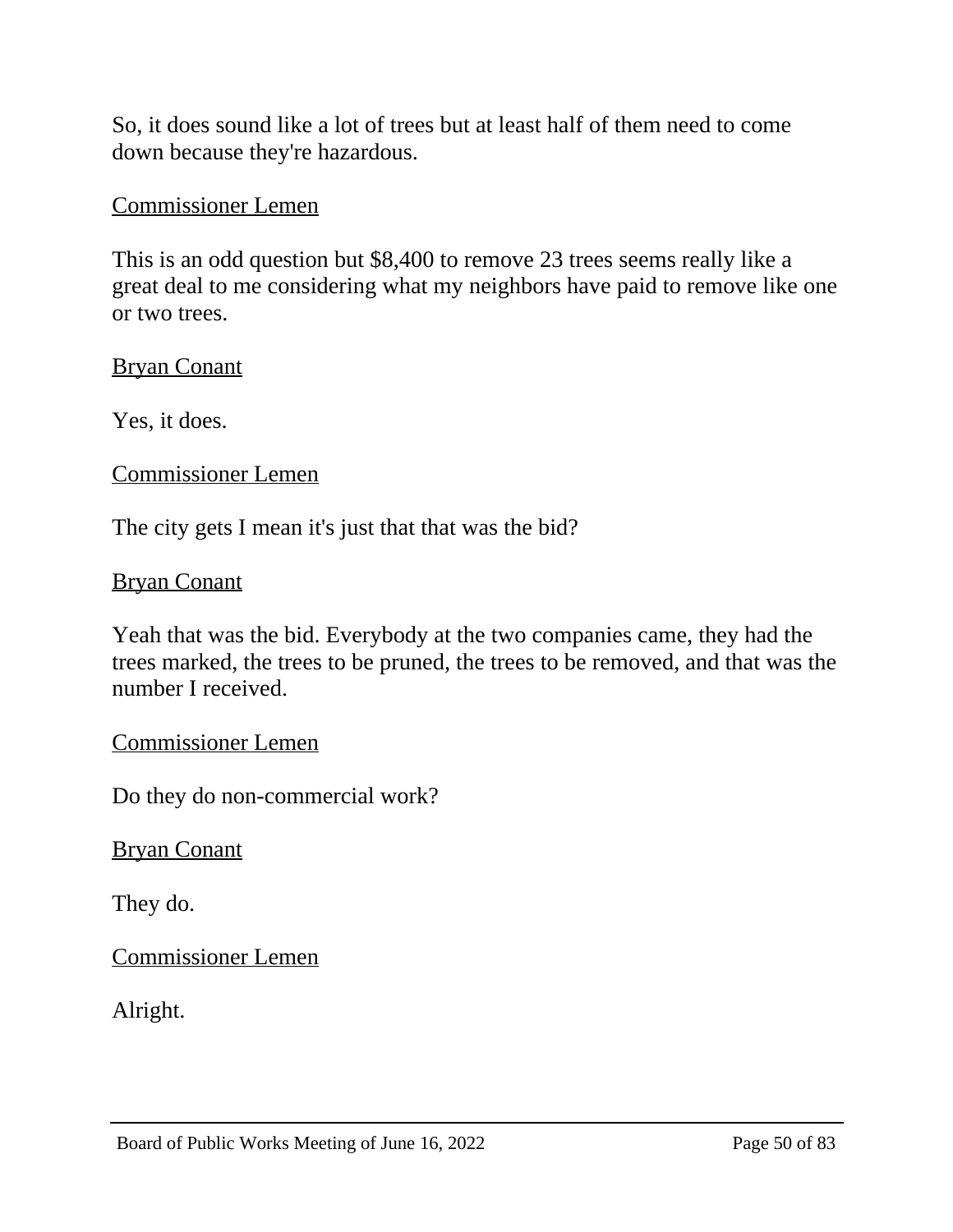# Bryan Conant

They do they're local.

Commissioner Lemen

Thank you.

Bryan Conant

You're welcome.

**Mayor Donchess** 

Commissioner Schoneman.

#### Commissioner Schoneman

Just as an informational item and I know that Mr. Conant has recently dealt with the same issue in the area of Sergeants Avenue Park. A lot of these trees are silver maples. There was a time I've been told there was a time in our city's history where someone said oh great silver maples grow fast they're beautiful let's plant them and they were planted widespread all over our city but they don't have a long life so we're going we're getting to the point where a lot of our big mature silver maples are just they've reached the end of their life so this isn't you know being mean to the trees this is they're done and for safety reasons they need to be taken down.

#### **Mayor Donchess**

Anyone else? Commissioner Lemen

Commissioner Lemen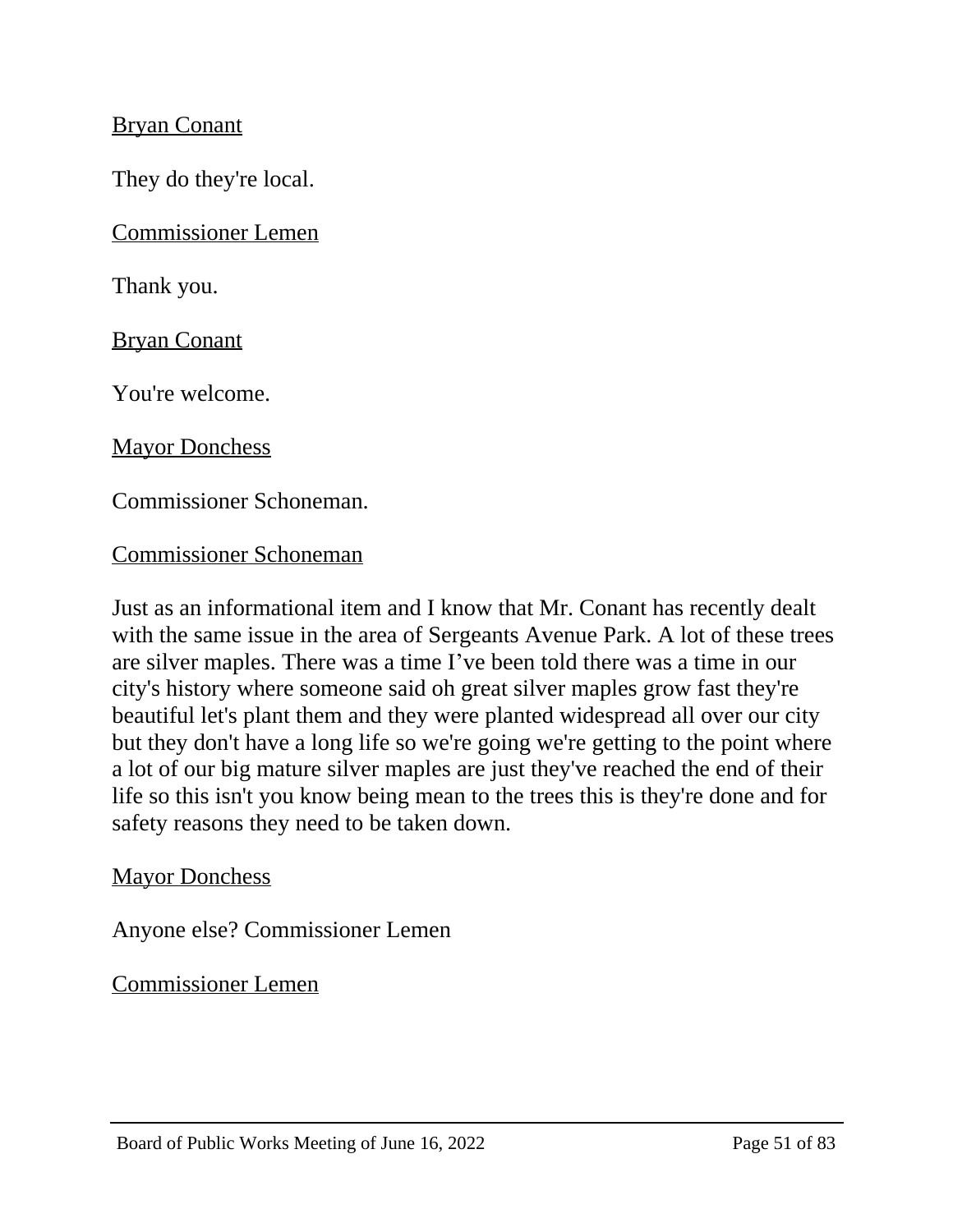I just have one suggestion which would be that Lauren draft some kind of statement saying that you know these trees are dead they need to go so that people are clear sure and put it on the public works or even and copy it to the Nashua Civic Sounding Board to prevent controversy.

# Lisa Fauteux, Director, Division of Public Works

Yes, that's a good point and we are in discussions with the Ward Alderman Sullivan about this as well. So, I know that Alderman O'Brien is also very interested in this park. This is really the last park that, aside from the Greely Playground, that really needs to be updated. It's if you've been to Saint Andrew's it's just horrible. So, it needs some attention and the residents have asked for this for a long time so we once we have the funding in place for the playground then we'll be bringing that back to you but right now we just want to take the trees down in preparation for that.

# **Mayor Donchess**

Commissioner Shea.

# Commissioner Shea

Can you tell us about the playground? Is there a plan for that yet or is this is in prep for that?

# Bryan Conant

This is in prep for that. We've come up with a conceptual design, but we haven't, nothing's concrete yet, so that's why we haven't brought that to you yet.

# Commissioner Shea

Thank you.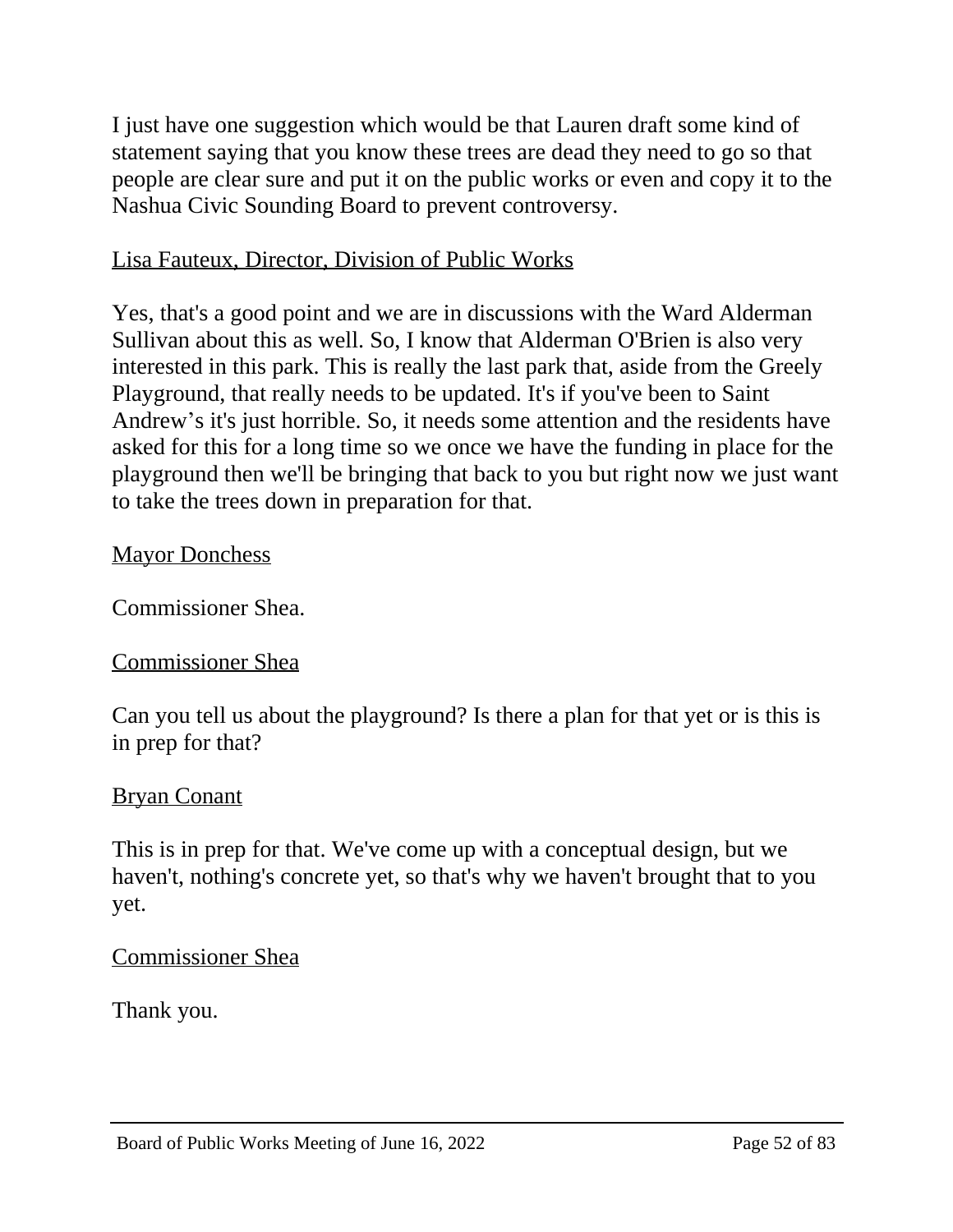# Lisa Fauteux, Director, Division of Public Works

It's subject to change depending upon funding.

Bryan Conant

This is true

# **MOTION CARRIED: Unanimously.**

# **IX. ENGINEERING DEPARTMENT**

#### **Mayor Donchess**

Engineering Department, Item A, Commissioner Schoneman.

**Motion by Commissioner Schoneman:** To approve the Sewer Service Permits and Fees as submitted.

**Mayor Donchess** 

Any discussion?

# **MOTION CARRIED: Unanimously.**

Item B, Commissioner Lemen.

**Motion by Commissioner Lemen:** To approve the award of the construction contract for the 2022 CIPP Lining Program to Kenyon Pipeline Inspection, LLC of Queensbury, NY in the amount of \$1,412,170. Funding will be through: Department: 169 Wastewater; Fund: Wastewater; Activity: Sewer Rehab.

# **Mayor Donchess**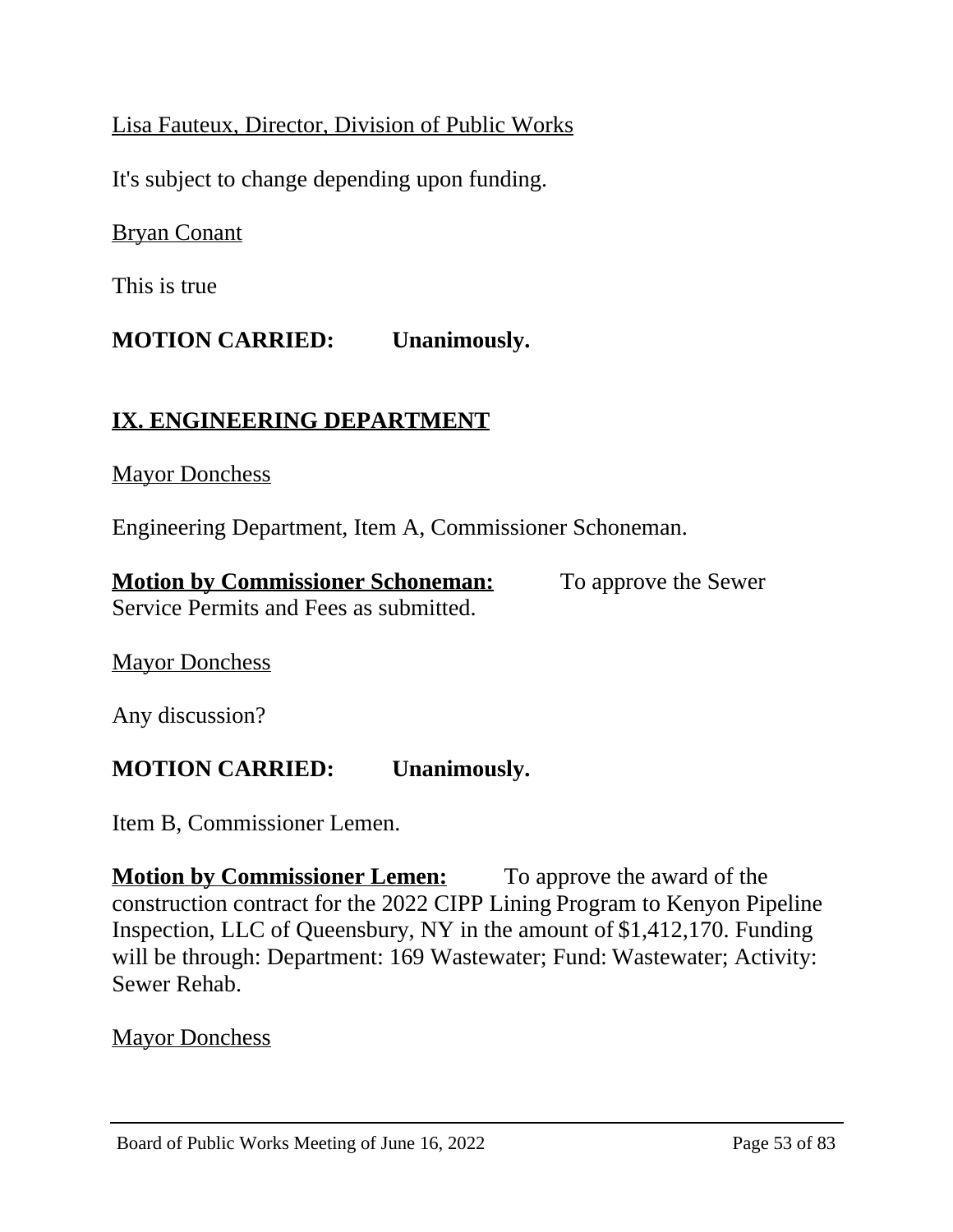Hello Mr. Hudson.

Dan Hudson, City Engineer

Hello Mr. Mayor.

**Mayor Donchess** 

Go ahead please.

Dan Hudson, City Engineer

Thank you. Dan Hudson, City Engineer. So as the board, I believe is aware, we, through our sewer rehabilitation program, we do two types of work. One is we dig up pipes and replace them. Very disruptive. Through this other part of the program we video inspect through closed circuit television sewer pipes and if able we line them with a with a liner which basically creates a pipe inside a pipe. So, this contract here is for the lining work. It's much more cost effective than the dig work you know, about 20 times less expensive. But this video work we do also finds those problems that we need to dig up so the two go hand in hand. This is the lining one. Canyon Pipeline Inspection. We're very familiar with them. They didn't win our last bid when we went out to bid last time but before that they had worked in the city for a couple years and we've had good luck with them.

**Mayor Donchess** 

Discussion.

# **MOTION CARRIED: Unanimously.**

We now have Item C, Commissioner Moriarty.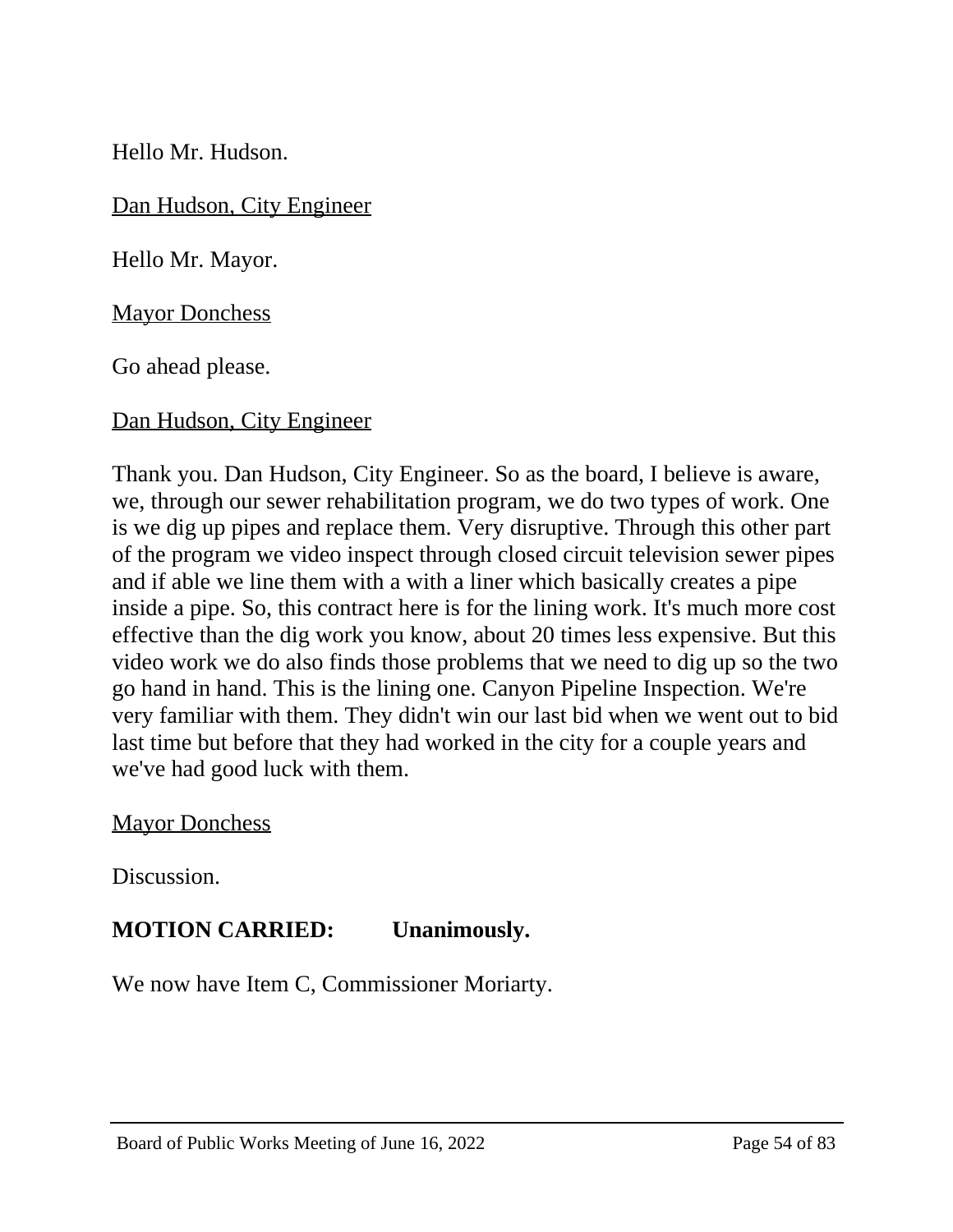**Motion by Commissioner Moriarty:** To approve the engineering contract for the West Hollis Street Corridor Study with Hoyle, Tanner & Associates, Inc. of Manchester, NH in an amount of \$188,772. Funding will be through Department: Economic Development; Fund: ARPA Grant.

# Dan Hudson, City Engineer

So again, Dan Hudson, City Engineer. This is a start of looking at West Hollis Street Corridor. West Hollis Street Corridor has been the point of discussion and concern for residents for a number of years. There's a lot of traffic, there's a lot of abutting streets, it's difficult to you know, get on to make your turns on and off the roadway at times, and there are some concerns about pedestrian safety.

Unfortunately, there was a fatality that occurred on the street where a pedestrian was struck by a vehicle, so we need to look at providing safer bicycle and pedestrian accommodations along the corridor. Hoyle, Tanner is an engineering company that we selected through a request for qualifications for roadway, highway or sorry, highway, bridge, traffic, and bicycle/pedestrian infrastructure. So, we finally have been able to identify some funding to do this corridor study and propose to award it to them.

# **Mayor Donchess**

Discussion.

# **MOTION CARRIED: Unanimously.**

We next have Item D, Commissioner Shea.

**Motion by Commissioner Shea:** To approve the purchase of a single Versicam camera and associated equipment from Ocean State Signal of Smithfield, Rhode Island in an amount of \$7,500, and approve its installation by Central Mass Signal, LLC of Northborough, Massachusetts in an amount of \$2,340. Funding for both items will be through the Amherst Street Traffic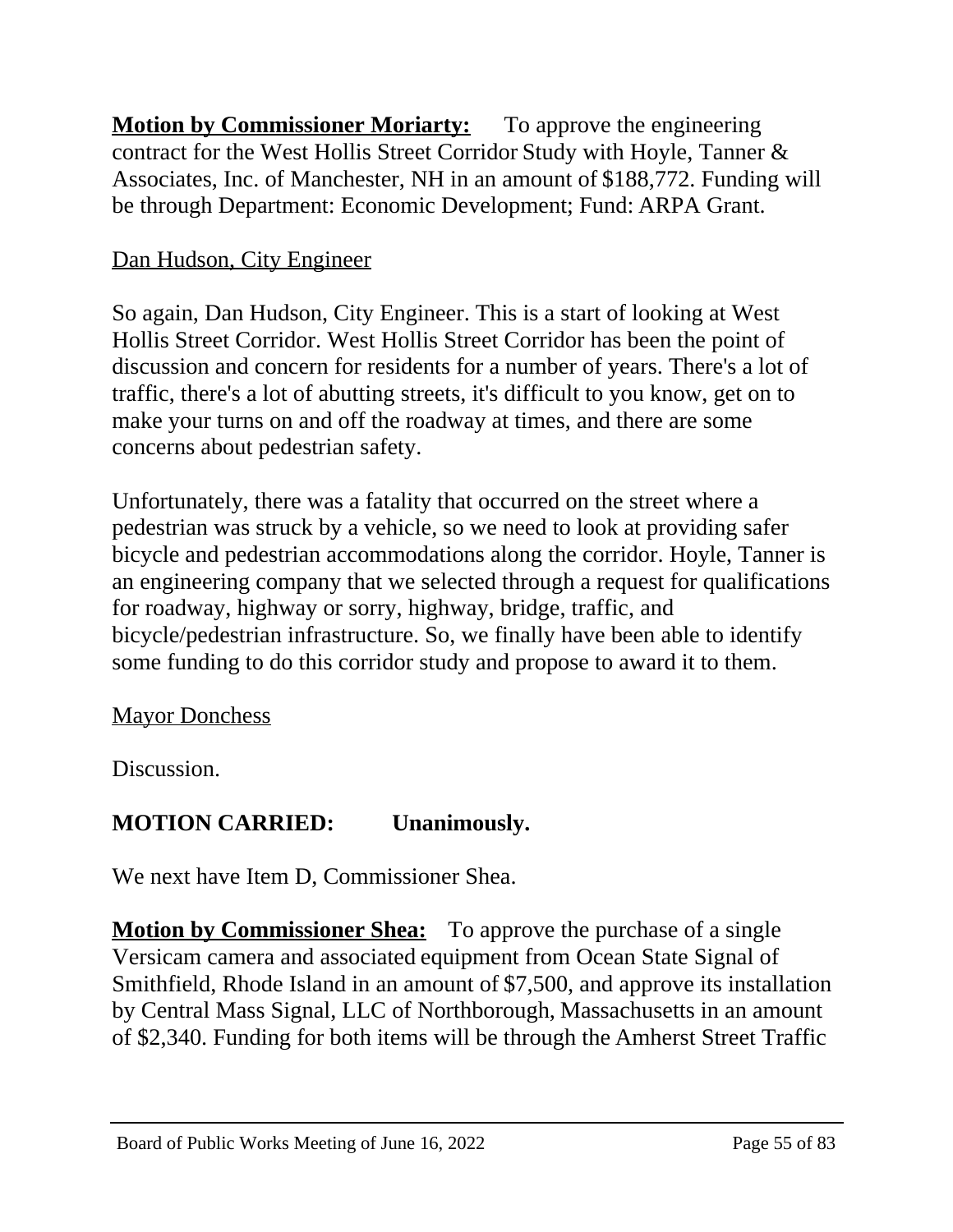Corridor Mitigation Fund, Department: 160 Admin/Engineering; Fund: Trust; Account Category; 71 Equipment.

# Dan Hudson, City Engineer

So, thank you that was a long motion. And I'm sorry for that, but I did want to try to accomplish a couple things in one motion here. We're seeking to replace loop detection on the Baldwin Street approach to Amherst Street. We've had trouble there with loops failing due to potholing, that sort of thing. So, this motion is to procure a camera from Ocean State Signal and to have Central Mass Signal install it so that we can do the vehicle detection via camera versus loop detection.

**Mayor Donchess** 

Anyone?

# **MOTION CARRIED: Unanimously.**

**Mayor Donchess** 

Item E, Commissioner Schoneman.

**Motion by Commissioner Schoneman:** To approve a Use and Occupancy Agreement with 57 Factory Street, LLC for placement of a dumpster in the Water Street right-of-way.

# Dan Hudson, City Engineer

So, this is a somewhat unique situation here. We received a request to place a dumpster in the right-of-way. The proposed location is on basically under the Water Street Bridge and it'd be against one of the piers there where currently there's parking. City parking, that would be replaced by the dumpster and with us tonight is Denis Gleeson who can speak to this. He's the owner of 57 Factory Street and can speak to the need.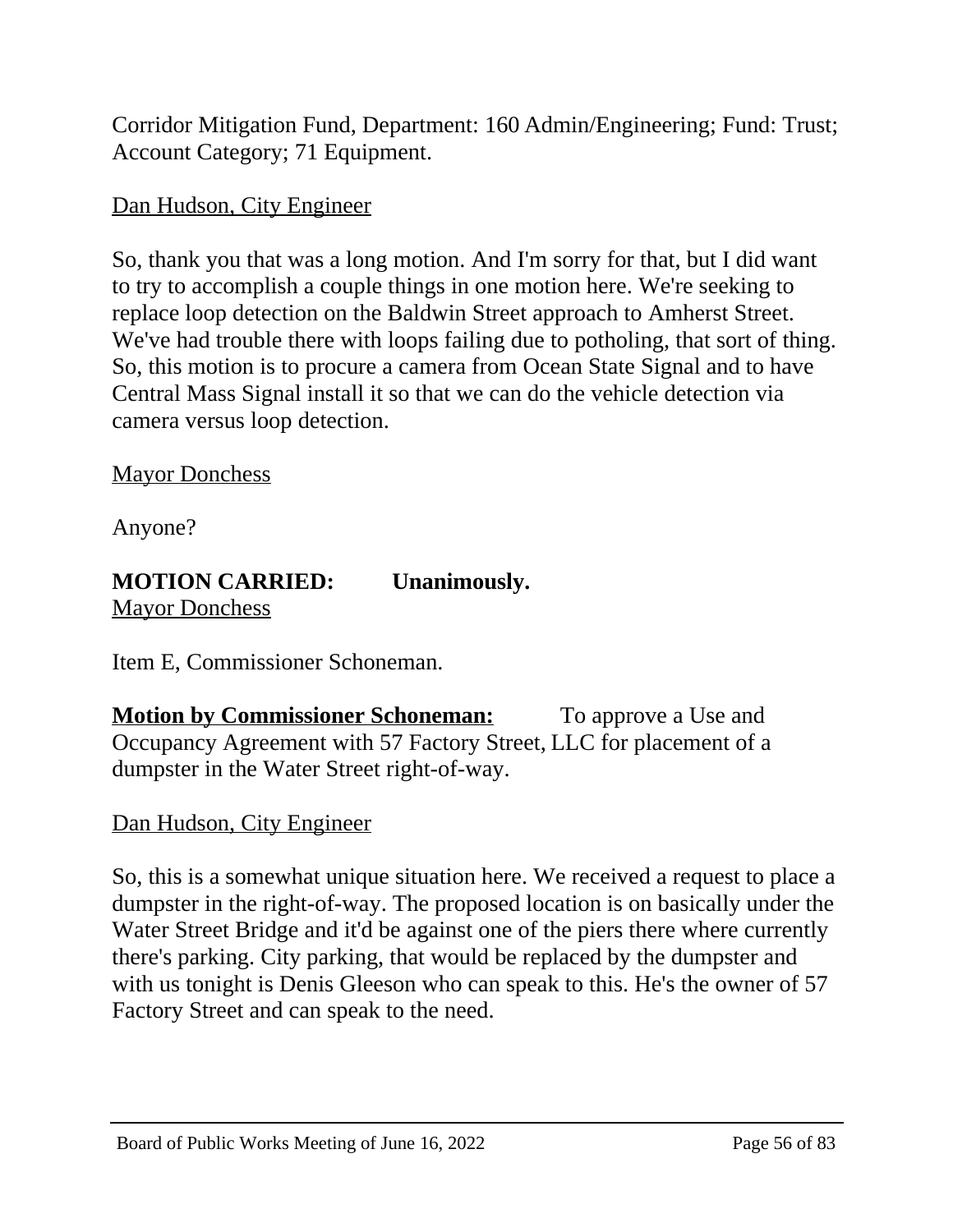# Denis Gleeson, 17 Gregg Road

Hi. Thanks for listening to me tonight. I have some pictures. Is it okay if I pass them out?

# **Mayor Donchess**

Just for clarity, could you introduce yourself and your address?

# Denis Gleeson, 17 Gregg Road

Yeah, my name is Denis Gleeson on 17 Gregg Road here in Nashua, NH and I own the property at 57 Factory Street, downtown. We just put up the building, probably tore it down put it back up over the past five years and it's now a farm-to-table restaurant and a brewery. And our property goes out to the street in front out to the street and back. We do share a little bit of a rightof-way with Smith-Weiss & Shepard, who are great neighbors, but no real space to put a dumpster.

So right now, we're carting it out every day, trying to pull it out by truck and then bringing it back to our property at 10 Groton Road where then we put it into that dumpster. So, it's really hard in the sense of that we have a lot of waste. And our grain right now, it's spring grain and all the spring grain at all the breweries in Nashua go to our cows on 10 Groton Road. And we try to be good at recycling, and we try to take care of the property. So, we approached the mayor's office and we were working with Tim and they kind of came out took a look at it and they figured this would be the best space to put a dumpster and hopefully a recycling area also. So, I can pass some pictures out if that helps or -

# **Mayor Donchess**

Yes please.

Denis Gleeson, 17 Gregg Road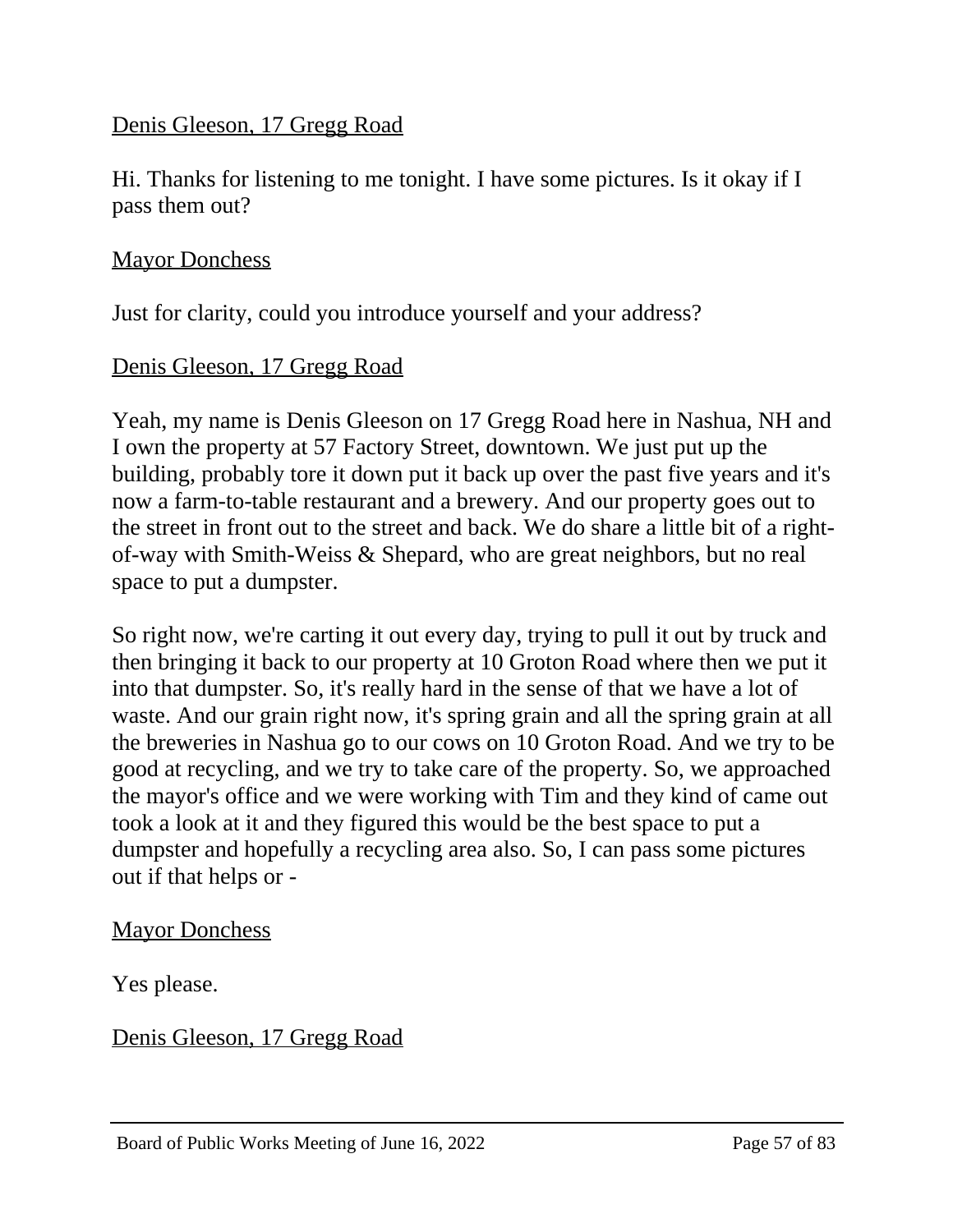Okay.

# **Mayor Donchess**

Thank you.

# Denis Gleeson, 17 Gregg Road

So, I'm showing the location right underneath the bridge overpass. And I don't know exactly, it's not really Water Street because Water Street goes above but I guess it's off the parking. And then we show a recycling dumpster and a regular dumpster and then I'm trying to show how we would cover it. The front of 57 Factory Street, the back 57 Factory Street and the back of Smith-Weiss and Shepard at 47 Factory Street. Again, putting a dumpster right next to our building would really take away from the parking lot and Bob Shepard, and they've been very good to us. So, that's the only solution that we could come to working with the city, so I'd really appreciate it if you would consider it. Any questions or –

# **Mayor Donchess**

Questions? Comments? Commissioner Schoneman.

# Commissioner Schoneman

I'm still trying to figure out exactly where this is. I've been, okay I've been there, trying to figure out where exactly this is. But my main concern is are the trash trucks going to be able to get in there -

# Denis Gleeson, 17 Gregg Road

Yes, we actually had Waste Management come out and take a look at it -

# Commissioner Schoneman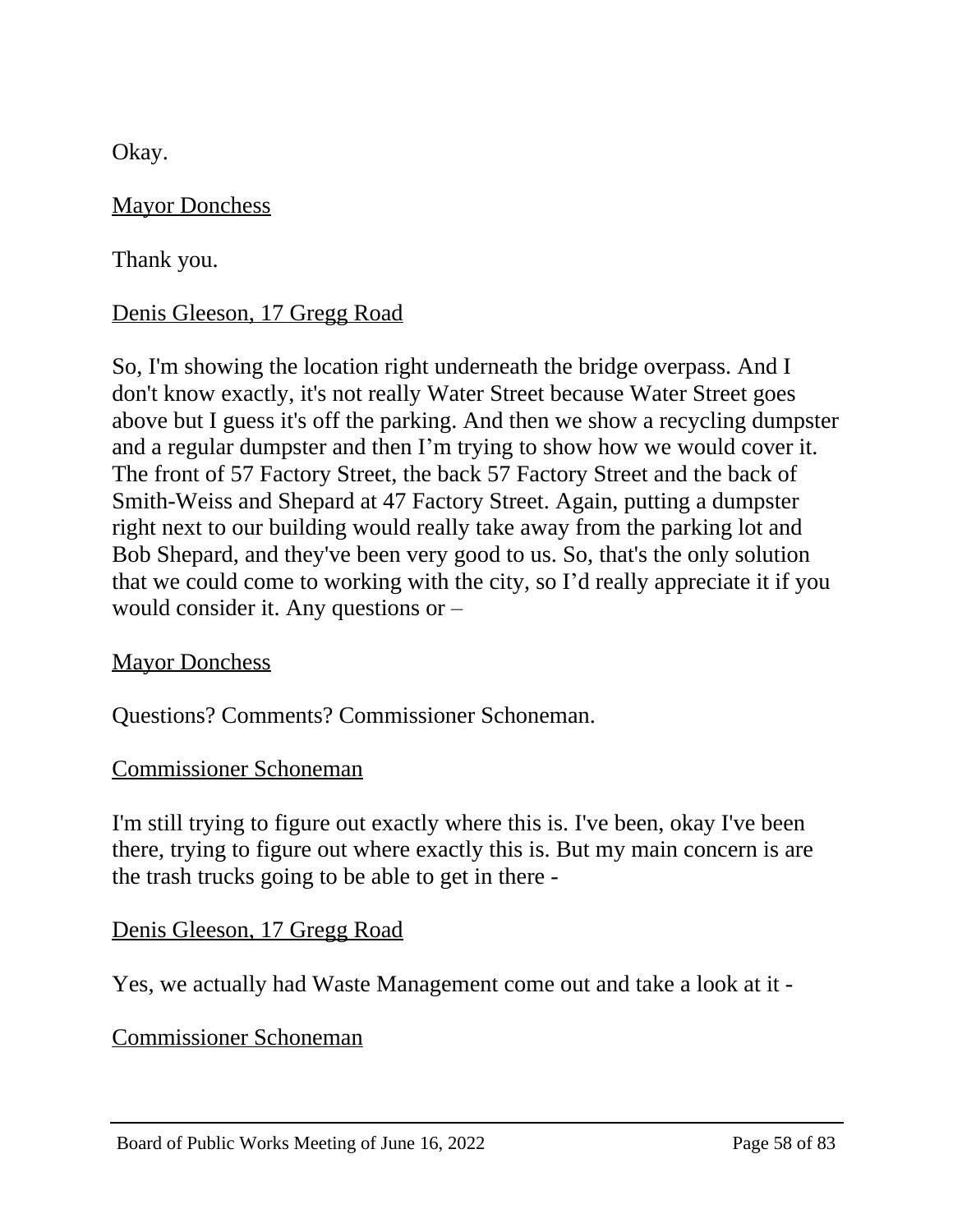Measure the trucks and measure the bridge?

# Denis Gleeson, 17 Gregg Road

Yes, well I don't know if they, they said they could easily do it.

Commissioner Schoneman

Okay.

Denis Gleeson, 17 Gregg Road

I didn't ask if they measured, I'm assuming –

Commissioner Schoneman

Okay.

**Mayor Donchess** 

Okay Commissioner Shea.

Commissioner Shea

So, I understand that right now that space is used for parking by the residents at Dalianis House is that right?

# Denis Gleeson, 17 Gregg Road

Yes, and the city said they'd try to relocate some parking for them. That's my understanding anyway.

Commissioner Shea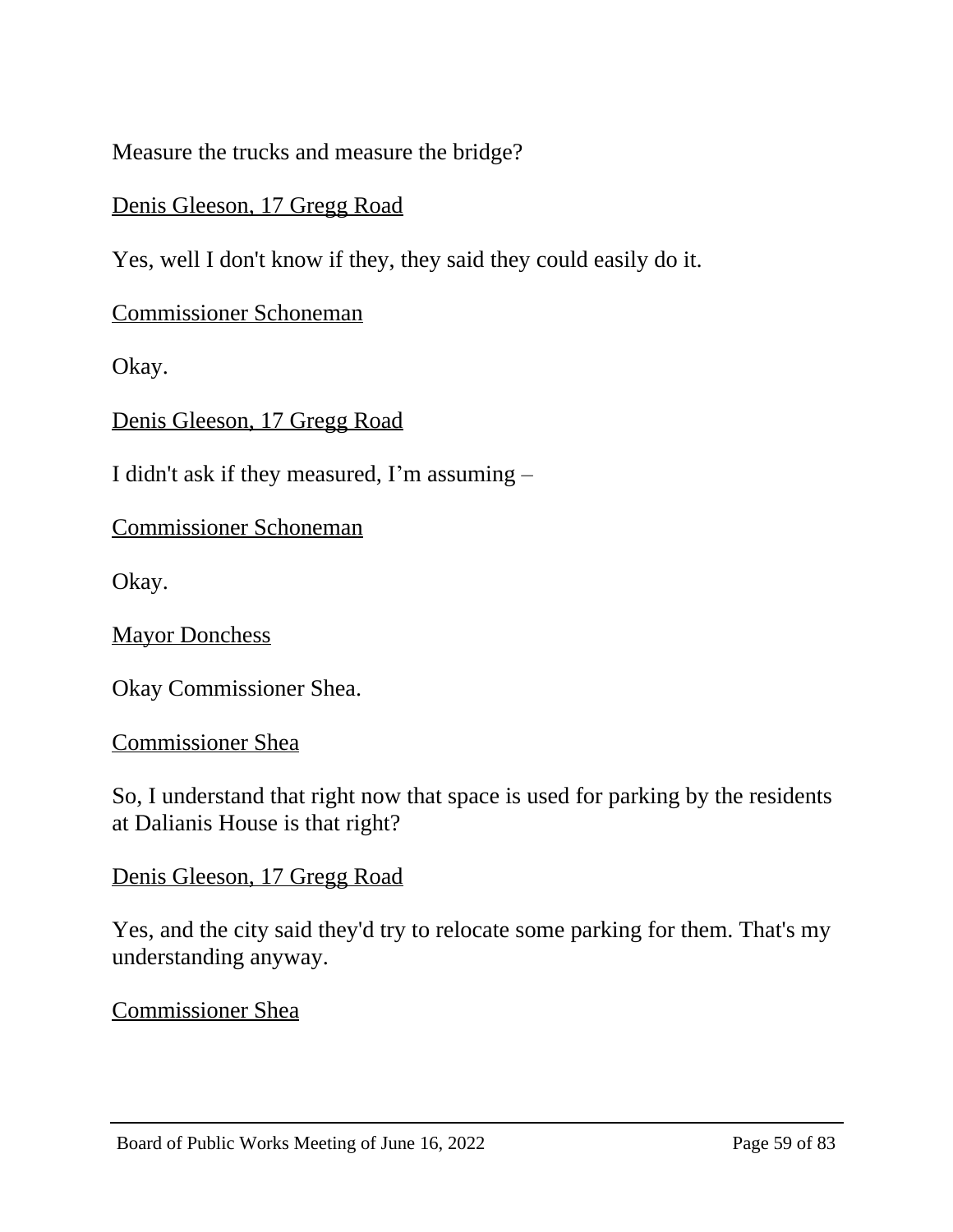Do we have - I'm generally supportive of trying to find accommodations for a dumpster for you. I am curious to know to what extent the city has discussed it with Dalianis House and with Clock Tower Place. I would fathom it's possible that Clock Tower Place might not be enthused to have a dumpster greeting folks as they walk out. And at first, I was thinking it was going to be the parking immediately under kind of like next to where the gentleman said didn't smoke.

Denis Gleeson, 17 Gregg Road

Right.

# Commissioner Shea

So, I'm glad to see that it's not there because that would that would just be too close for comfort for their simple pleasures. and I'd be curious to know to what extent that's been discussed with the abutters.

Denis Gleeson, 17 Gregg Road

To be honest I don't know that.

**Mayor Donchess** 

Mr. Hudson, do you have anything to add on that question?

# Dan Hudson, City Engineer

I don't know the answer to that either. This kind of originated as was discussed through Director Cummings from a Public Works perspective. Engineering was involved just in reviewing the location and how it might impact or not impact traffic flow and that sort of thing. We did push back initially because you know we generally you know aren't in favor of placing dumpsters in the right of way, but this is a situation where this building for this site completely fills their site. As was described we did ask that they look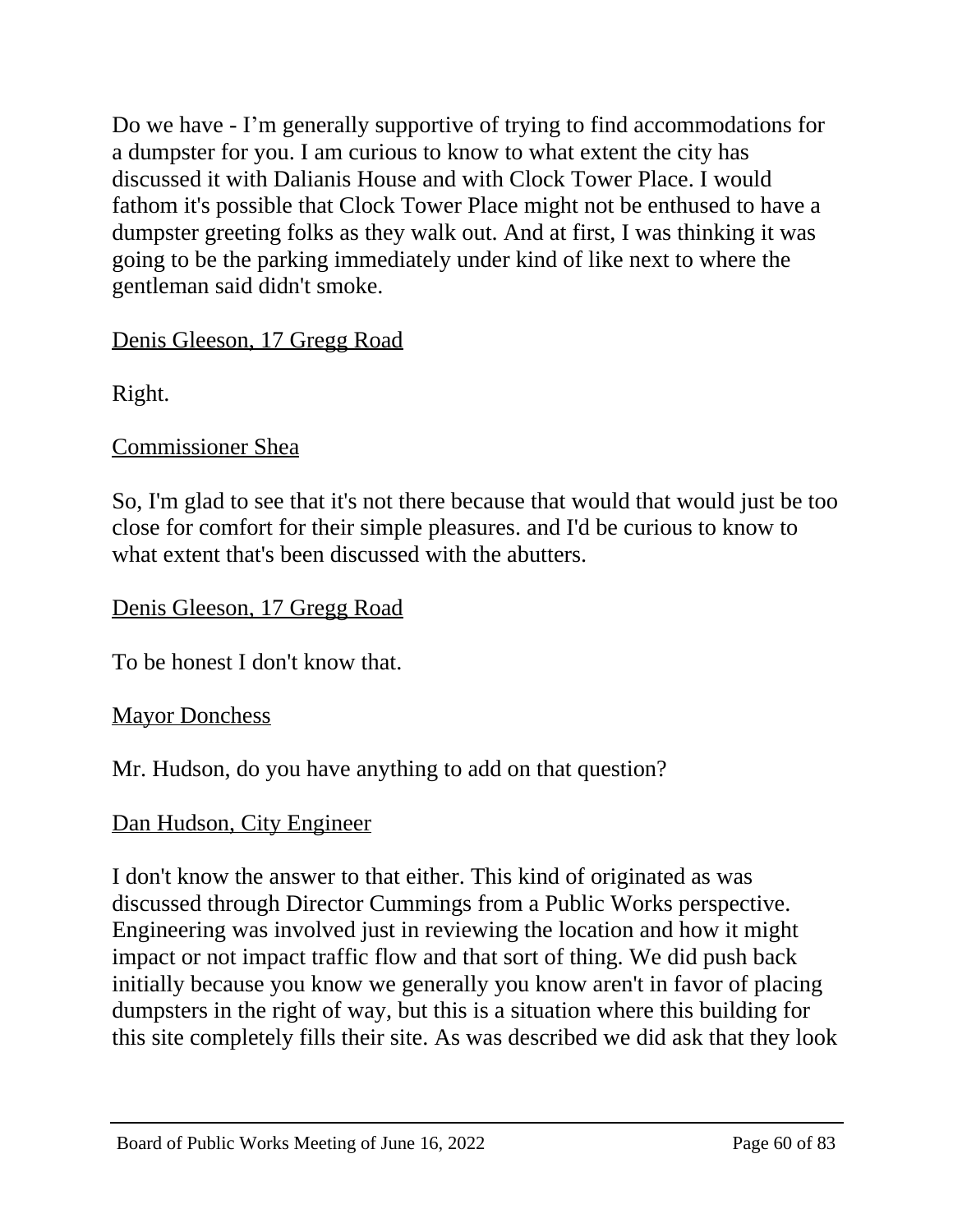for other locations and to my knowledge that was that was attempted with Mr. Gleeson and Director Cummings.

# **Mayor Donchess**

Okay, Commissioner Shea.

#### Commissioner Shea

My question is for Mr. Hudson. Would there be any more suitable locations? I understand that a lot of the materials that come out of there probably come out of that lower level, but would there be anything on the Factory Street side? In one of the lots there where we could put a neat kind of like chain link fence with the or you know something to compartmentalize it so it's not an eyesore? And also make it so that it's not like immediately next to the entrance to Clock Tower or that that kind of heavily used parking?

# Dan Hudson, City Engineer

I don't know, I mean, I think on Factory Street the location you're talking about will be across the street from this side of street. I believe this is on the north side of Factory Street, so I don't think there's any space currently normally. There're two travel lanes in the in the sidewalk, there's no parking on the business side right now through the extended outdoor dining, there is parking on the you know adjacent to 57 Factory Street but there really isn't to my knowledge a footprint on Factory Street in close proximity. So then looking down you know on Water Street the original proposal was you know kind of on the against the other abutment, but we felt that we constrict traffic flow through to Clock Tower Place and then other than that I'm not sure what other locations were looked at it, it is a tight area down there. There's a lot of parking but it's all a bunch of its private parking some of the city parking so I'm not sure the specifics of what's possible. I know Director Cummings did mention some spots were permitted and weren't able to be reassigned but this location I believe he thought could the parking could be reassigned.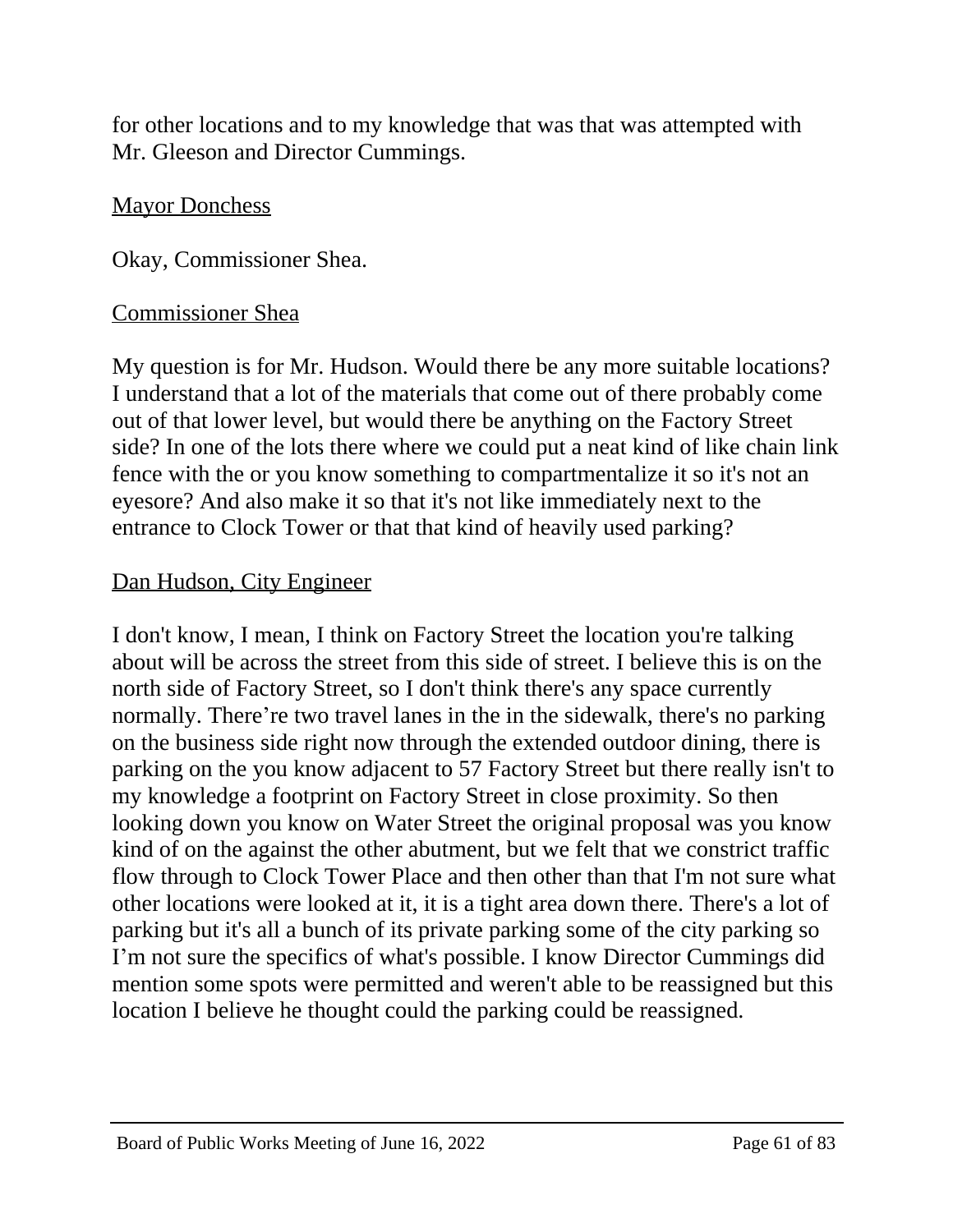# Commissioner Schoneman

Okay, it's under a bridge, you're going to put up a little fence and it's close. I mean making your employees have to drag the trash out to some distant location in the middle of the city in the middle of the night - it doesn't seem very safe. So, I think this is a really good solution for a space that um that maybe doesn't have a lot of use otherwise. And I've been hearing such good things about this place, this business, that I think that it would be a very good gesture to allow them this small convenience.

# **Mayor Donchess**

Commissioner Moriarty.

# Commissioner Moriarty

Do you know is there a light on that bridge or no?

# Dan Hudson, City Engineer

I believe it is but I can't say for sure and I when in the lead in here I mean there is a draft for a use and occupancy agreement so this would be subject to that the city retains the right I believe at any time to rescind the approval should we come to have concerns and that use and occupancy agreement will need to be reviewed and approved by a corporate council should you decide to approve this.

# **Mayor Donchess**

# Alderman O'Brien

Michael B. O'Brien, Sr., Aldermanic Liaison

Thank you, Mr. Mayor, although as liaison but my previous employment as you know was on the fire department. Have they been briefed of this?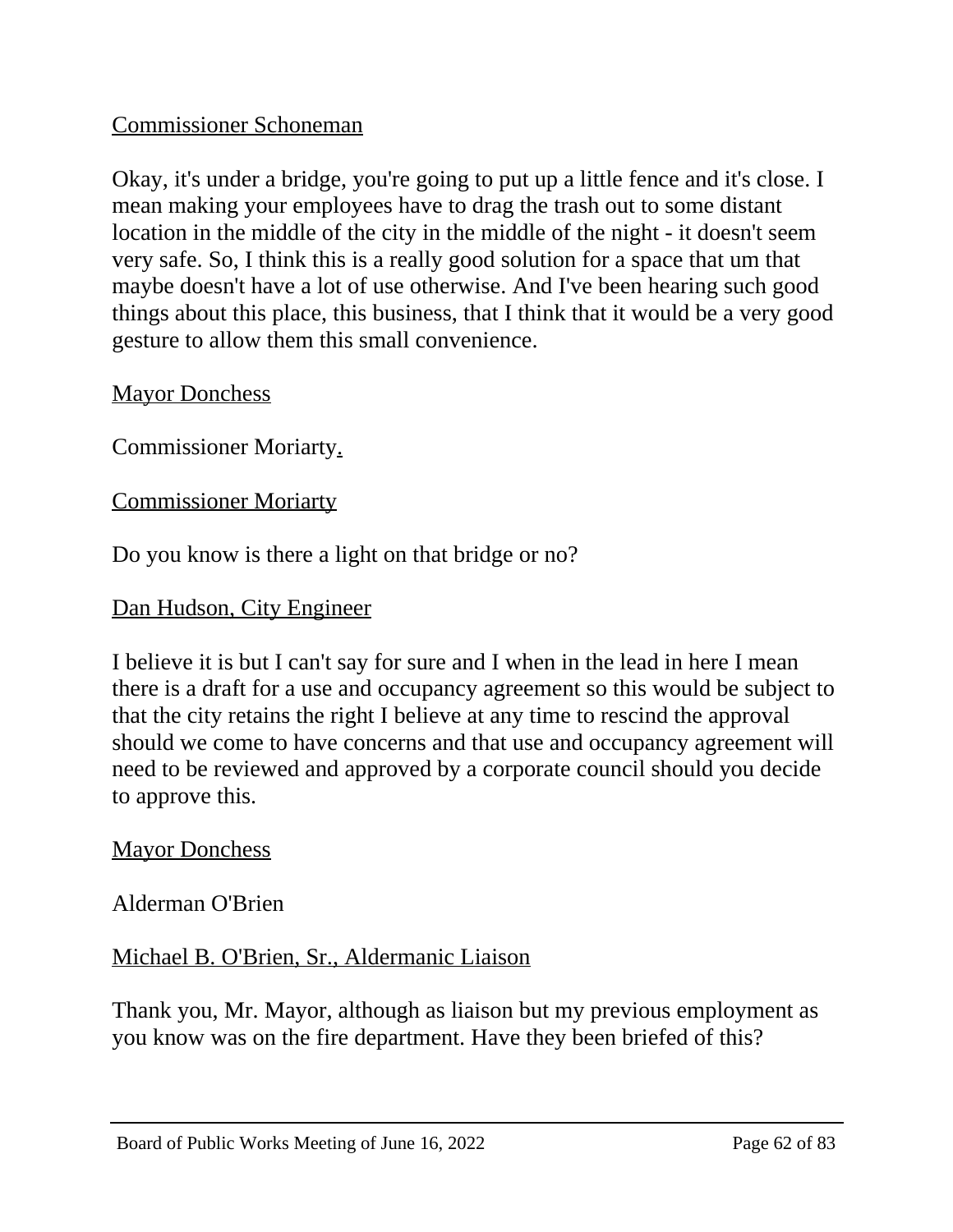Because I know that is somewhat a fire lane and as you know there's supposed to be so much clearance for the fire truck. I know there is a bridge involved, the wooden plank one that I'm talking about, where the old paddle used to be. But have they signed off is what -

# Dan Hudson, City Engineer

I can't answer to that. I didn't have any communication with them. What I would say is the area that the dumpsters proposed to be placed is currently parking. So, the you know, the area that cars would occupy is the same area that dumpsters would occupy. That width concern was why we didn't want it on the other side of the thruway. You know if you were going towards Clock Tower from the parking lots. We didn't want it on the right side for that reason because that would have constricted flow through there. But no, I didn't have any discussions with fire. I'm not sure if Mr. Cummings did or if Mr. Gleeson did.

# Michael B. O'Brien, Sr., Aldermanic Liaison

You know, follow up Mr. Mayor. I mean it certainly is a point I hate to whatever the board decides but on the resolution of this I would hate to have another agency come in at the 11th hour as we just got through discussing this you know and then come in with a point of view that may not be to what the petitioner wants.

# Dan Hudson, City Engineer

Maybe perhaps a condition that fire be consulted? I don't know just throwing it out there. Again, this isn't really, we're trying to facilitate this discussion, but this is a private request.

# Michael B. O'Brien, Sr., Aldermanic Liaison

Thank you.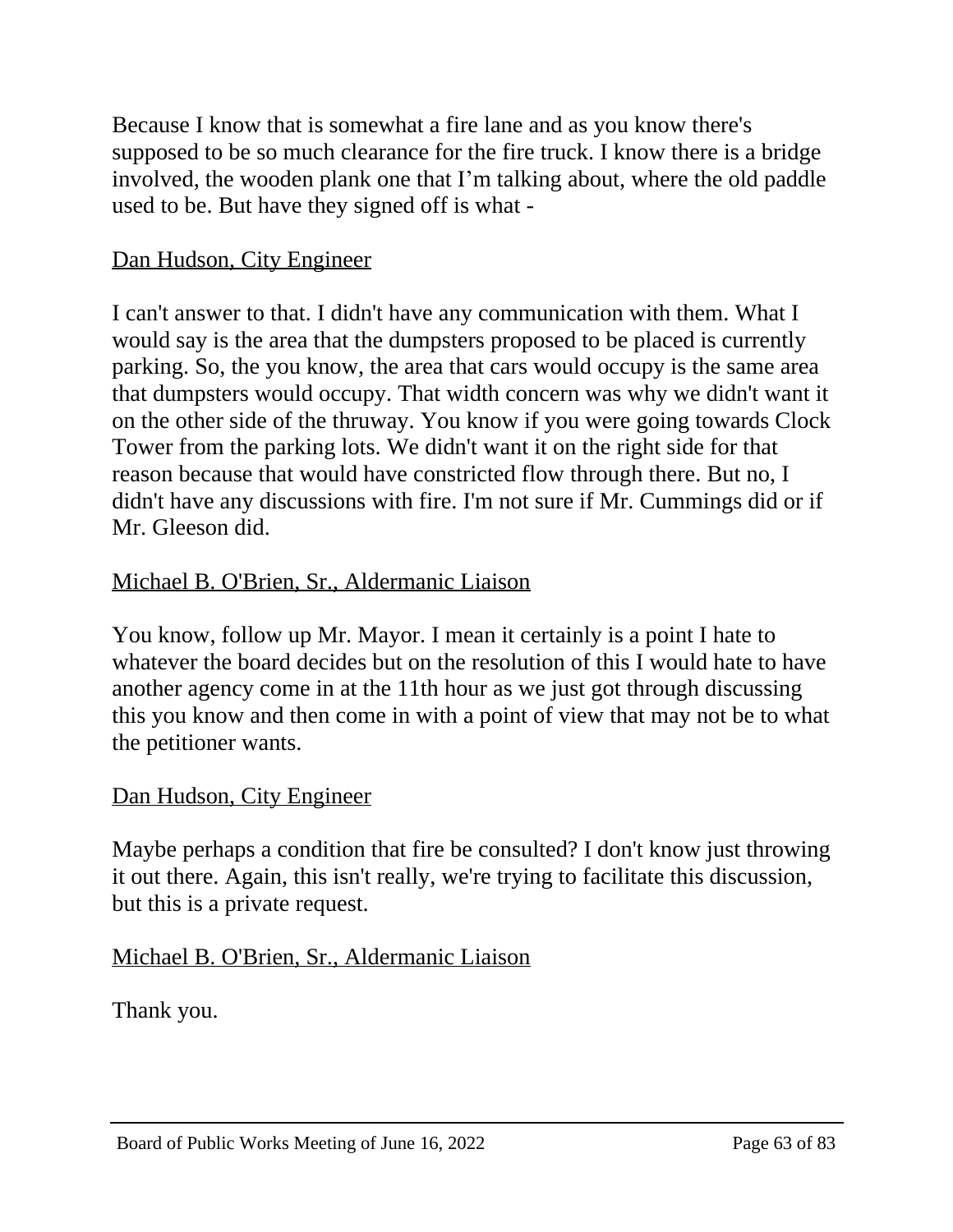# **Mayor Donchess**

# Commissioner Shea.

# Commissioner Shea

So maybe about 3 or 4 years ago there was a dumpster fire behind Daryl's. I don't know if you recall that, I think somebody lit a tire on fire in inside that dumpster and it burned for quite some time. So that the idea of it being located immediately under the wooden bridge is a little concerning. The way that it's rendered, without a privacy fence, and more of just like a simple fence to control access. I'd like to see wherever it be located because this is part of the riverfront area and we're really trying to get people down there to enjoy things and your business is doing an amazing job of being a part of that. I just want to take a step back. I bartended in there when it was Timber Grill. The extent to which you improved that space and created decks and it's everything that it needs to be, and you've done such an amazing job and I know that it was not an easy undertaking and it was a good process for you and your family. So, thank you for that. But I'll get back to it. So, wherever it's located I'd really like to see a privacy style fence um which I think is fairly typical for this kind of deployment of a dumpster in a populated welltraveled area. I would really like to see that Clock Tower Place and Dalianis House have a part of the discussion as to where this is placed. I just don't want to hear that that residents you know a couple weeks from now are, not a couple weeks but whenever this goes in, I don't want to hear their residents are upset about it and we have to revisit the issue. I'd like to make sure that we get it right the first time having it beyond that abutment is probably not feasible right because the trucks wouldn't be able to get access in there is that right?

# Denis Gleeson, 17 Gregg Road

On the other side I think it was access they were afraid of coming around that vehicles would potentially go into it so that's why they moved it across.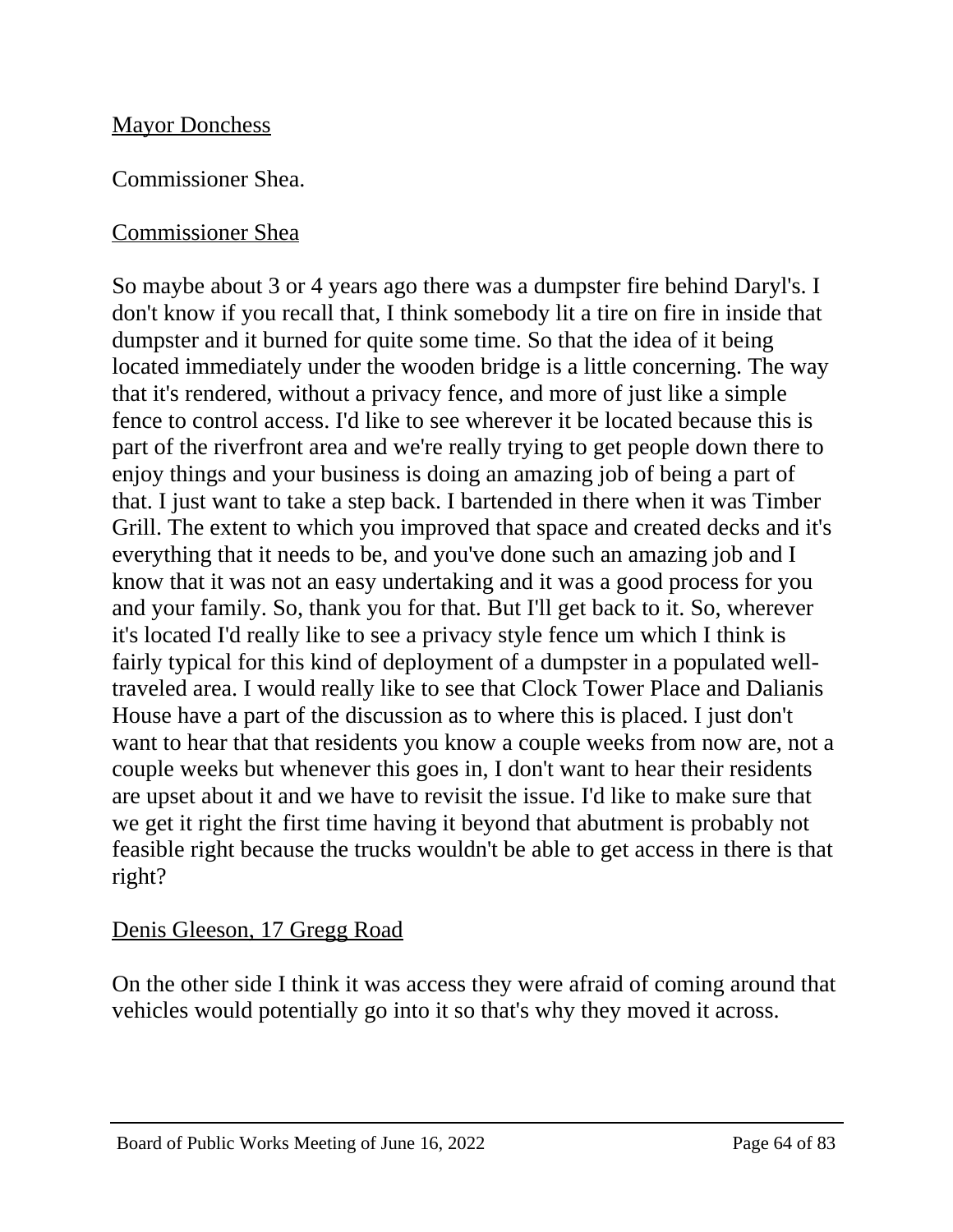# Commissioner Shea

And then my I have a question for Engineer Hudson. The road behind Clock Tower Place, is that property of Clock Tower Place?

# Dan Hudson, City Engineer

Along the river?

Commissioner Shea

Yeah.

#### Dan Hudson, City Engineer

Yes, I believe it is and I mean there is a river rock plan there, so I believe we have some rights or we'll have some rights.

Commissioner Shea

Or they're giving us an easement.

Dan Hudson, City Engineer

Yeah, I think there's a poll

#### **Mayor Donchess**

I think they own it but there's a public easement, at least for a walkway.

#### Commissioner Shea

Okay, I know that clock tower place has a number of dumpsters out behind the building which is not you know when you're considering the fact that you're taking the trash and dealing with that you know the 150-250-foot roll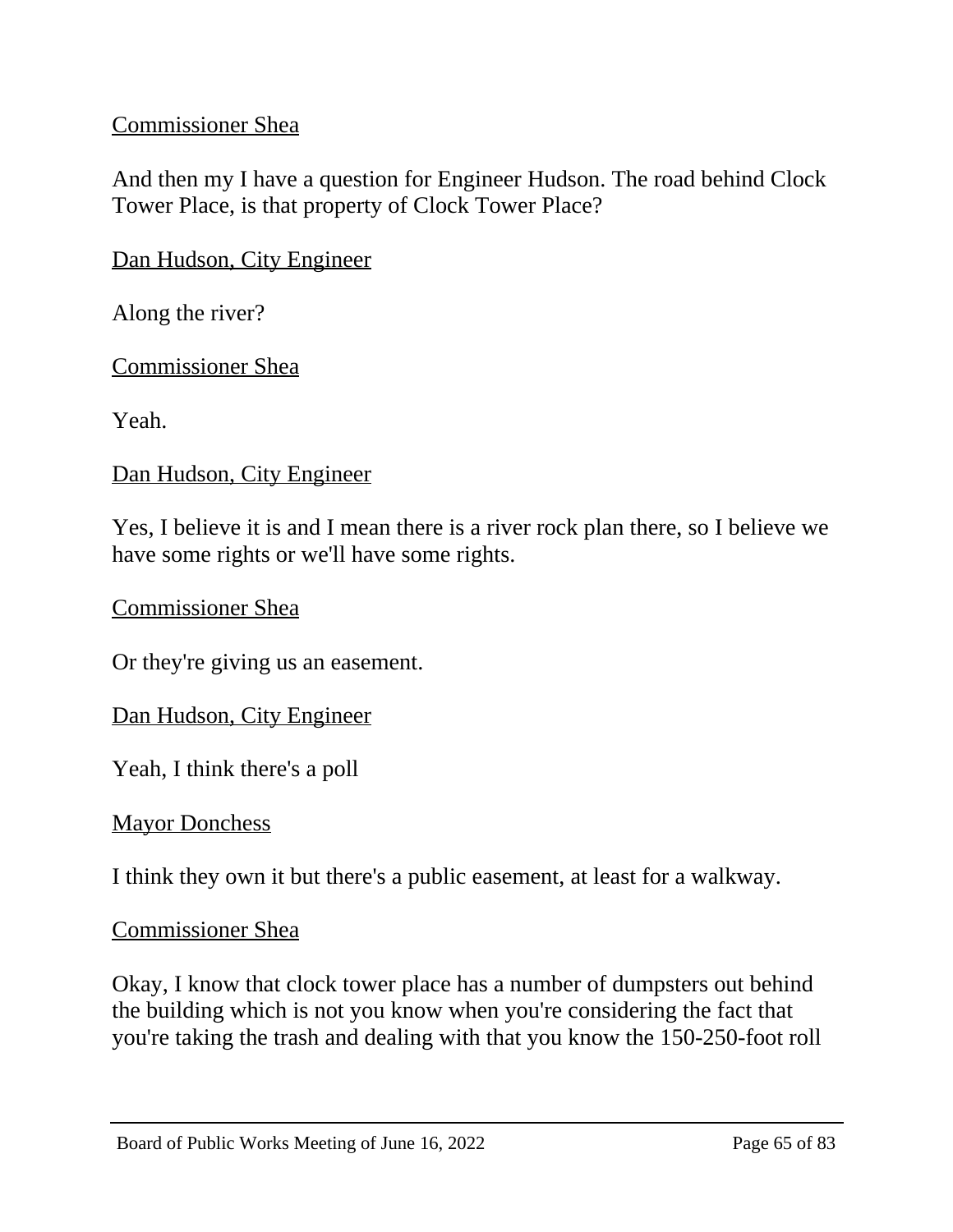to the dumpster. If it were to be co-located with some of where those dumpsters are you know that might be that might be more tenable to Clock Tower. Clock Tower may not even have an objection to this. They may be supportive of it I would just like for me personally, I would like to know that they are okay with this and the abutters is really my primary concern about it. I'd like to find a solution, I just want to know that that the neighbors are okay with it.

# Dan Hudson, City Engineer

I just had a sidebar with Mr. Gleeson. Perhaps, we table this until you know the next meeting. And then we can have those discussions with fire and reach out to Clock Tower and get their input perhaps show the screening that you're considering and or requesting

Commissioner Shea

Okay.

Dan Hudson, City Engineer

Does that make sense?

# Lisa Fauteux, Director, Division of Public Works

Yeah, I think that's a good suggestion Engineer Hudson. The only thing I would suggest is I'm going to try to get a hold of Director Cummings to see if those discussions have already taken place if they have maybe we can just move this forward this evening, so I will try to do that maybe mayor we could move on to the next while I try to do that.

# **Mayor Donchess**

Alright, why don't we, without objection, we will just come back to this item. The next one is Item F Commissioner Lemen.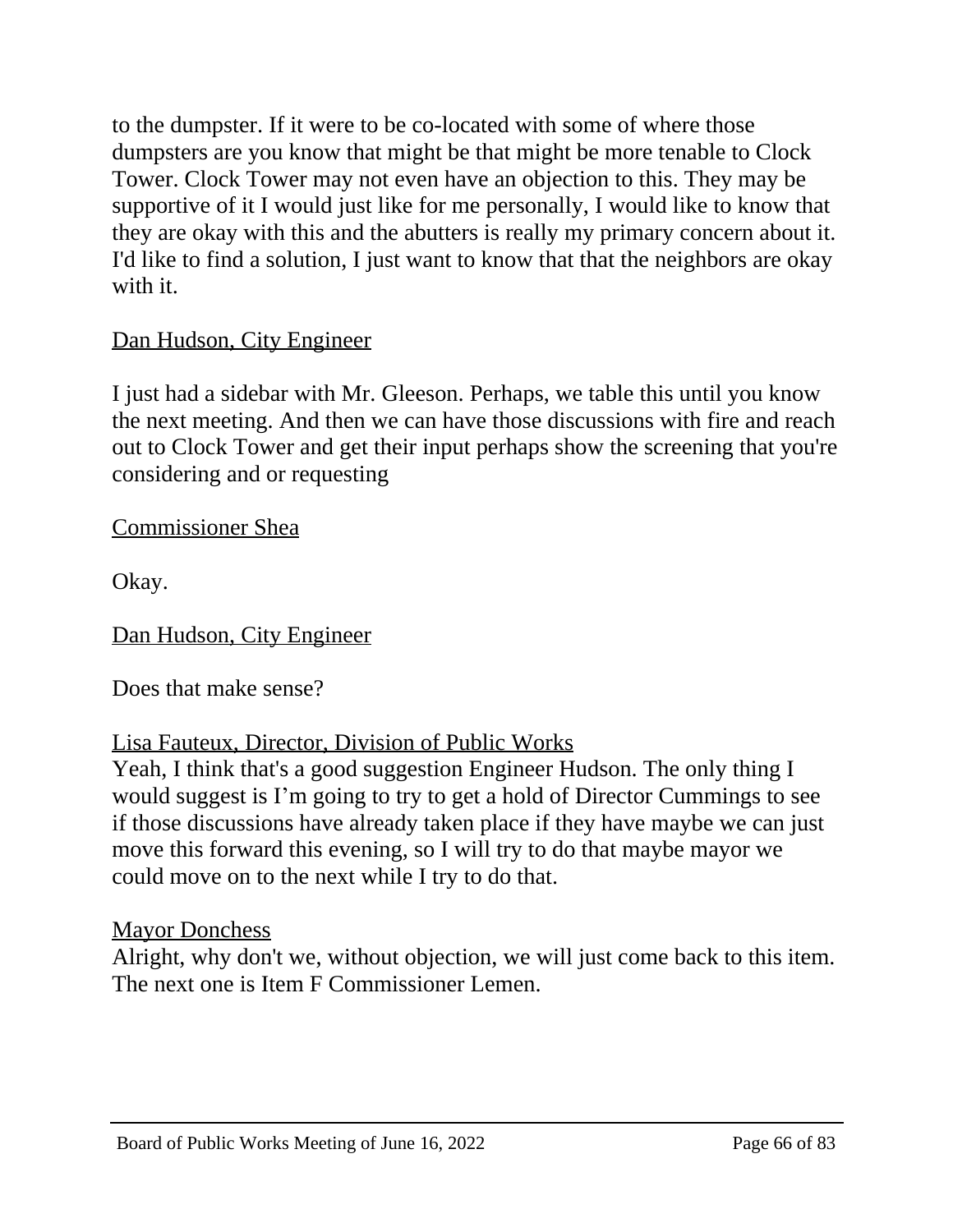# **Motion by Commissioner Lemen:** To approve the Atherton Park

Improvements Plan.

# Dan Hudson, City Engineer

So, Dan Hudson, City Engineer. So, this is a very short motion but what's desired and planned is to convert the existing softball field and baseball field Athena Park into soccer fields, seven versus seven soccer field so you know smaller than then full soccer fields and actually Diane? I think Diane's on can pull up the plan I'm speaking to here and then to also provide a parking lot so that's the existing conditions it shows the softball field on the left baseball field on the right and a basketball court in the dark gray there, next slide Diane? And this is what the proposal is so it would be to create two soccer fields also known as 7x7 they're running top to bottom on the screen here to irrigate those fields, so they can be kept in good condition.

There's an existing irrigation shed because this these fields used to be flooded I understand for skating in the winter. That would need to be relocated. I'd like to provide a playground although I'm not sure that's quite in the budget right now but we're looking into that and then to provide a basketball court to replace the one that's in the way of what you see as a parking lot. There's been a lot of historic complaints in this neighborhood about parking along the street. Parking is not allowed but when there's events in this park people do park on the street, so the part of the plan is to provide some off-street parking for the park and then there's some parallel spaces along Atherton as well.

There're some large trees along after that we don't want to disturb those. There is one tree in alignment with the entry to the parking lot which is an invasive species which we would plan to cut. And other than that, it's you know trying to construct what's shown on the plan here. The plan is to construct this with city forces, street department, and parks department. And we did take this to the planning board for their input and received conditional approval.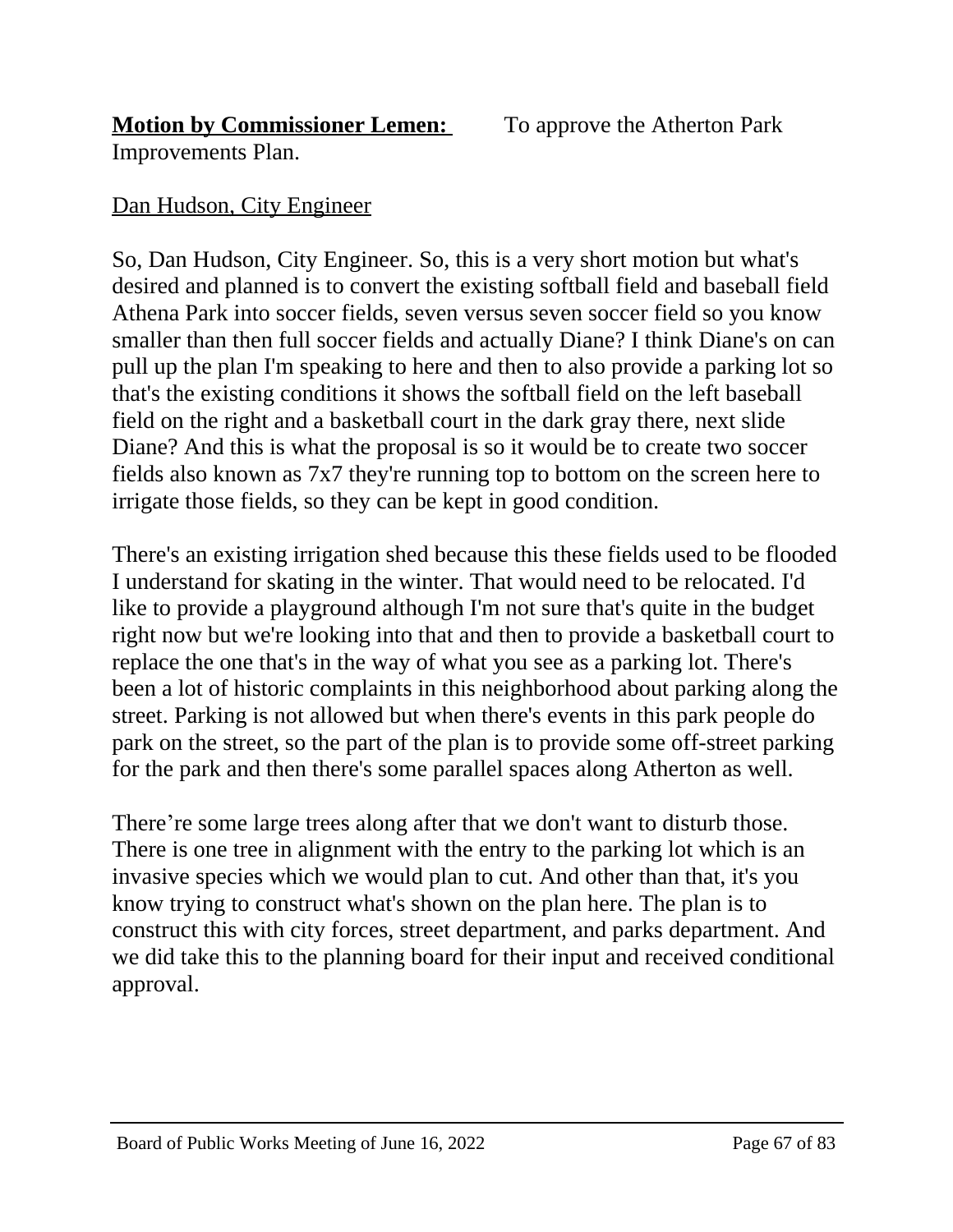Perhaps we should come here first, and I apologize for that in the order of that, but we're not obligated obviously to construct it unless you agree that this is an approach we should take. So, with that I'd be happy to address any questions, and/or our Superintendent Conan could address any questions as well.

# **Mayor Donchess**

Commissioner Schoneman

# Commissioner Schoneman

I think you answered the question already, but you said the funding was going to come through parks and engineering and the other funds?

# Dan Hudson, City Engineer

Yeah, we have a plan for the funding. we have a plan for the funding. Like I said, the playground is the piece that that we don't have currently have funded but the rest of the work we believe we can accomplish with the existing funding we have. The engineering's been done in-house, and the construction will be done with city forces primarily. So yeah, it's kind of an in-house design build project.

# Commissioner Schoneman

Okay, alright. Thanks.

# **Mayor Donchess**

Commissioner Lemen.

Commissioner Lemen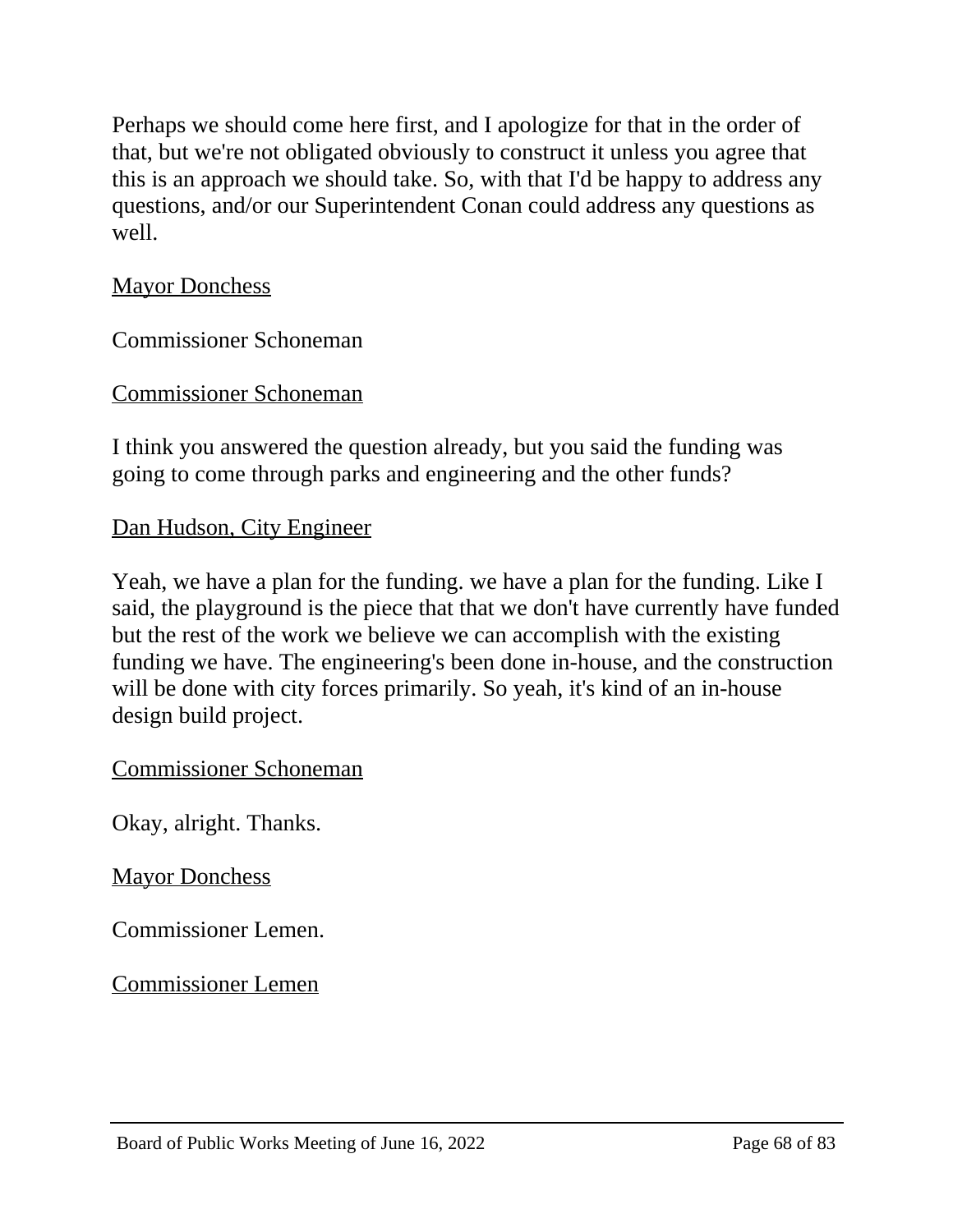How does the Ward Alderman feel about this? I know that Atherton Park has been kind of underused in some ways. So has the neighborhood been consulted? Are they happy about it?

# Dan Hudson, City Engineer

The neighborhood, the abutters were direct mailed as part of the planning board process. We had some abutters come out. The biggest point of contention was the parking lot. About half of them wanted it, about half of them didn't. They asked us to talk to the Baptist Church to see if we could work any parking arrangements with them. I see that kind of as problematic because you know when they're having activities that the parks have any activities as well and also Bae has parking lots and you know reasonably close walking proximity but not exactly close.

That was kind of the feedback we got. There was some of the slopes along the houses where it appears the land was filled over time, some of that has some asbestos fill. Annually we go out and we walk the slopes and remove any asbestos pieces that we find poking out of the slope but no I think generally the feedback was positive the neighborhood supported park improvements. It was really just the parking and whether we need it or not. I mean, we're trying to provide as much parking as we can may not still may not be quite uh sufficient for the number of people that will be at the park but at all times but and we will be able to provide a couple handicapped spots in the lot and then parking for at least around you know around 30 vehicles or so.

# Commissioner Lemen

Thank you.

# **Mayor Donchess**

Alright, any other discussion? Commissioner Schoneman.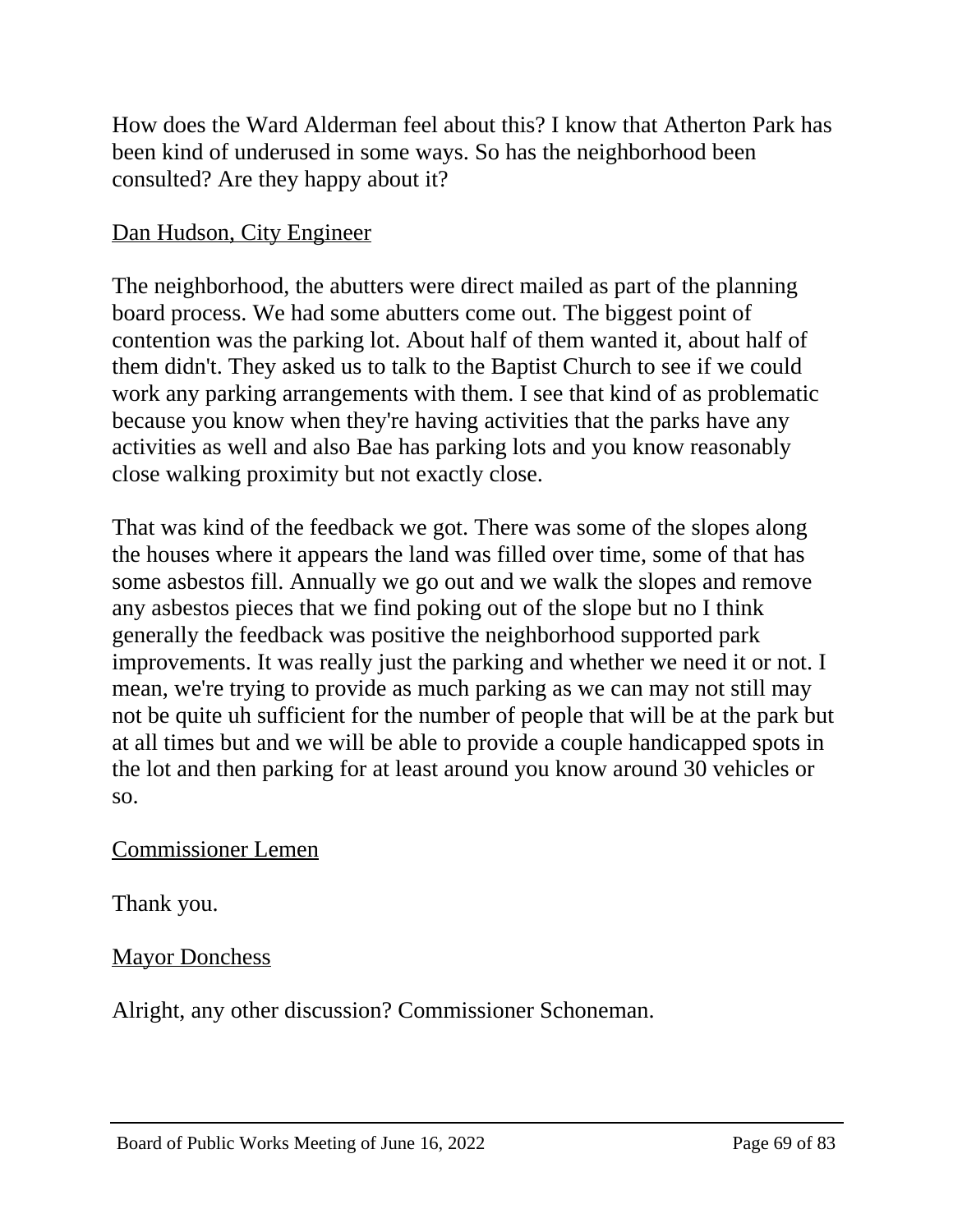# Commissioner Schoneman

Yeah is that a new catch basin that you'll be installing uh for drainage or is that existing?

#### Dan Hudson, City Engineer

No, it's a good question. It is a new leaching catch basin, so it won't, this area doesn't outlet to any other drainage pipes it's kind of a low-lying area. This catch basin you know has a great water goes in and then it can leach out into a stone bed it's just trying to create a faster way for groundwater to get you know water to get into the ground so that's what that is.

# Commissioner Schoneman

Sounds like a good idea.

**Mayor Donchess** 

Commissioner Shea.

Commissioner Shea

Can you speak to why parking is not allowed on Atherton Ave?

#### Dan Hudson, City Engineer

I just believe it's the width of the street but, I can't specifically speak to the history of that or anything. I do know that I mean, I've heard complaints that when people do park there when the park is busy you know it's very constricted in width getting through there and there's been concerns about safety with that.

#### Commissioner Shea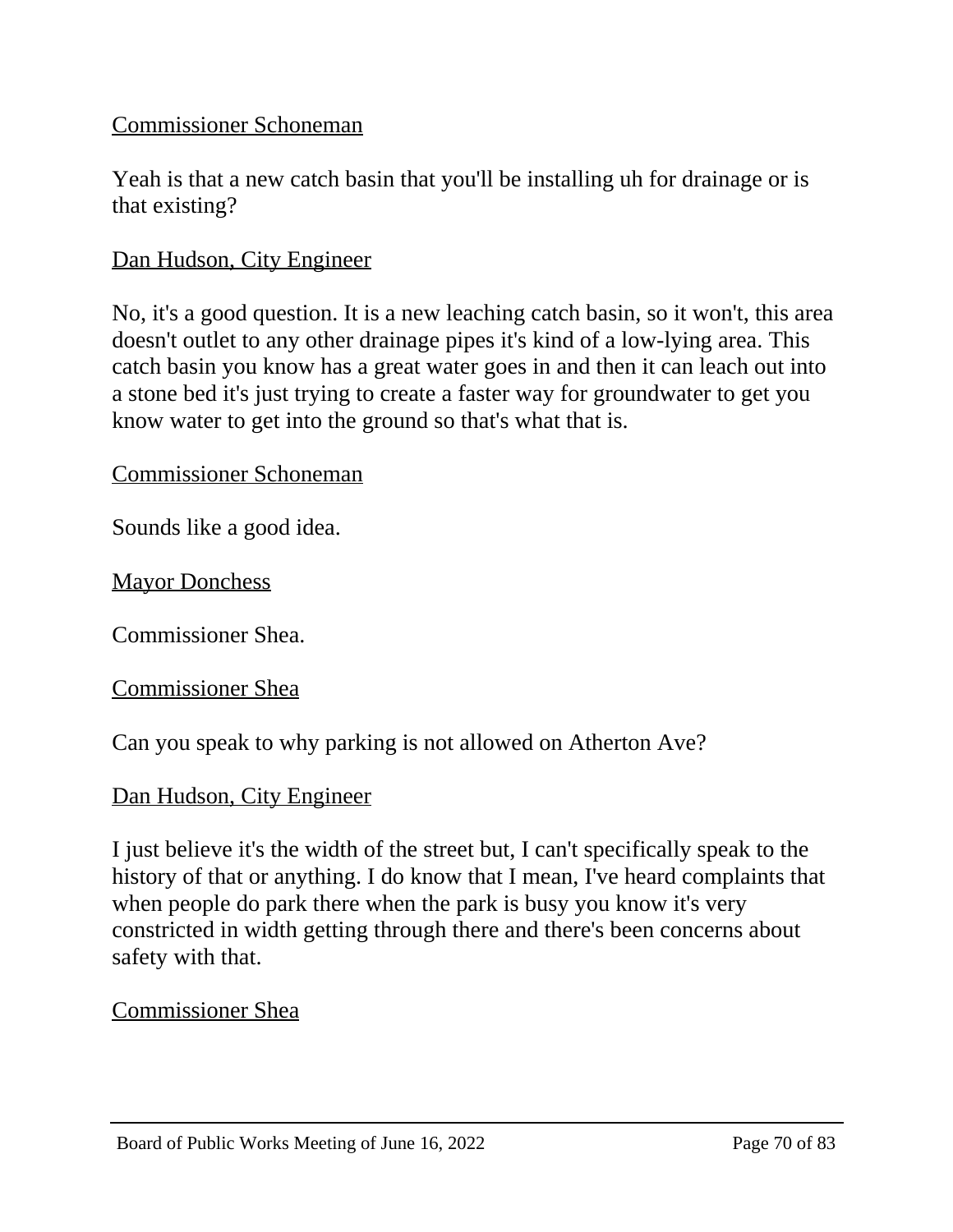Is there concerns about safety? Or is there concerns about people being impeded by having to drive 5 miles per hour through a dense residential neighborhood where children are playing? Is a question that doesn't need to be answered. I share the reservations about the parking lot but, it sounds like there was discussion with the neighborhood and this was, you know, split and it was determined that this was maybe the best solution and there's a lot of thought that's gone into this. So, I don't know that I would propose to get rid of it, but I just want to express that I share that concern about it. I think it's a lot of great space and I think it is underused and I have to wonder what two seven by seven soccer games happening at the same time would look like in comparison to one baseball game. How many people are on like when you have the bench in baseball? I don't know about sports like how many how many people are on the field in baseball?

# Commissioner Moriarty

9.

# Commissioner Shea

9, okay. And then on the bench you might have like 16 to 20 people per team is that about right?

# Commissioner Moriarty

Correct.

# Commissioner Shea

16, 20, so you get 20, so you got maybe 40. You got 7 and 7 although there's people on the bench in soccer too, so I don't know that's a tough thing. I just wonder if there's really going to be that much more of a need for parking with this use over what's happening there now was that discussed to it too much of an extent?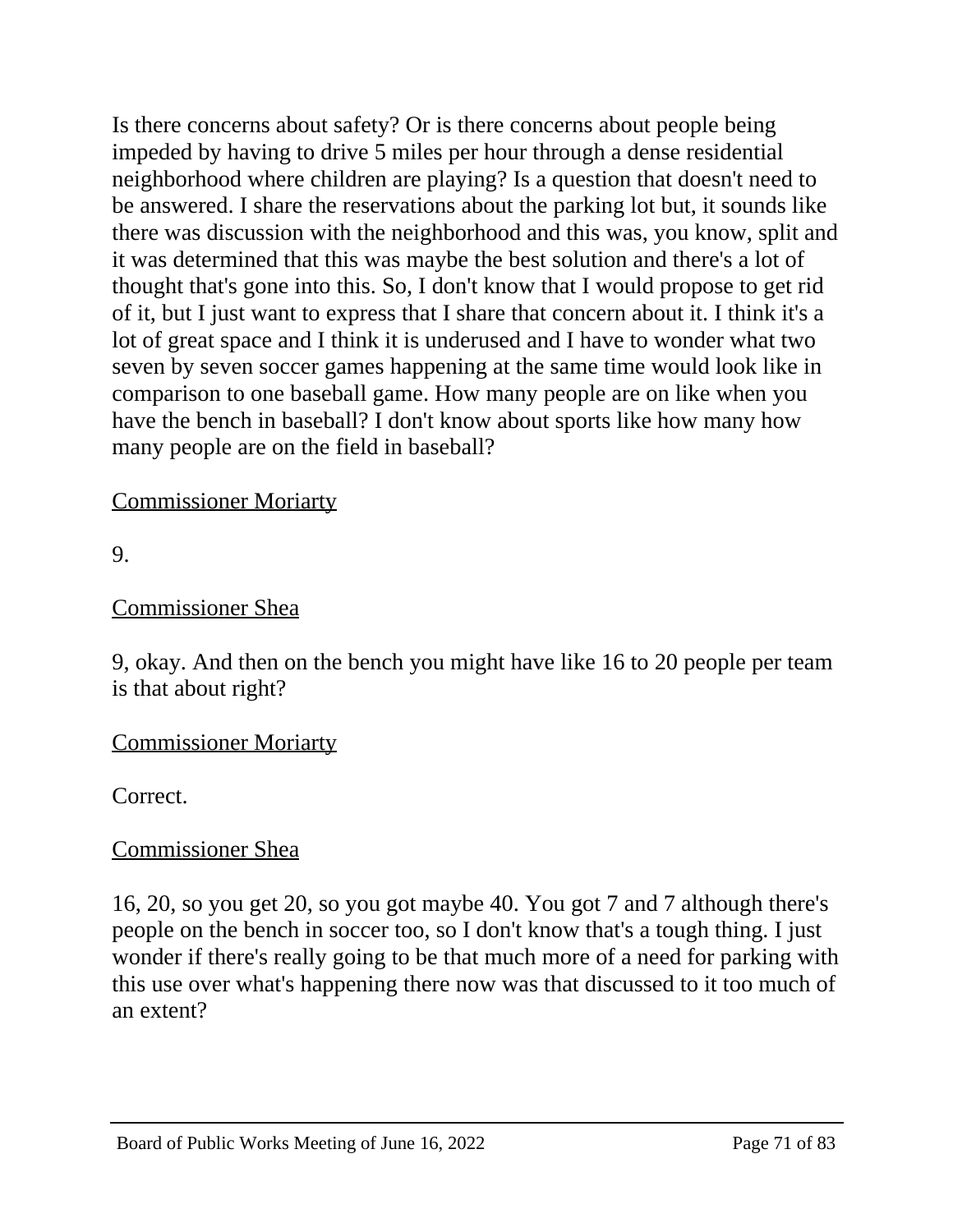# Dan Hudson, City Engineer

Just we did kind of the same back of the envelope type calculation that you did, and you know. I not knowing exactly I believe the uses will be similar I think the parking was more to address the existing need which will you know continue especially with soccer which is probably more popular right now than baseball. So, it'd probably be more heavily utilized despite the number of team numbers would be my expectation.

# Commissioner Shea

And then I have one more thing - would it be possible for this site to be used as a lacrosse field or would that require some additional like safety considerations as far as like the balls and the windows nearby and all that stuff?

# Dan Hudson, City Engineer

I'd defer that question to the park superintendent.

# Bryan Conant

I think it would depend on the age. I don't think this field is, I'll have to look into that. Off the top of my head I think this field would be long enough for some lacrosse age groups to use and not long enough for others just like it is for soccer currently right now the 7 on 7 would really be for youth this isn't long enough for high school regulation or anything like that so I believe that's the correct answer

# Commissioner Shea

Thank you it's not necessarily pertaining to this but on the topic of lacrosse, I got a call from a constituent who is interested in seeing us invest more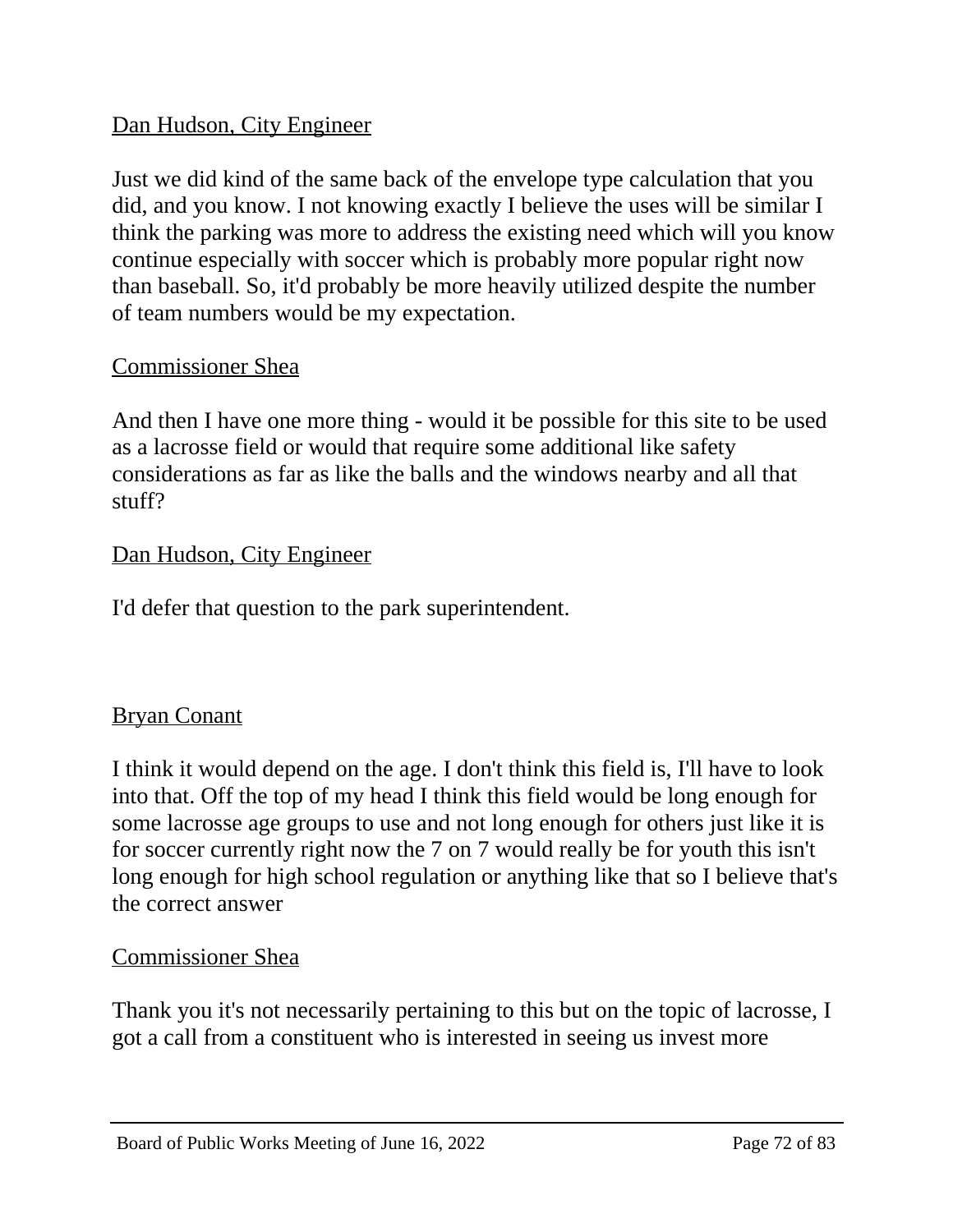attention to that sport and creating opportunities for fields in play space for that which I thought was a fair observation on his part that we're not doing enough to support that sport especially where it's a sport where there's a lot of opportunity for scholarships and it's just another way for kids to get out there and play. Do just airing my thoughts I'd like us to look more at what we can do. We've attended a lot to soccer and I understand that soccer's popular. We've attended a lot to baseball and I think that baseball has a more distant and entrenched level of support in the community so that kind of feeds itself and gets the support that it's need it needs but whether it's here or elsewhere I'd like us to look more at what we can do to support lacrosse players. Thank you.

# Lisa Fauteux, Director, Division of Public Works

And Commissioner Lemen brought that to my attention and we're working on that now, so I know that Lauren Byers and Jeff Disalvo were discussing that as we'll be working on that so.

Commissioner Shea

Thank you so much.

# **Mayor Donchess**

So, the pending motion is to approve. Anyone else?

# **MOTION CARRIED: Unanimously.**

# **Mayor Donchess**

Two things we could go back we have a little bit more information regarding the 57 Factory Street request. The request was that the answer the information is that there was an attempt to contact Dalianis. They did call Dalianis, but they didn't get an answer. No response. Nothing Clock Tower, I think it's a lot closer to Dalianis. That's probably the reason for that we could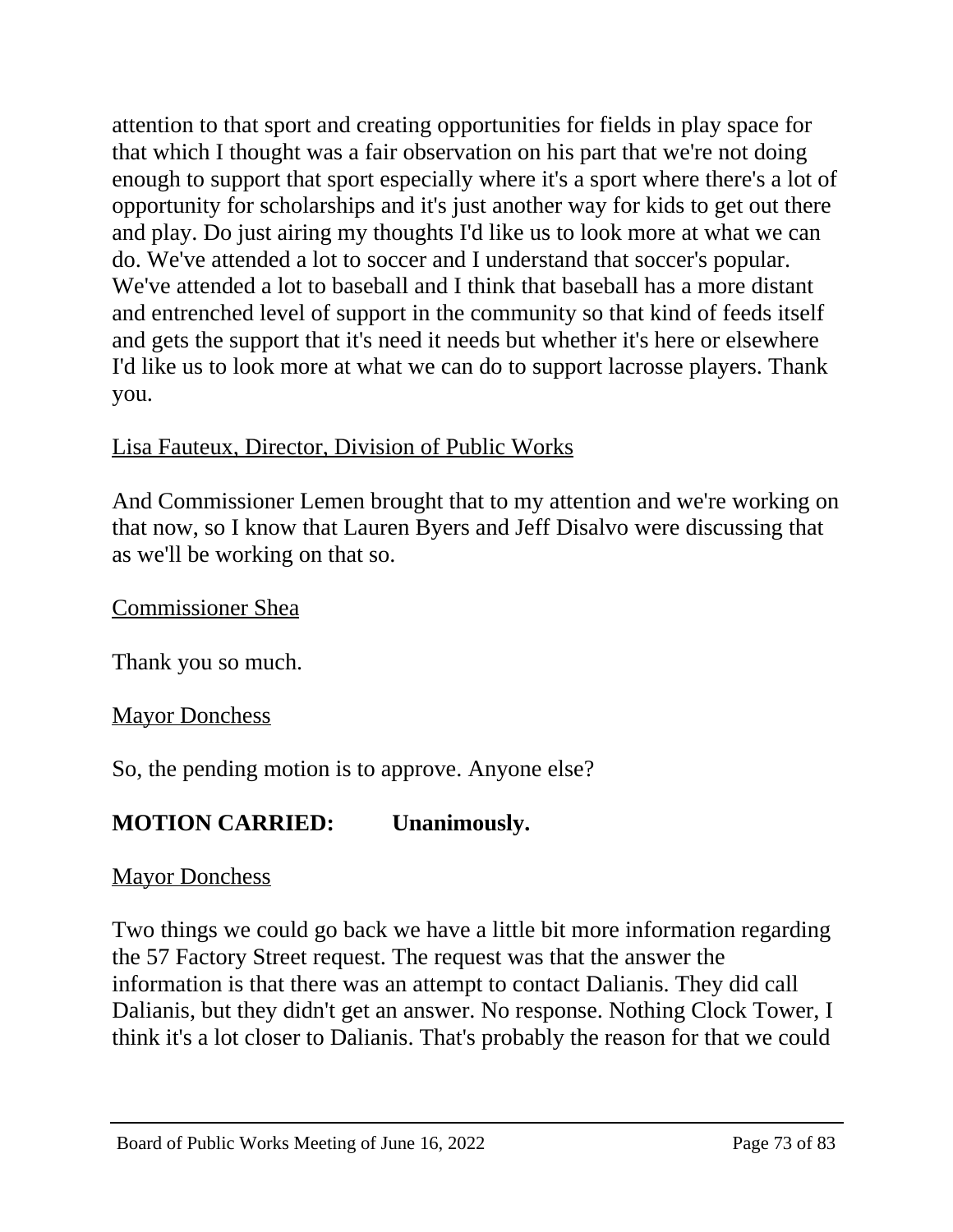approve it subject to the Director being satisfied that Dalianis and Clock Tower are okay with the location. That's a possibility. The second item is we're being told -

# Lisa Fauteux, Director, Division of Public Works

Excuse me, I just received word from Director Cummings that Clock Tower is all set that he just spoke with them.

### Mayor Donchess

So, Clock Tower is alright. It's not really close to Clock Tower so that I don't you know, it's not a surprise. So, we could have motion subject to the Director being satisfied that Dalianis House is okay with it. That's a possibility. Commissioner Moriarty.

### Commissioner Moriarty

Mayor would it be possible to approve your contingent upon fire department approval?

### **Mayor Donchess**

Now we could do that as well. Yes. Yes, to both. So that could be a motion. Commissioner.

### Commissioner Shea

I am good with that. I think that as long as that that conversation has been had with all those parties I'm happy with it. The one thing I would request be adjusted would be the use of some manner of privacy fencing that is completely occlusive and taller than the height of the dumpsters so that they are not visible from the Riverwalk.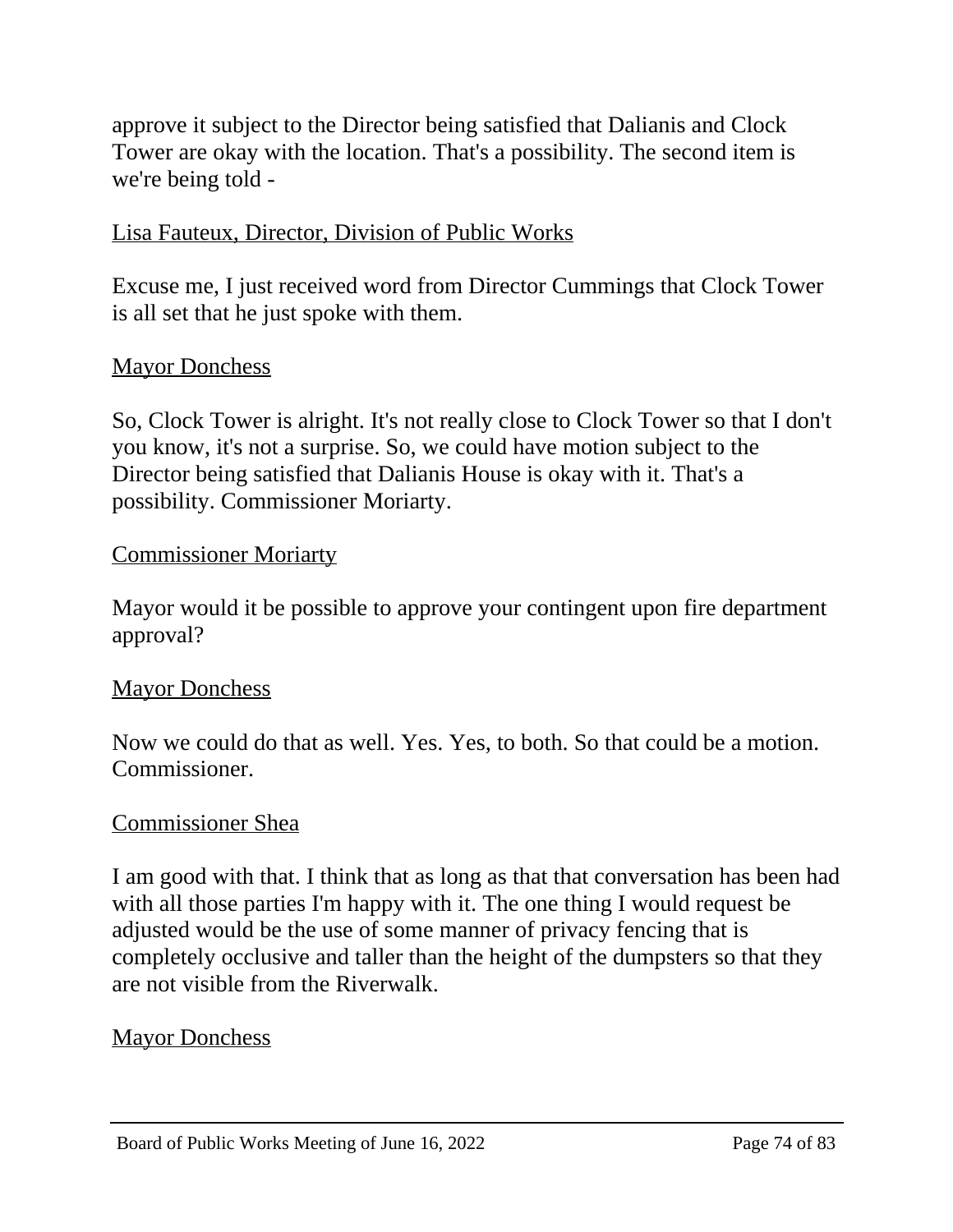And Mr. Gleeson did you hear that?

Denis Gleeson, 17 Gregg Road

Yes.

**Mayor Donchess** 

And do you have any issue with that?

Denis Gleeson, 17 Gregg Road

None.

**Mayor Donchess** 

Alright. Well I think the motion made by Commissioner Moriarty is to approve subject to the Director Fauteux being satisfied that the fire department and Dalianis House are approving not objecting to this idea

Denis Gleeson, 17 Gregg Road

Okay.

**Mayor Donchess** 

And with the privacy fence. Is there discussion?

Denis Gleeson, 17 Gregg Road

Sorry is that the fire marshal I would talk to?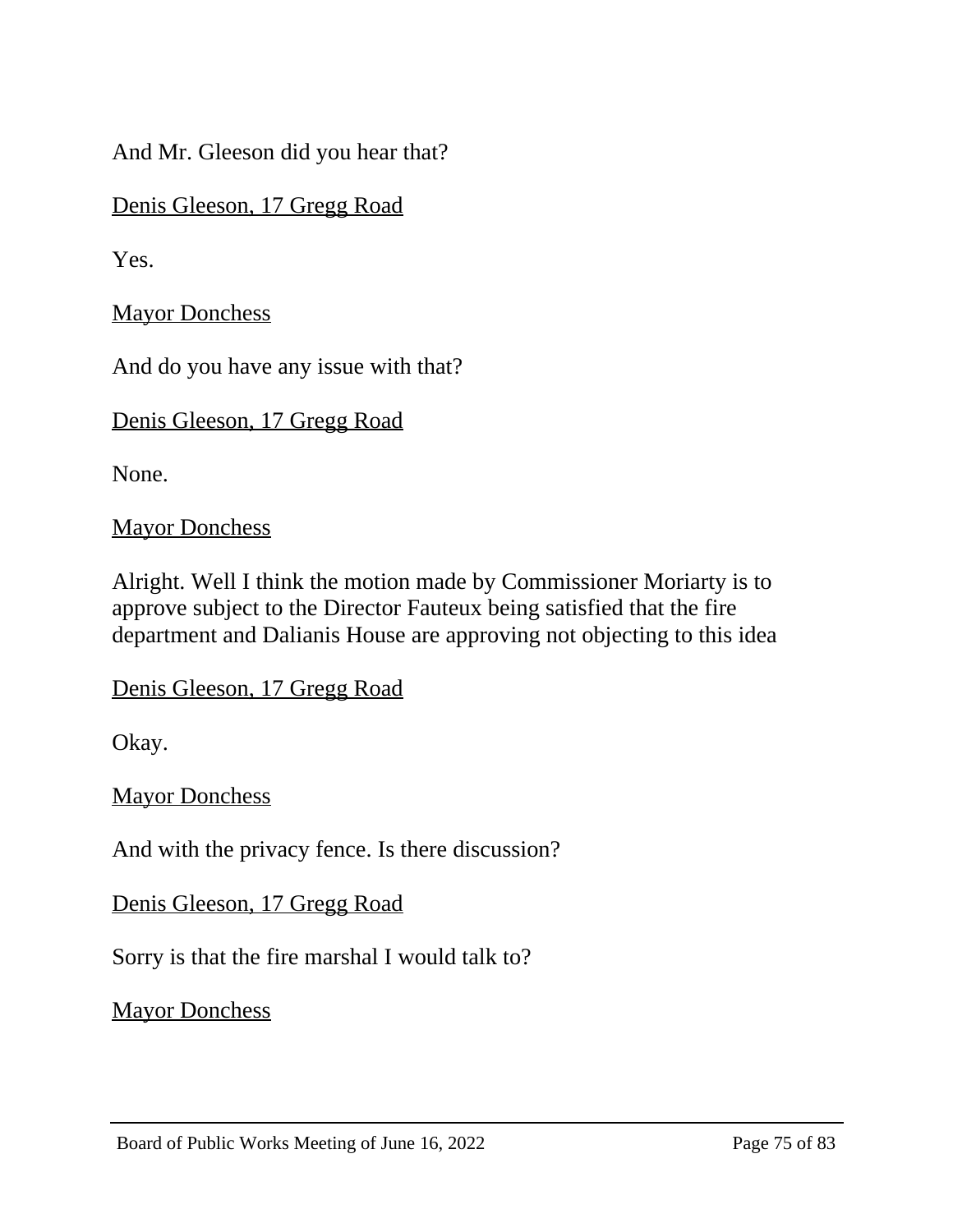# Well who's going to initiate?

## Lisa Fauteux, Director, Division of Public Works

I'll facilitate that.

#### Denis Gleeson, 17 Gregg Road

Thank you. Thank you.

**Mayor Donchess** 

Any discussion on that motion?

## **MOTION CARRIED: Unanimously.**

Denis Gleeson, 17 Gregg Road

Thank you very much, I appreciate it.

**Mayor Donchess** 

Now this other item that has come up. You recall that we normally meet upstairs, obviously you recall that. The reason we had to move down here is there's technical problem up there with the amplification. There's a meeting after this here. Now of course we didn't plan for this because you know we didn't know the system upstairs wasn't going to be working. They're saying that they need us to finish up by 6 o'clock. Right?

#### Lisa Fauteux, Director, Division of Public Works

Yes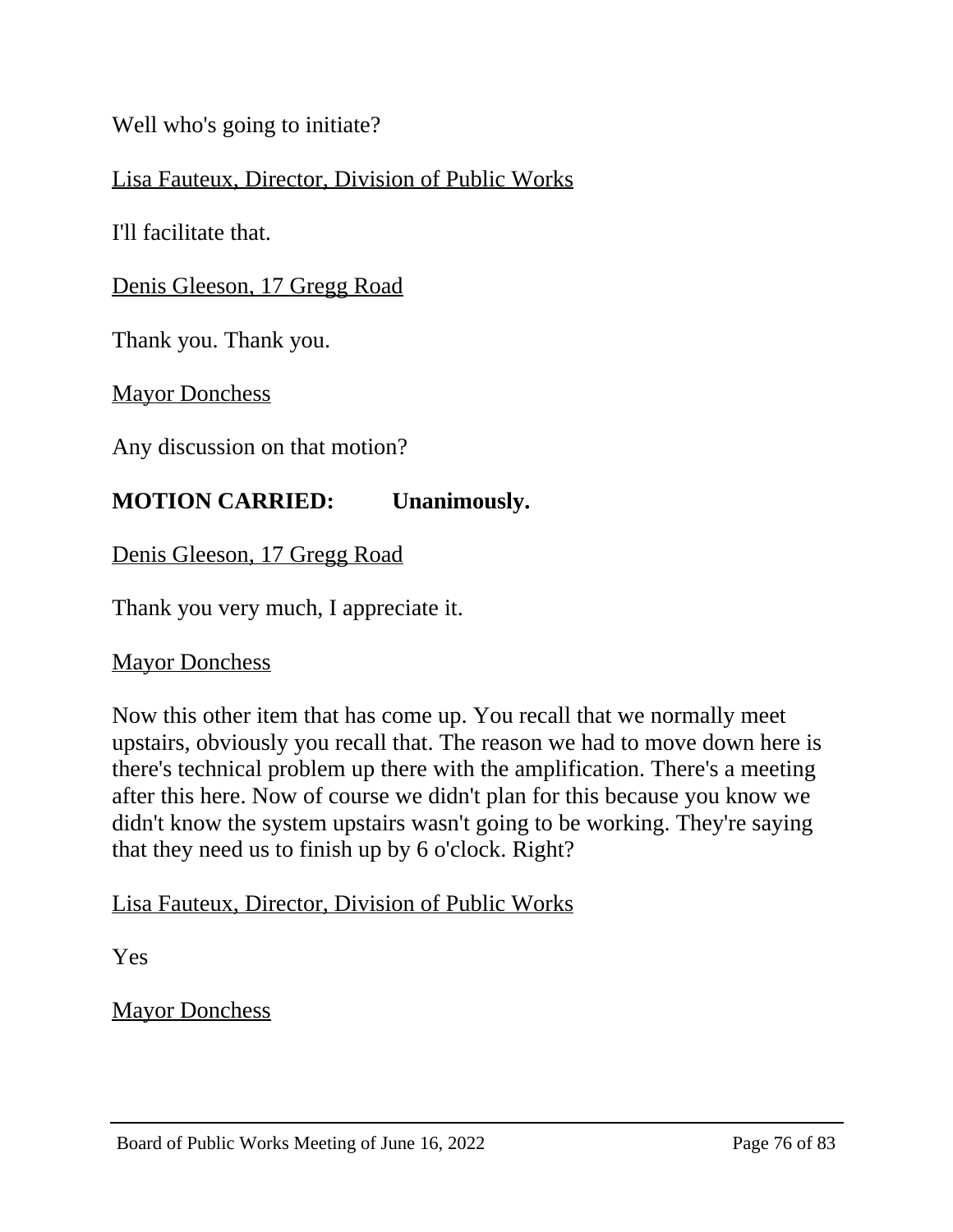Video

# Lisa Fauteux, Director, Division of Public Works

We're trying to get to 6:30 but they had asked us to wrap up around 6.

## Michael B. O'Brien, Sr., Aldermanic Liaison

Yeah, I think there's budget at seven.

## **Mayor Donchess**

Yeah alright well let's go on to we could. At some point if we don't reach everything suspend items till the next meeting, but why don't we take another some more items and see what happens.

## Dan Hudson, City Engineer

Quick question for -

**Mayor Donchess** 

Yes, commissioner er, yes Mr. Hudson?

#### Dan Hudson, City Engineer

Question for the Director. Director would you like to hold Item G and skip to yes skip to H?

### Lisa Fauteux, Director, Division of Public Works

Yes please. Okay so G is going to be held, we're skipping to H.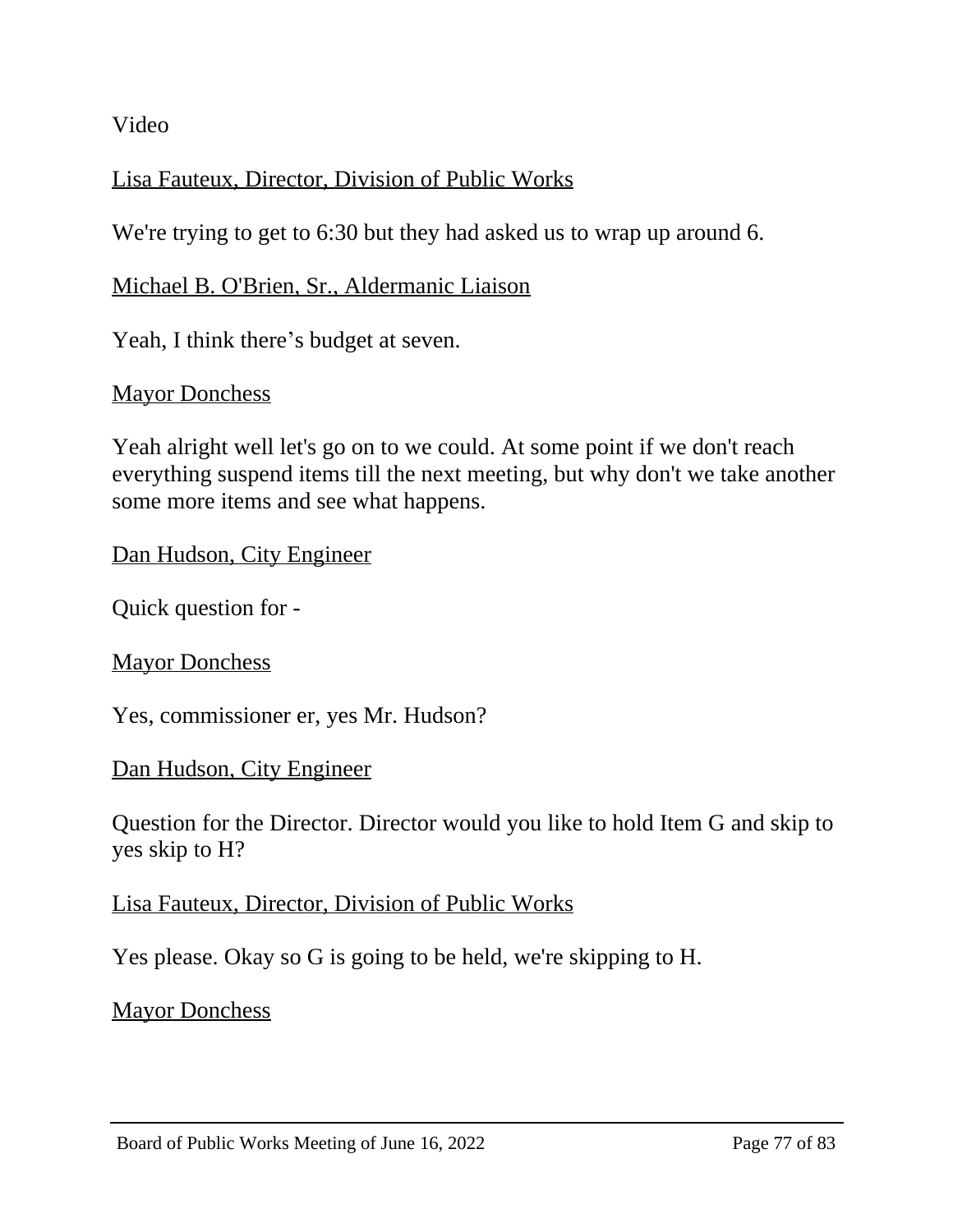Alright item H. Commissioner Lemen.

**Motion by Commissioner Lemen:** To abolish the Assistant Construction Engineer position and create a DPW Permits Coordinator Position in the City Engineering Department. Funding will be through: Department: 160-Admin/Engineering; Fund: General Fund; Account Classification: Wages Full Time; Department: 169-Wastewater; Fund: Wastewater Account Classification: Wages Full Time.

# Dan Hudson, City Engineer

So again, Dan Hudson, City Engineer. So, I think the description is fairly self-explanatory. I just would say that we have an assistant construction engineer position which we've had vacant for almost a year. I really haven't had much interest or qualified candidates. That position did some engineering duties related to construction. So, what the proposal is, is to create a permits coordinator position. Engineering does a lot of permitting. You know anytime anybody excavates in the right of way, you need a permit. You want to encumber the right way, you know, because you're going to block it up. Because you're cutting trees or anything like that comes through engineering for permitting. Currently those permitting efforts will be included by our staff engineers, so the thought here is that we create a dedicated position to permitting which is certainly a full-time position and then allow, you know, take those duties off our staff engineers so they can do more traditional engineering work in support of our senior staff engineers. I'd be happy to answer any questions.

# **Mayor Donchess**

Discussion?

# **MOTION CARRIED: Unanimously.**

Item I: informational: street opening permits. Anybody have any questions on that? I don't see anything. Thank you, Mr. Hudson. Thank you.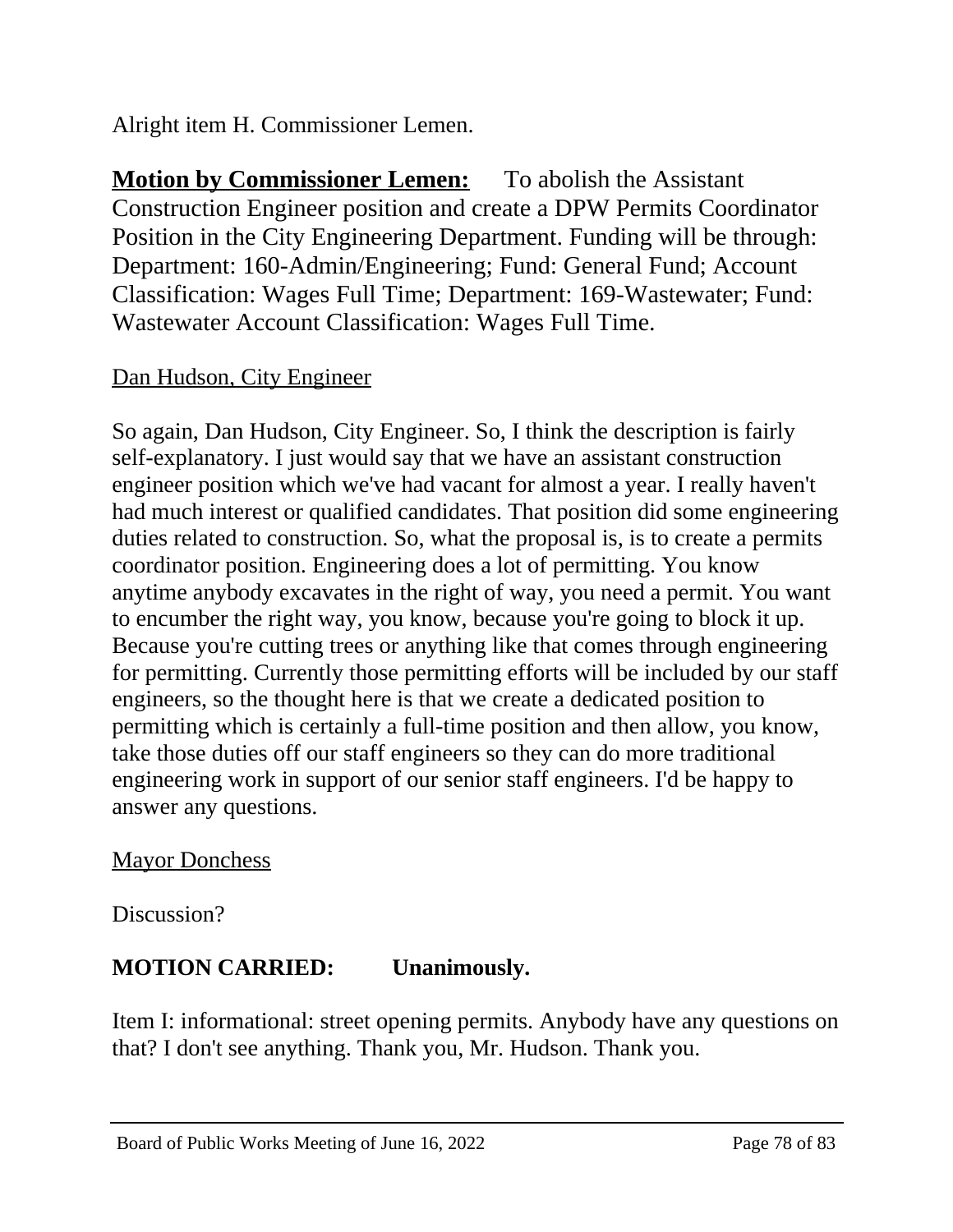# **X. ADMINISTRATION**

# **Mayor Donchess**

We're now on to administration Commissioner Moriarty.

**Motion by Commissioner Moriarty:** To consider the request from resident Denise Muccioli of 6 Midhurst Road to speak for up to 15 minutes during public comment at the July 28, 2022 Board of Public Works Meeting.

Alright, discussion?

Michael B. O'Brien, Sr., Aldermanic Liaison

Mr. Mayor - what I think -

Mayor Donchess

Go ahead Mr. O'Brien.

# Michael B. O'Brien, Sr., Aldermanic Liaison

Just for consideration, we on the Board of Aldermen have public comment and it's limited to 3 minutes unless somebody is coming in to testify. And then they are allowed to not only stand at the podium but if you notice the Aldermanic meetings we allow them to sit. The only thing that I'm going to caution you with this particular is what one board does has to be reflective to the whole municipality. So therefore, I would recommend consulting legal because would your agreement to this for somebody coming in and not speaking within the 3 minutes what would happen in the case somebody says well they did it at the Board of Public Works, I can do it at the Board of Aldermen. So, there should be some legitimate consistency. So, I wanted you to, I only say it as a point to caution to take under consideration. And maybe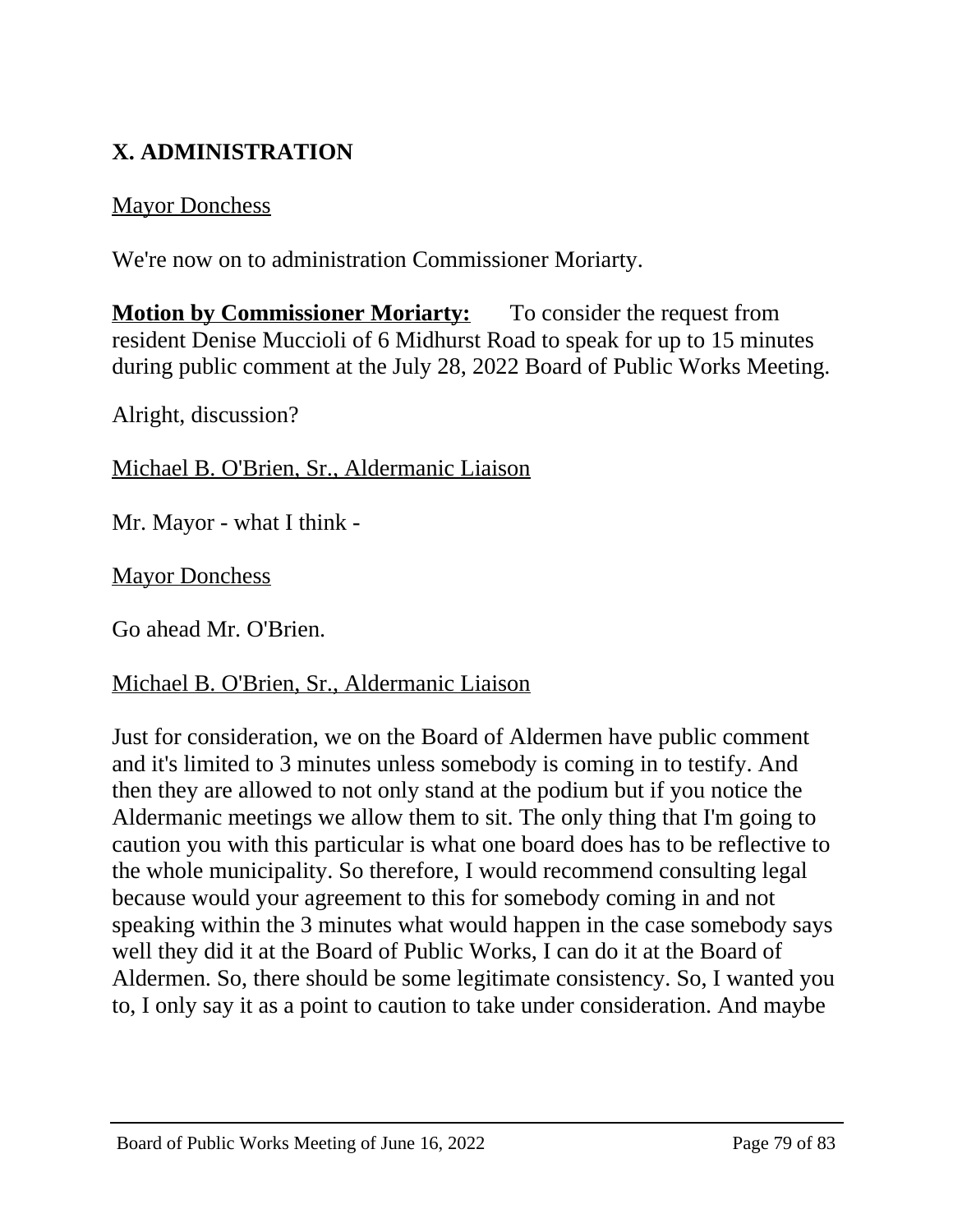the best way is probably to get better legal advice than I'm giving you at this moment. So, thank you, Mr. Mayor.

### **Mayor Donchess**

Alright, also it seems like the videographers are very concerned about going beyond 6 o'clock. Commissioner Schoneman

## Commissioner Schoneman

Very quickly I would like to know if the 3-minute rule is a legal rule or is that something that was adopted without any kind of official legal statute? I think if a member of the public, if a taxpayer wants to be heard 15 minutes out of one meeting she's done her due diligence to ask for it, I don't think it's a big onerous request. I don't think it's going to have massive repercussions through the city government. I say let her speak.

## Michael B. O'Brien, Sr., Aldermanic Liaison

Well this is why, Mr. Mayor, if I may, and to be brief because I understand the videographer. But from my understanding there is no state law that says the public has to speak per se, but we allow it on the Board of Aldermen as a courtesy. So, this particular petitioner is asking for the courtesy, my only point is consistency. So, like I say best to probably refer it to a legal authority.

### **Mayor Donchess**

Well I don't think there's a legal dimension here. I mean it could be 3 minutes, it could be 1 minute, it could be an hour. I mean a board can decide whatever they want on this. It could be unlimited. But the decision we've made is 3 minutes. Now we're they're really really pressing for us to finish up. Anyone have anything further to say on this item? Commissioner Shea.

### Commissioner Shea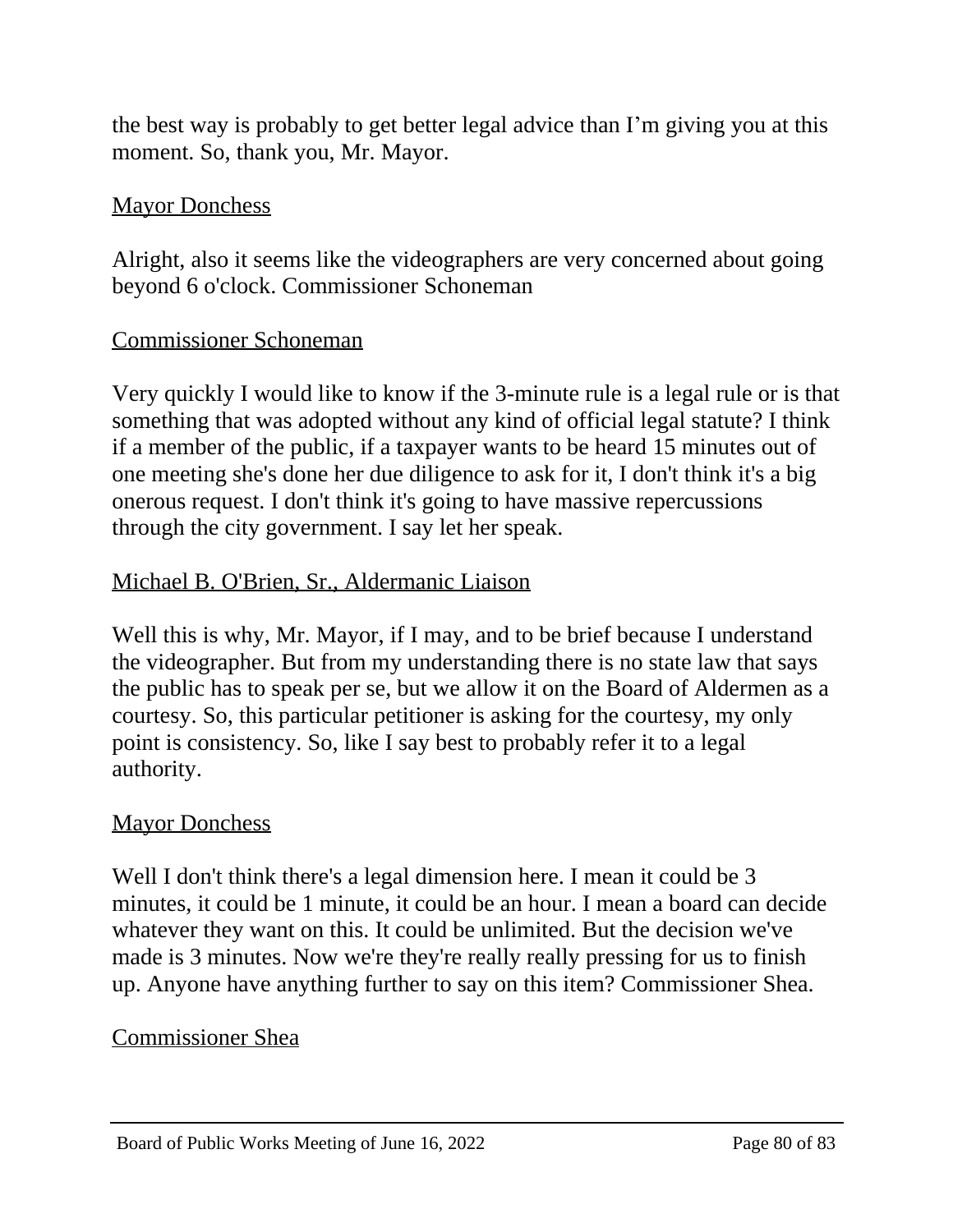I would just say that they're under this example. There's really no extenuating circumstances and the resident could certainly and has communicated extensively their position on the issue with us. I would be concerned as far as our process and what we have generally allowed for with the fact of approving this creating you know who are we deciding gets to speak for 15 minutes and gets to speak for 3 minutes. It is my feeling that if we are going to you know have a standard we should stick to that I understand that there was a proposal and that that was an item before us that was more than 3 minutes for this project initially last session and that's something that the board was considering. And you know I would not support this just for the simple fact of I don't want to be deciding who and who doesn't speak for 15 minutes on an ongoing basis. I think that that doesn't serve us well and the sentiment on this from the president has been well taken.

# **Mayor Donchess**

Anything further?

# **MOTION FAILED.**

Alright now I think we in what not about I think in deference to our videographers who work very hard, thank you Jeff sorry about the disturbance. Again, we would have been upstairs had there not been technical problems up there. But in deference to them we should finish up. I believe so without objection we will go to the non-public session because the Director says there are some hires she would like to complete get approved for and not wait another month. Commissioner Moriarty.

**Motion by Commissioner Moriarty:** Moved by roll call that the board going to non-public session pursuant to RSA 91-83 IIb the hiring of any person as a public employee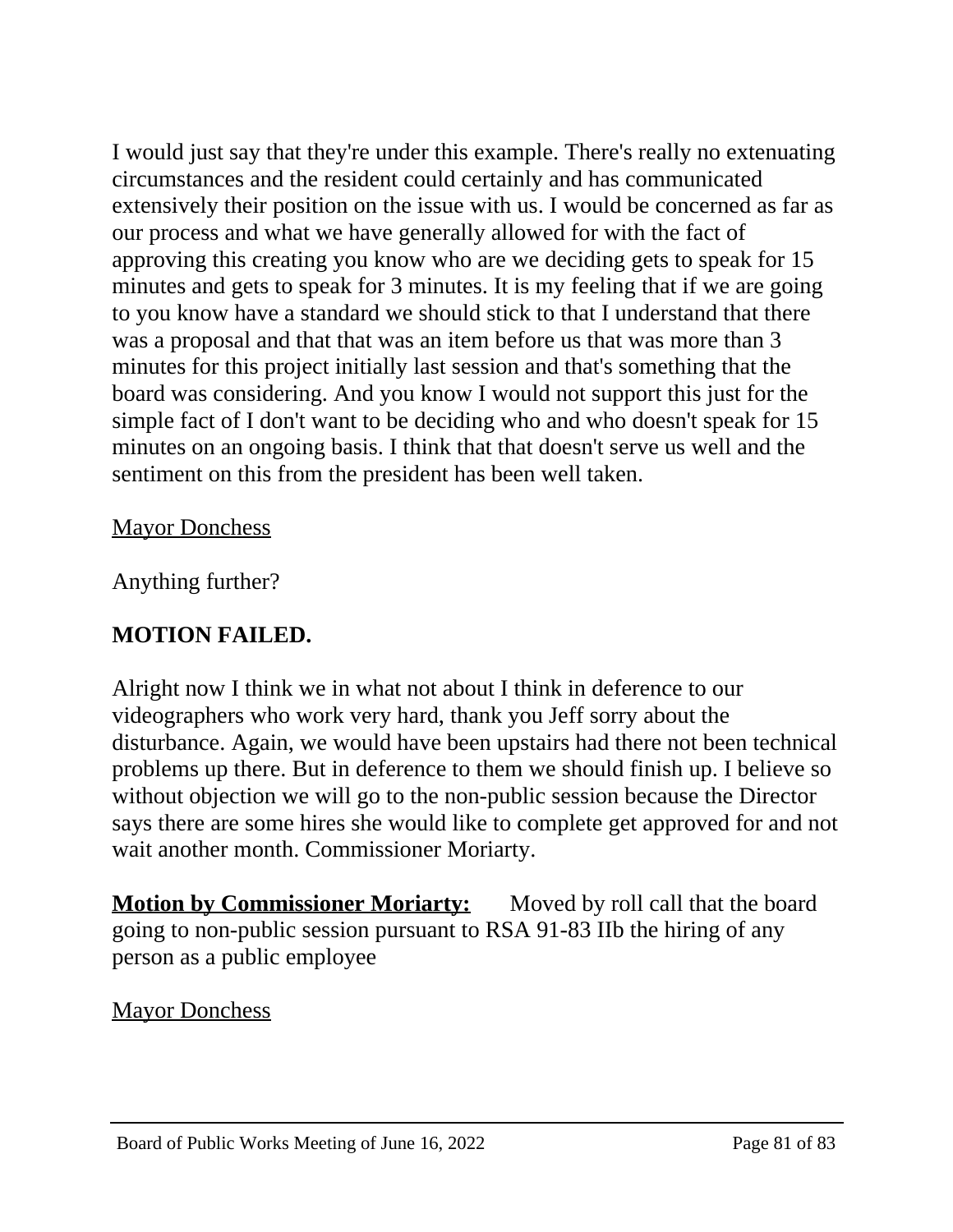And does that have to be our roll call?

# Lisa Fauteux, Director, Division of Public Works

Yes.

Mayor Donchess

Yes

Commissioner Moriarty

Yes

Commissioner Schoneman

Yes

Commissioner Shea

Yes.

Commissioner Lemen

Yes.

**Mayor Donchess** 

# **MOTION CARRIED.**

We are now in an open session. Commissioner Moriarty.

**Motion by Commissioner Moriarty:** Moved by roll call to seal the minutes of the Board of Public Works personnel non-public meeting of June